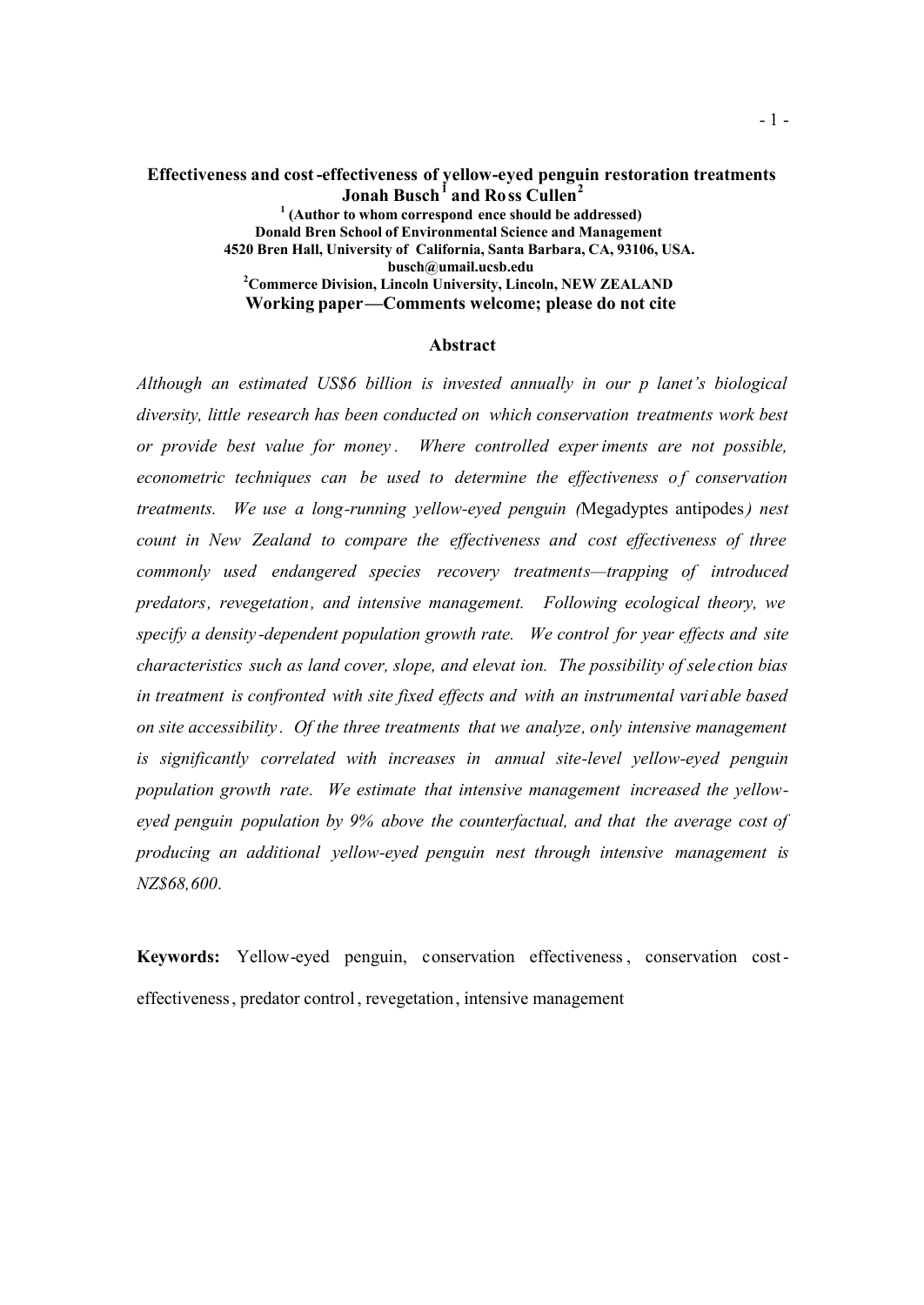### **Introduction**

Conserving our planet's biological diversity is a grand investment. Recent estimates of annual conservation expenditures include US\$6 billion on nature reserves worldwide (James *et al*, 1999), US\$1.5 billion by i nternational conservation organizations (Halpern *et al*, 2006), and NZ\$106.5 million on management of natural heritage in New Zealand (DOC, 2004). Despite the magn itude of this financial outlay, little research has been conducted on which conservation investments are most successful, or provide the best value for money . The Millenium Ecosystem Assessment laments that "few well designed empirical analyses assess even the most common biodiversity conservation measures" ( MEA, 2005, p.122). Ferraro and Pattanayak (2006, p.482) suggest that "if any progress is to be made in stemming the global decline of biodiversity, the field of conservation policy must adopt state -of-the-art program evaluation methods to determine what works and when." Knowing the rate of return on different conservation treatments would enable conservationists to direct scarce resources to the most effective treatments (Wilson *et al*, 2007).

A small but growing body of economic literature has evaluated the effectiveness of conservation programs. Conservation program e ffectiveness is the improvement in biological outcome attributable to the program, per amount of treatment applied. Ferraro *et al* (2007) found that species listed under the U.S. Endangered Species Act showed recovery relative to comparable non -listed species only if their listing was accompanied by funding. Bruner *et al* (2001) found that land within tropical protected areas lost less forest cover than adjacent land outside protected areas. Sanchez-Azofeifa (2007) and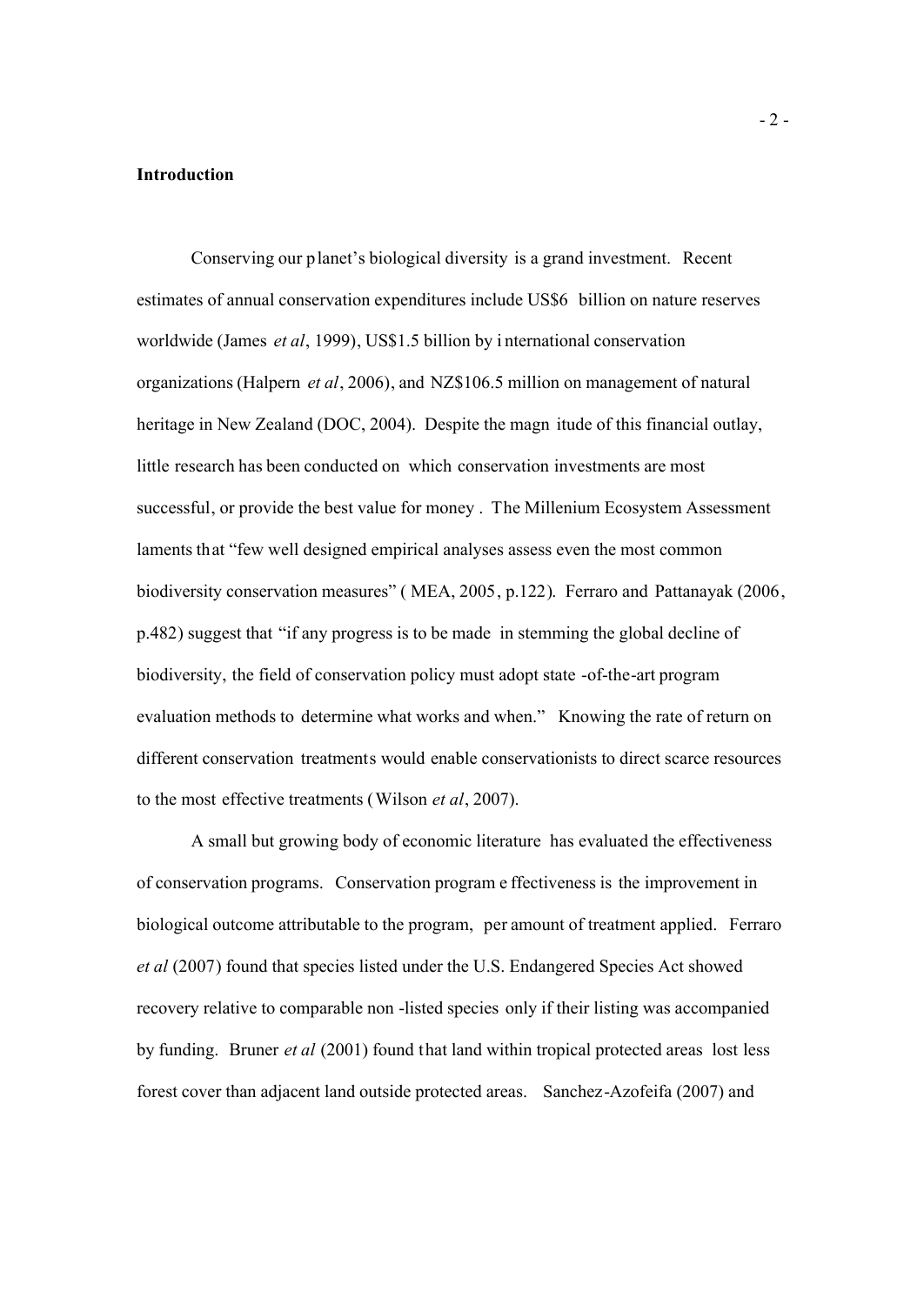Sills *et al* (forthcoming) examine the effectiveness of Costa Rica's Paymen ts for Environmental Services program in dete rring deforestation. Other efforts to determine effectiveness of conservation treatments have been hindered when objective metrics of conservation effort or biological outcome do not exist (Abbitt and Scott, 2001), or when these data have not been collect ed (Kiesecker *et al,* 2007).

Some research has gone a step further, calculating the cost effectiveness of conservation programs. Conservation program c ost effectiveness is the improvement in biological outcome attributable to the program, per dollar spent. Shwiff *et al* (2005) compare the cost effectiveness of predator removal and monitoring for the endangered least tern at Camp Pendleton. Engeman *et al* (2002) compare the cost e ffectiveness of four predator control methods for protecting endangered sea t urtles. Cullen *et al* (2001; 2005) study the cost effectiveness of single species and multiple species conservation programs in New Zealand.

Ideally, the effectiveness of a conservation treatm ent can be tested through a controlled ecological experiment such as a be fore-after, control-impact, paired (BACIP) study (Stewart-Oaten *et al*, 1986). However, a BACIP study must be careful ly planned in advance of providing conservation treatment; such a study can't be performed after a treatment regime is already in place. Next best is a study of treatments that have been randomly assigned across sites. But conservation treatments ar e often applied in a deliberately non -random fashion. Treatments may be applied to sites where they are expected to be most successf ul, or to sites which are most easily accessible.

When a BACIP study is in feasible, and treatments have not been randomly assigned, panel econometric techniques can be used to determine the effectiveness of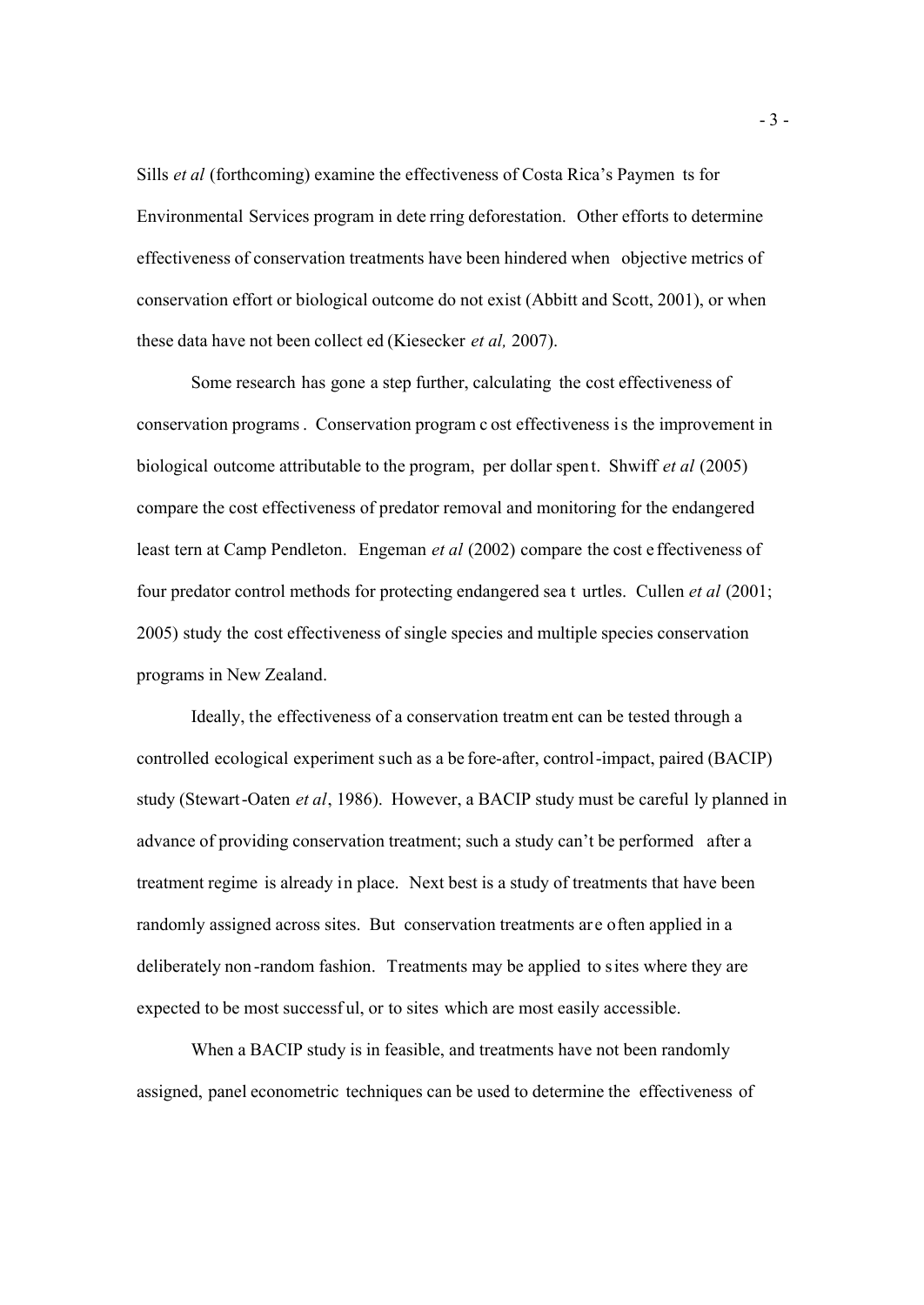conservation treatments. In this paper we apply these techniques to a long-running recovery program for the endangered yellow-eyed penguin (*Megadyptes antipodes)* to evaluate the effectiveness of three common endangered species recovery treatments trapping of introduced predators, revegetation, and int ensive management . We use penguin nest counts that span 15 years and all 48 South Island nesting sites, and exploit cross-sectional and longitudinal variation in the application of the three treatments, to determine the effectiveness of each treatment. We combine effectiveness results with indicative data on treatment costs to estimate the cost-effectiveness of each treatment as well.

# **The yellow-eyed penguin**

The yellow-eyed penguin, or hoiho, is the third largest penguin. It stands up to 65-70 cm and weighs up to 6 kg. It is recognizable by a distin ctive yellow eye band and pupil. The yellow-eyed penguin is endemic to New Zealand where its range is restricted to Stewart Island, Campbell Island , Auckland Island , and the southeast coast of the South Island. The yellow-eyed penguin feeds in the ocean and nests on coastal land. In prehuman times the yellow-eyed penguin nested in coastal forest and shrub margins (Marchant and Higgins, 1990), though since the arrival of humans most of this native forest has been replaced by stocked pasture.

The yellow-eyed penguin is a long -lived species, attaining 20 years or more (Richdale, 1957). Females begin breeding at 2 -3 years, while males begin breeding at 2 - 5 years (Marchant and Higgins , 1990). Yellow-eyed penguins are philopatric, meaning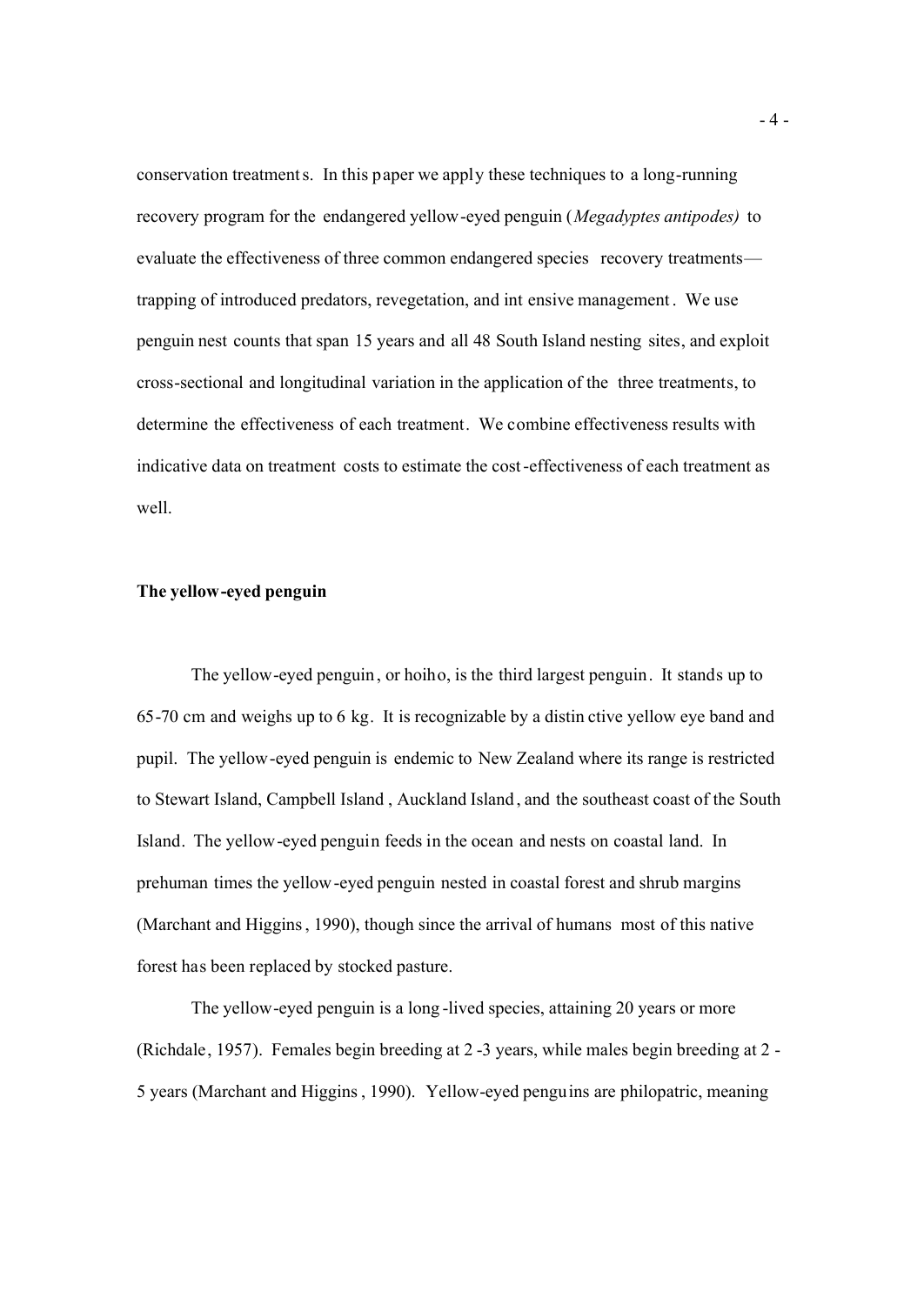that they generally return to the nest area of the ir birth to breed. Richdale (1957) found that 81% of birds returned to their nest area or to a nearby area to breed. Darby (1996) found that close to 90% of birds bred within 500 meters of their n est area. Once they have chosen a nest site, a dult yellow-eyed penguins have extremely high nest site fidelity (McKinlay, 2001). A review of yellow -eyed penguin movements over 15 years showed that only 14 of 2999 adult birds moved from one established breeding area to another (Darby, 1996). Acceptable nests must have a protected back and must be visually isolated from other nesting pairs ( Seddon and Davis, 1989 ). Yellow-eyed penguins typically occupy nest sites in July, begin breeding in late August and early September, and lay eggs in September. Up to two ch icks from each nest hatch in early November and fledge in early February (Darby and Seddon 1990). After fledging, chicks become juveniles, who head out to se a with no further p arental supervision (Seddon, 1990). Mean juvenile mortality has been estimated at 52% (Richdale, 1957), but has been recorded as high as 88% at one site (Darby and Seddon, 1990).

A substantial nature tourism industry has developed around viewing the yelloweyed penguin. An estimated 126,000 tourists, or 5.7% of New Zealand's 2.2 million international visitors in 2006 -2007, viewed penguins while in New Zealand, though this figure also includes tourists who viewed blue penguins and Fiordland crested pengui ns (Ministry of Tourism, 2007 a). With the average holiday visitor spending NZ\$3115 in New Zealand (Ministry of Tourism, 2007b) , penguins attract millions of dollars to the New Zealand economy. On a local le vel, Tisdell (2007) estimates that wildlife vie wing on the Otago Peninsula, where the yellow -eyed penguin and royal albatross are flagship species, generates NZ\$6.5 million in direct revenue and NZ\$100 millio n in flow-on

- 5 -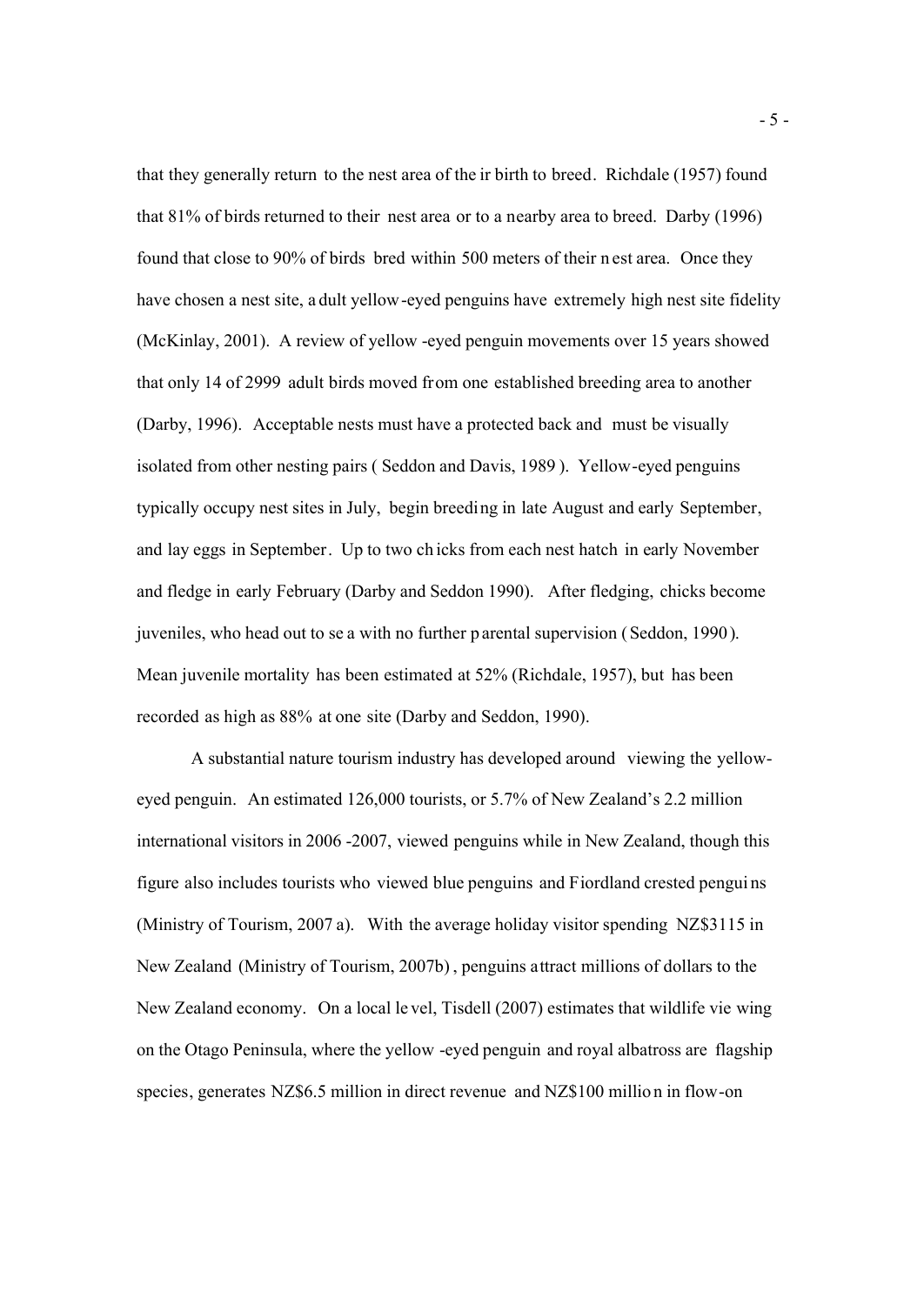expenditure annually. Visitors to yellow-eyed penguin viewing sites report feelin gs of wonder, improved mood, and increased environmental awareness (Schanzel and McIntosh, 2000).

The yellow-eyed penguin faces a variety of threats. On land, chicks face predation from mustelids (ferrets and stoats), cats, and dogs, while juveniles and adults face predation only from dogs. At sea, juvenile and adult yellow-eyed penguins are vulnerable to sea lions, sharks, and gill nets. Starvation, trauma, and disease also contribute to penguin mortality ( Hocken, 2005). Toxic algal blooms have been responsible for penguin mortality (Shumway *et al*, 2003). A scrub fire killed o ver 60 adult yellow-eyed penguins at Te Rere Reserve in Febru ary 1995 (Taylor, 2000, p.22). Unmanaged tourism can negatively impact yellow-eyed penguin reproductive success and juvenile survival (McClung *et al,* 2003; Ellenberg *et al*, 2007). Nesting sites are always vulnerable to further habitat loss (McKinlay, 2001).

The IUCN Red List classifies the yellow-eyed penguin as 'endangered' due to its small breeding range, declinin g habitat quality, and extreme fluctuations in its population (Birdlife International, 2007a) . The yellow-eyed penguin is one of the three most endangered penguin species , along with the Galapagos Penguin (Birdlife International 2007b) and the Erect-Crested Penguin (Birdlife International, 2007 c). It is one of seventy critically endangered, endangered, or vulnerable bird species in New Zealand (IUCN, 2007). The New Zealand Department of Conservation (DOC) classifies the yellow-eyed penguin as 'nationally vulnerable' (Hitchmough *et al*, 2005) due to its restricted range and steep declines over portions of this range in the recent past (McKinlay, 2001). Yellow-eyed penguins numbered an estimated 5930 -6970 birds in 1997 (McKinlay,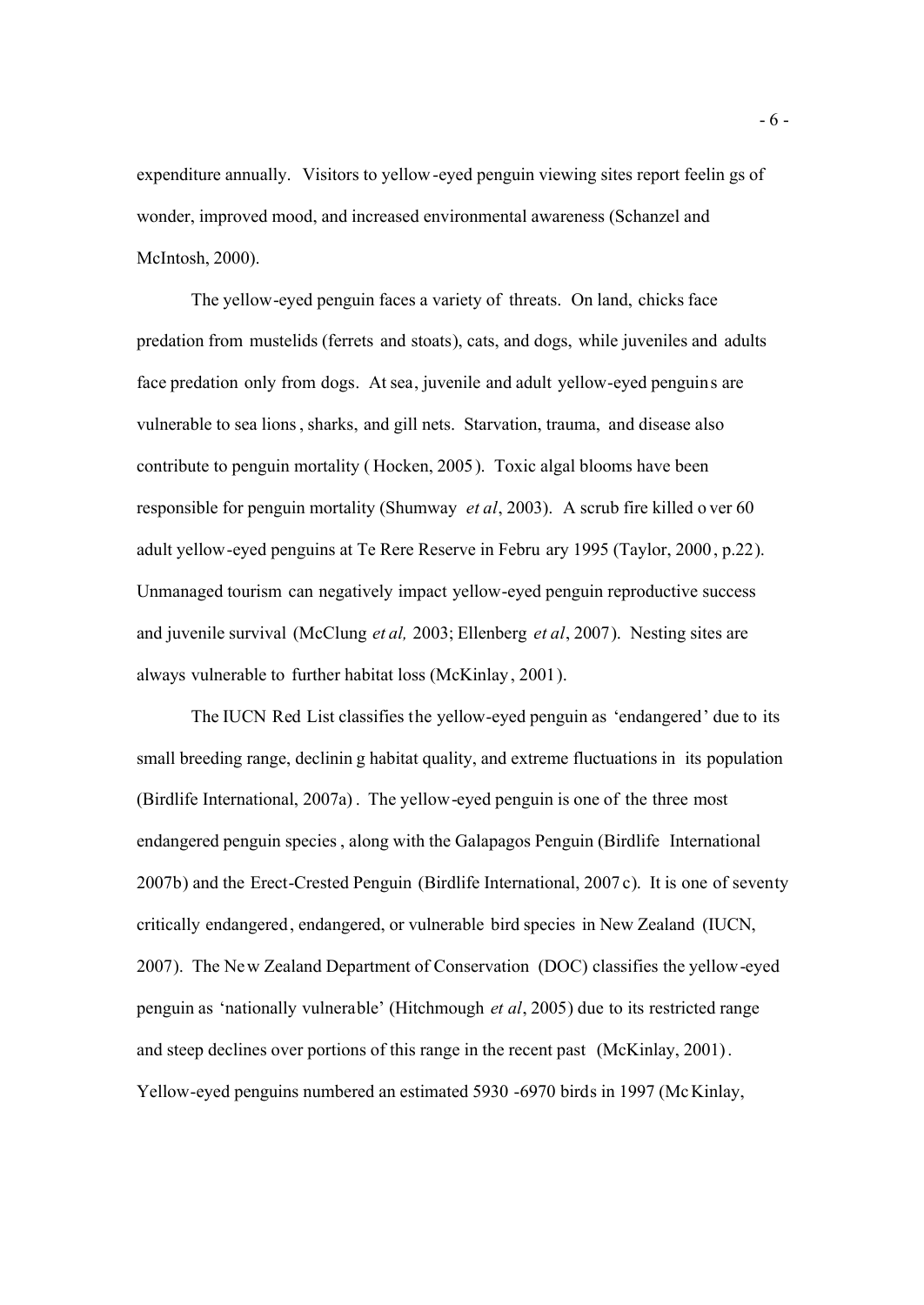2001). However, yellow-eyed penguin population may never have been high (Moore 2001), and Ratz (1997) has shown that du ring the period 1959-94 no overall decline occurred in yellow-eyed penguin numbers on the Otago Peninsula. The 2007 IUCN Red List assessment suggests that the yel low-eyed penguin might be downlisted in the future as a result of on going conservation measures (Birdlife International, 2007a). It is the goal of DOC's Hoiho Recovery Plan to increase South Island yellow -eyed penguin nests from 458 in 2000 to 1000 by 2025 (McKinlay 2001). By the 2006 b reeding season there were 464 yellow-eyed penguin nests on the South Island (DOC unpublished).

The yellow-eyed penguin recovery effort has attracted a mosaic o f conservationists. The New Zealand Department of Conservatio n, the private Yellow Eyed Penguin Trust, and individual landowners and conservationists are all contributing effort towards the recovery of the species. These actors have implemented a diverse range of yellow-eyed penguin recovery treatments across sites and years. This paper calculates the effects of three recovery treatments—trapping o f introduced predators, revegetation, and intensive management —on annual site -level yellow-eyed penguin population growth rate

# **Trapping**

Yellow-eyed penguins, like other New Zealand birds, evolved in the absence of terrestrial mammalian predators. When humans brought terrestrial mammals to New Zealand, bird populations of many species were decimated or driven to extinction (O'Donnell, 1996 ). Today, non-native ferrets, stoats, cats, and dogs all contribute to the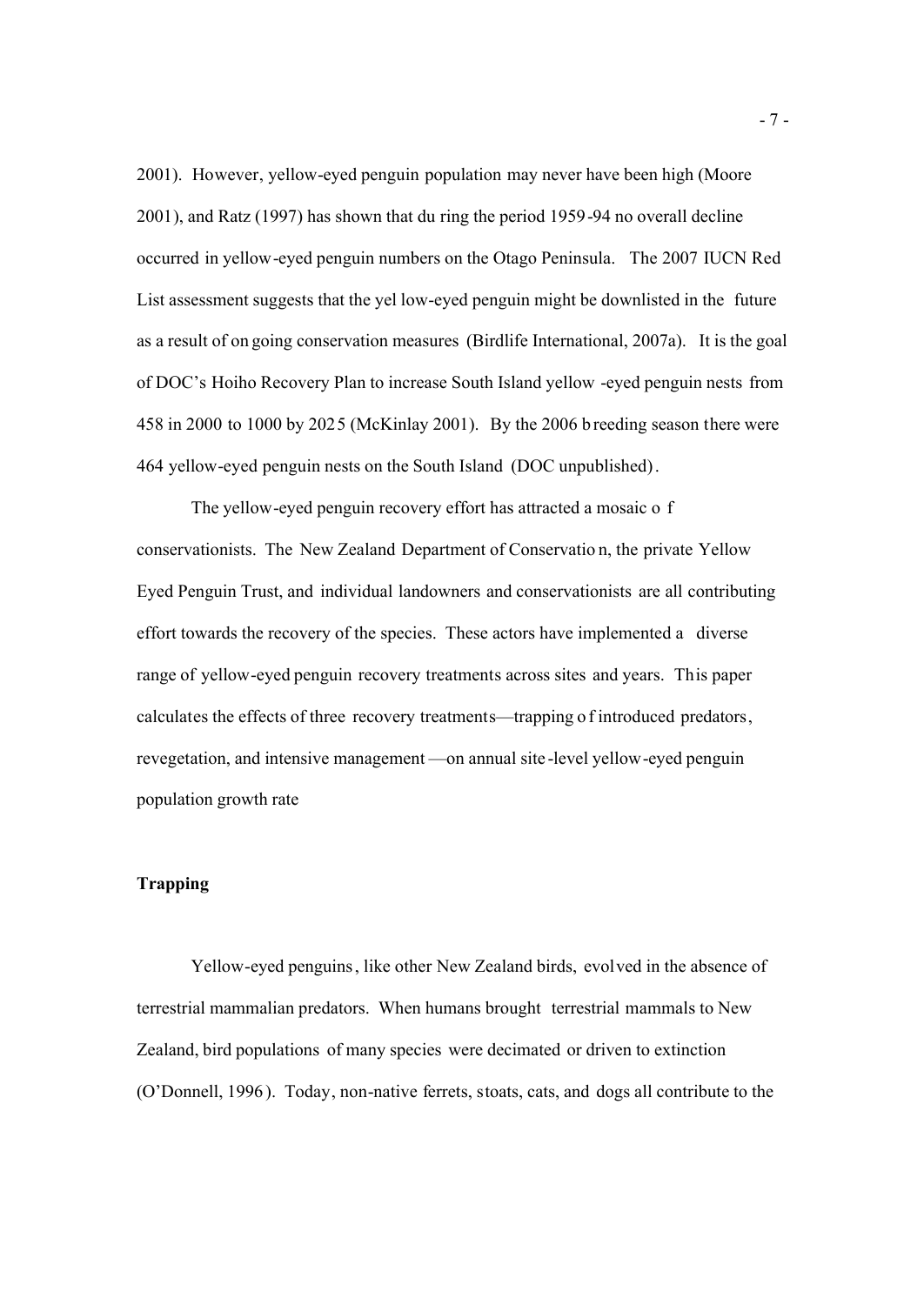terrestrial mortality of yellow-eyed penguins (Hocken, 2005). To reduce te rrestrial mortality of chicks, a common yellow-eyed penguin recovery treatment is trapping o f mustelids and feral cats. Diverse trapping methods have been used across years and sites. At some sites poison-baited traps are set in lines across a property; at other sites traps are placed near known penguin nests. At some sites traps are placed and checked at intervals thoughout the year; at other sites traps are placed and maintained only during the nesting season (MacFarlane, personal communication, 2007 ). This analysis does not distinguish among these styles o f trapping predators.

# **Revegetation**

The native forest that once formed the terrestrial habitat for yellow-eyed penguins has been greatly reduced since human settlement. Today large areas of the southeast coast of the South Island are in pasture, with small patches of remnant scrub and forest cover. Pasture is considered a less hosp itable nesting environment for yellow -eyed penguins than taller vegetation because direct sunlight may result in hyperthermia . Penguins require cool, shaded conditions, enclosed nests, and possibly visual isolation to breed successfully (Seddon and Davis, 1990). To increase breeding success, another common yellow-eyed penguin recovery treatment is revegetation. Diverse revegetation methods have been applied. At some sites, all grassland is seeded with native trees and shrubs, and weeded several times in the following years until native bush can take hold. At other sites, constructed nest boxes are placed in the pastoral landscape and surrounded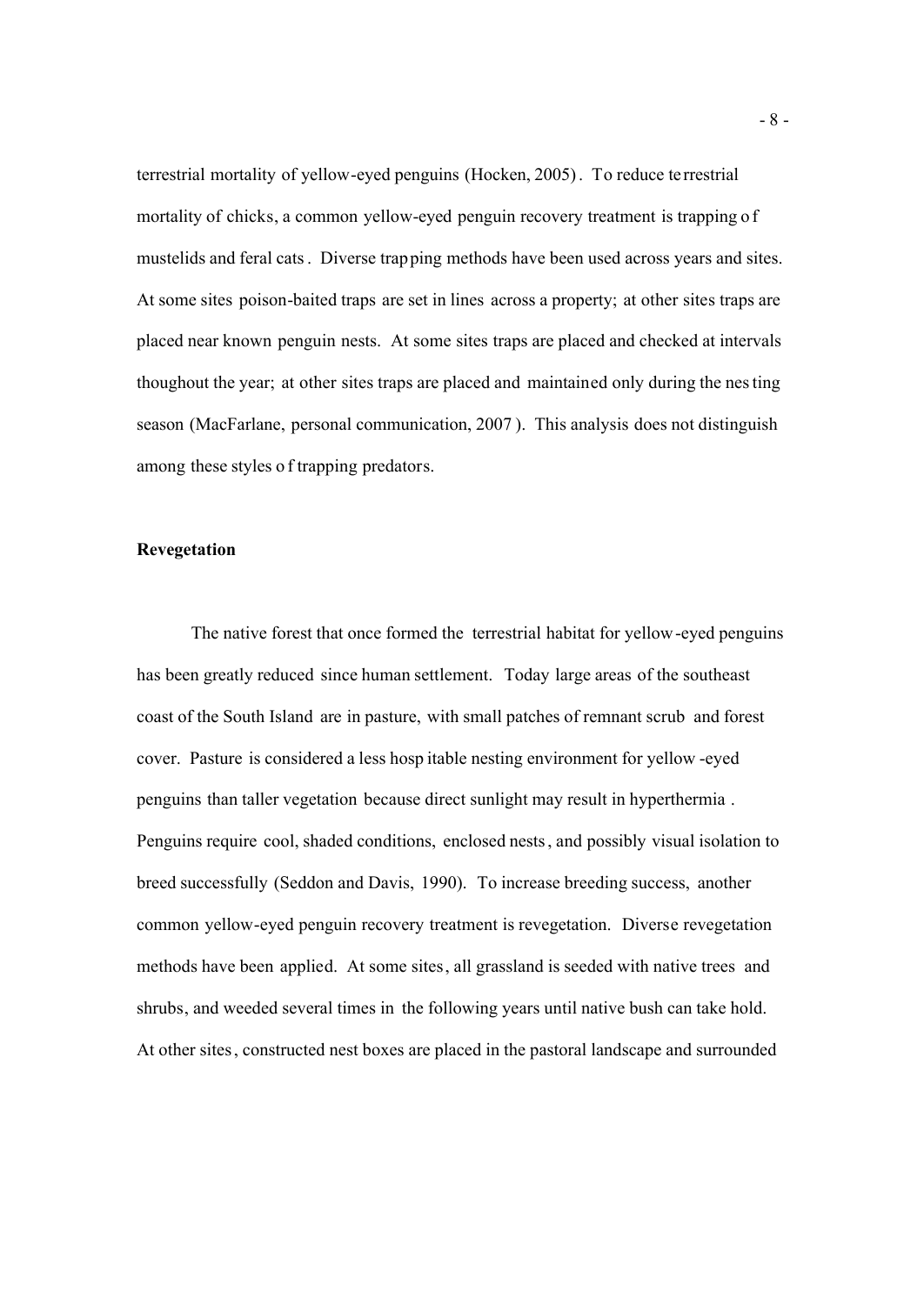by stands of flax (*Phormium tenax* ) (MacFarlane, personal communication, 2007 ). This analysis does not distinguish between these two styles of revegetation.

#### **Intensive management**

Yellow-eyed penguins of all age classes are imp acted by disease, starvation, and trauma. To reduce these impacts, full time managers provide intensive management at some sites. These managers regularly check the status of individual penguins . Managers provide sick penguins with antibiotics, injured penguins with medical care, and underweight penguins with food supplements. This treatment is p rovided to penguins collected on-site and to penguins brought in from elsewhere. In addition to p roviding treatment for individual birds, m anagers can enhance trapping by placing traps near nests and monitoring these traps more frequently than would otherwise be possible. Managers can also maintain nest boxes. Furthermore, manager s can enhance revegetation efforts by ensuring that trees are care d for once planted (Ratz, personal commun ication, 2007).

# **Data**

Our dependent variable , annual site-level population growth rate, is constructed from the New Zealand Department of Conservation 's panel data set of yellow-eyed penguin nest counts. These counts span all 48 nest sites along a 300 km stretch of the southeast coast o f New Zealand's South Island from 1992-1993 to 2006-2007 (DOC unpublished data). This is a continuation of work pioneered by John Darby and others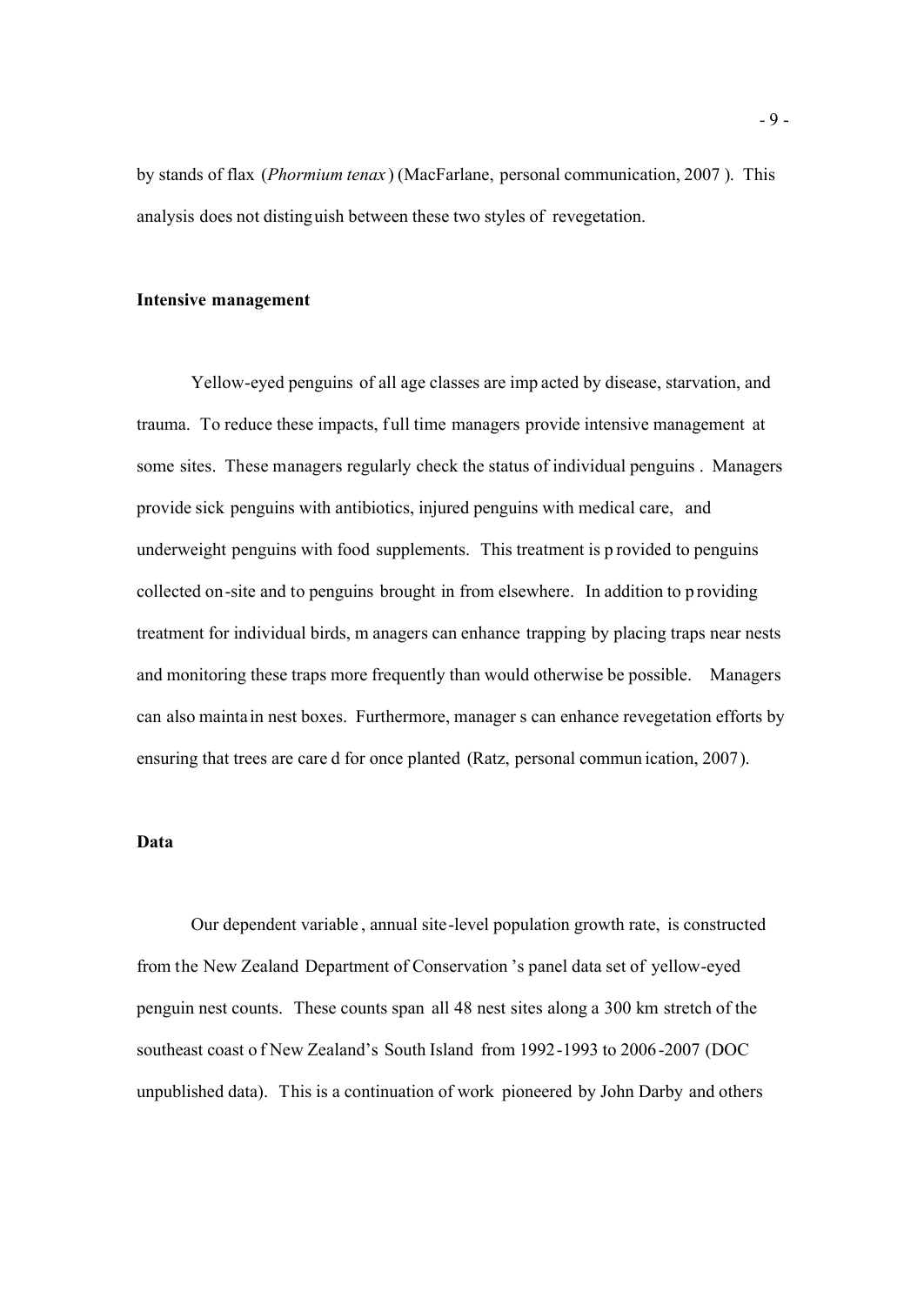(Seddon *et al*, 1989). Each site was visited by volunteers a minimum of three times during the breeding season , with the number of occupied nests estimated after the three visits (McKinlay, personal communication, 2007 .). Occupied nest boxes are considered equivalent to occupied nests. A survey of yellow-eyed penguin population data from Banks Peninsula across six consecutive breeding seasons and six sites was not included in our analysis because this survey counted eggs, adults, and chicks rather than nests.

Each occupied nest represents one breeding pair of adult yellow -eyed penguins. Nest counts are a reasonable proxy for total adult population size; in most years 60 -80% of adult yellow-eyed penguins breed, though the percentage is lower during exceptionally bad years (Efford *et al,* 1994). The total yellow -eyed penguin population at each site is not used as a metric because juvenile mortality is high and variable. The total adult population was not used as a metric because this is more d ifficult to survey than nests.

A panel data set of the three yellow-eyed penguin recovery treatments was compiled across sites and years based on conversations with practitioners in the field ( R. Goldsworthy, D. MacFarlane, B. McKinlay, C. Lalas, H. Ratz, and F. Sutherland, pers.comm). Analysis was limited to terrestrial management actions because these actions are easily observable and site-specific. The treatment variable in a site-year was coded as one if that treatment was applied during that site -year, and was coded as zero otherwise. Some sites never received any treatment; other sites received a particular treatment in all years. The treatment variable switched from zero to one at many sites, but never switched from one to zero; see Figure 1. A Venn diagram of site-years receiving each combination of treatments is shown in Figure 2.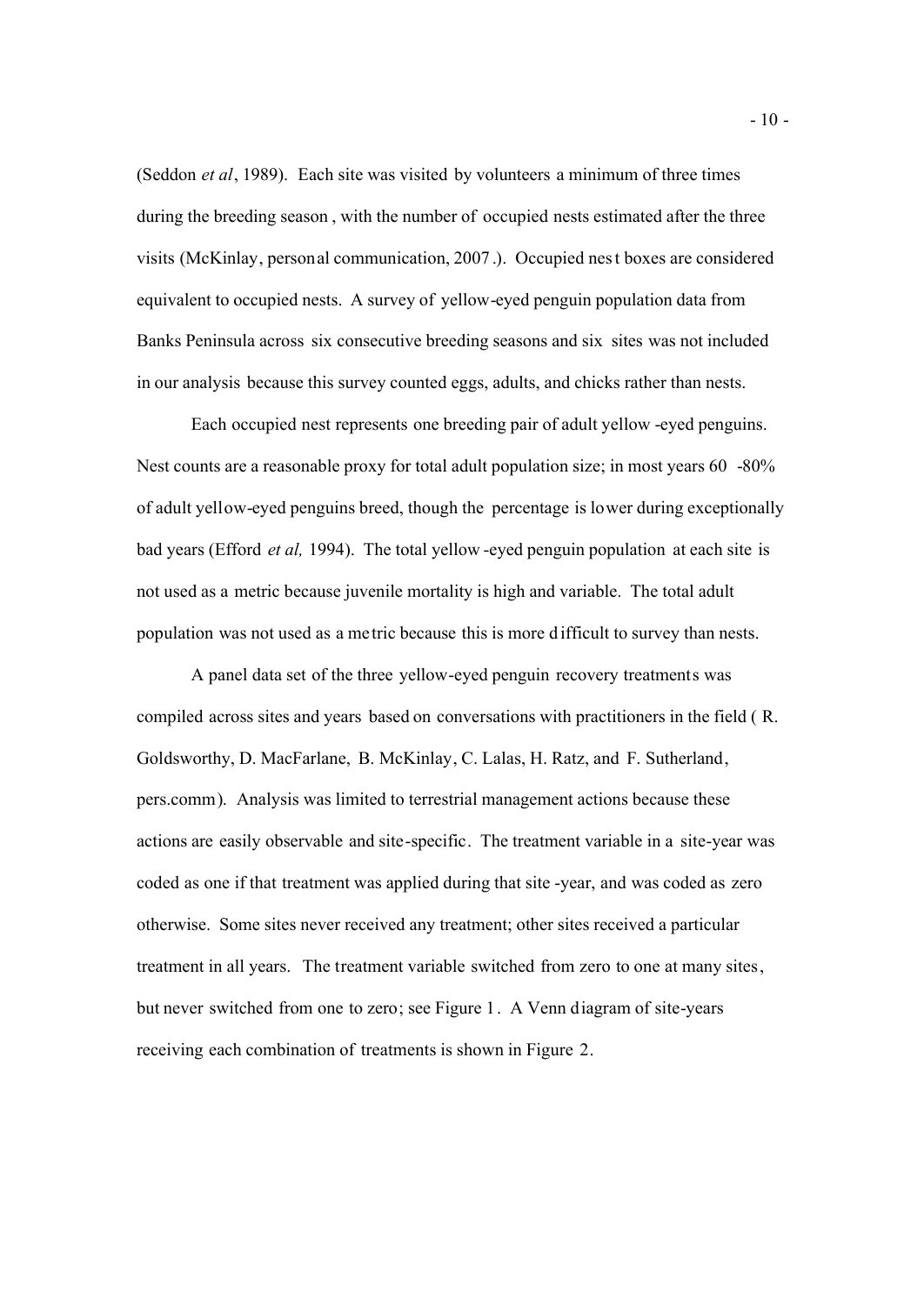Ecological theory predicts that site -level population growth rate should be dependent on population density. Data on site area (McKinlay 1997) were used to calculate nest density. Available site characteristics were compiled for use as control and instrumental variables. Data on penguin site locations from MapToaster TopoNZ 2007 were used to calculate distance from Dunedin , the largest city in the region , using Google Maps. Data on site land cover, slope, aspect, and distance from road are taken from the New Zealand Land Co ver Database, which has a minimum mapping unit of one hectare (Terralink, 2007). The percent of land cover in each vegetation type was determined for a 250m radius about the center of each site using GIS. Summary statistics are shown in Table 1.

The cost per hectare of implementing each treatment was estimated following discussions with practitioners (B. McKinlay, A. Spencer, R. Goldsworthy personal communication, 2007 ); see Table 2. These figures represent crude estimates of what it would have cost DOC to apply a treatment at a site in a given year. Disaggregated expenditure records we re not available. Actual expenditure by private groups on revegetation and intensive management was likely lower than the cost that would have been incurred by DOC, as these groups were able to use volunteer rather than p aid labor. DOC replacement costs are used in this analysis to be conservative and consistent across treatments. We recognize that volunteers can in some instances provide labor inputs more cheaply while receiving welfare-improving psychic benefits. Overhead costs, for instance office costs and vehicle costs, were not included in the cost per hectare , as it is assumed that these costs would have been borne whether or not a particular yellow -eyed penguin recovery treatment was applied to a particular site .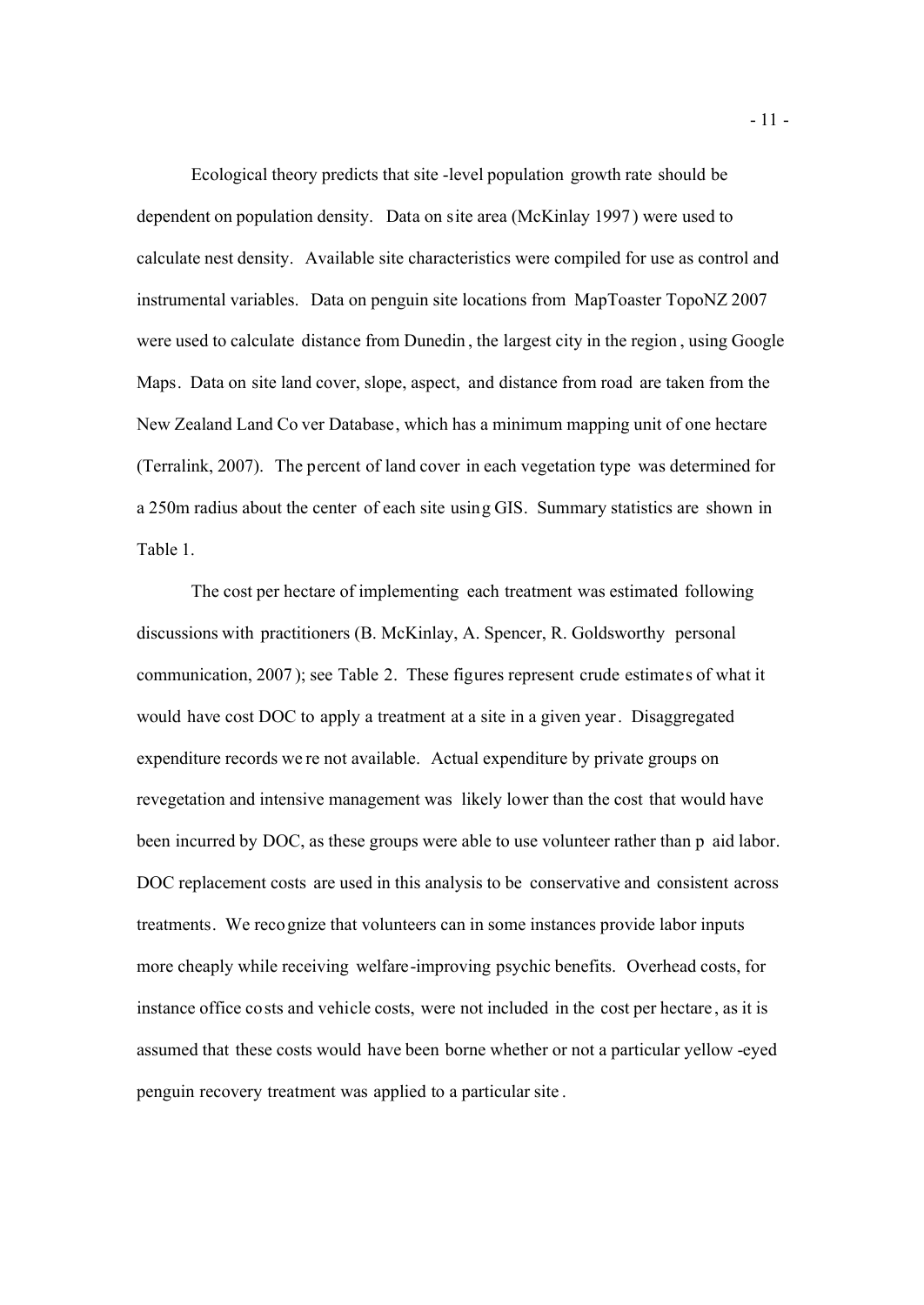## **Method**

In the simplest model, a population's stochastic, logarithmic population growth rate is dependent upon treatments, density, and year effects:

$$
\ln l_{it} = b_0 + X_{it}^{\ \ \ i} b_1 + b_2 \ln d_{it-1} + b_3 y_t + e_{it}
$$
 (1)

Here the ob servation  $l_t = n_t/n_{t-1}$  represents the annual population growth rate in nests, *n*, at site *i* between year  $t$ -1 and  $t$ .  $X_{it}$  is a matrix of dichotomous variables representing whether or not each treatment was employed at site  $i$  in year  $t$ .  $d_{t-1}$  represents nest density (nests per hec tare) at site *i* in year *t-1*. *y<sup>t</sup>* is a year dummy. A timeline o f treatments and nest counts is shown in Figure 3. All regressions were performed using Stata, and are OLS unless otherwise noted.

Population growth rate , rather than nest numbers or absolute change in nest numbers, is the p roper dependent variable for several reasons. First, population growth rate  $\mathsf{l}_t$  is multiplicative rather than additive.  $\mathsf{l}_t$  is expected to be insensitive to number of nests in the previous period,  $n_{t-1}$ , while absolute change in nest numbers,  $n_t - n_{t-1}$ , is not. Stewart-Oaten *et al* (1986) confirm that the correct parameter of interest is the mean of the underlying probabilistic process that produces abundance, rather than abundance itself. Second, nest numbers are susceptible to undercounting. It is likely that undercounting is more severe at sites which are more remote, more vegetat ed, steeper, or otherwise more difficult to survey (McKin lay, personal communication, 2007 .). By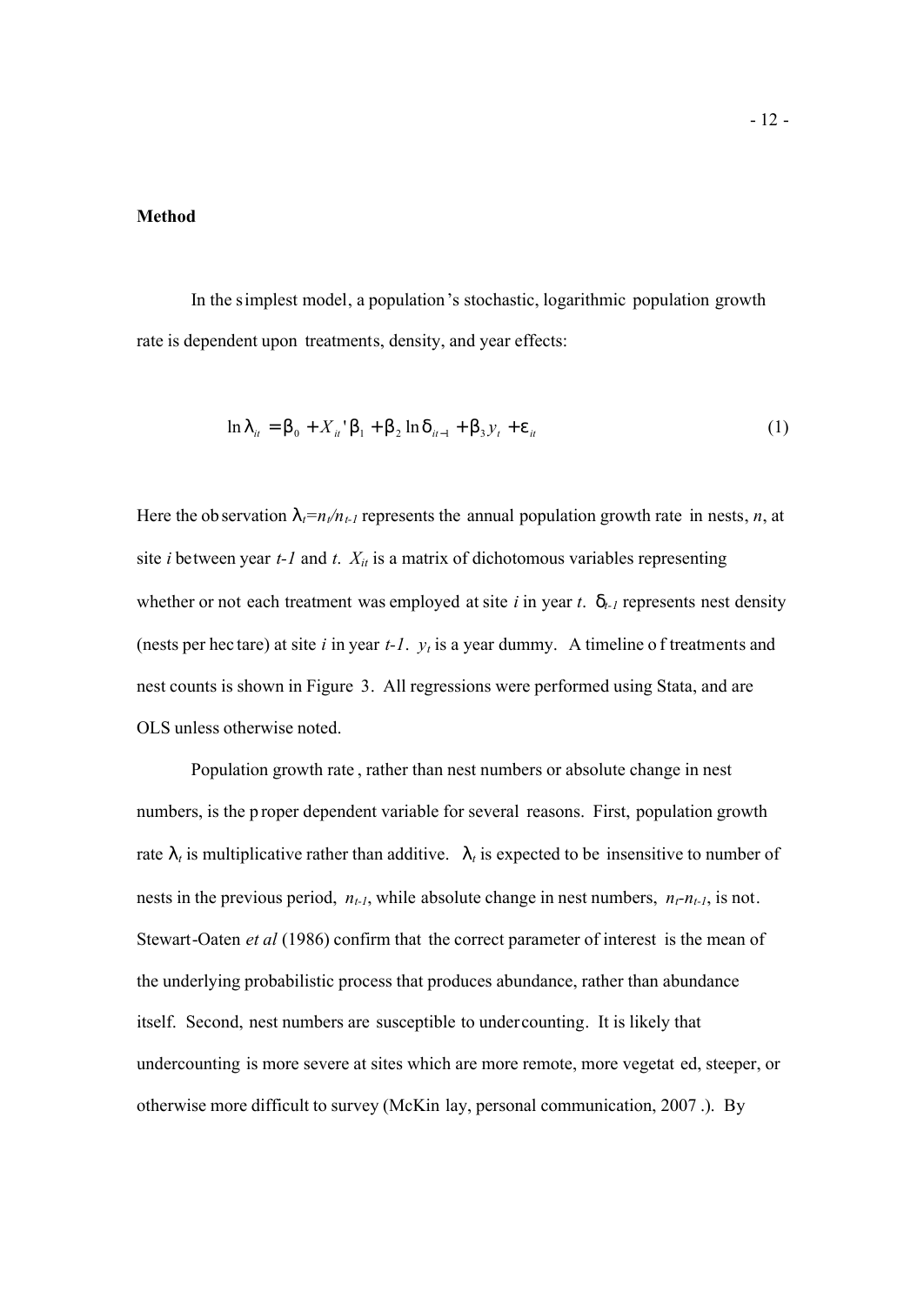assuming that undercounting of nests occurs proportionally in both  $n_t$  and  $n_{t-1}$ , the dependent variable population growth rate neutralizes heterogeneity in measurement error across sites. If nest counts at a site are conducted more thoroughly after a treatment is put in place than before, this would introduce a small amount of bias by making treatments appear more favourable during the first year of treatment o nly. Nest counting occurred with greater frequency in treated site -years (263/272; 96.7%) than in untreated site-years (383/448; 85.5%). Positive nest numbers were reco rded with greater frequency in treated site -years (239/263; 90.9%) than in untreated s ite-years (301/383; 78.6%; See Table 1). The natural log of  $\mathsf{I}_t$  is used as the dependent variable rather than  $\mathsf{I}_t$  because the mean of  $ln |t|$  is symmetric around zero for periods of time in which growth rate is zero. Observations were included only when both  $n_t$  and  $n_{t-1}$  were counted and positive, leaving 519 u sable observations. Nests dropped to zero and did not return to positive the following year at only three sites. Of these sites, two were untreated and one was treated with trapping and revegetation. Thus removal of observations due to zero nests does not appear to be correlated with a ny particular treatment.

Ecological theory predicts that growth rate should diminish at a site as the population size approaches carrying capacity. To account for this effect, log of density was included as a regressor. This follows the ecological model of density-dependent population growth,  $\frac{u \cdot v}{u} = rN(1 - \frac{v}{x})$ *K*  $rN(1-\frac{N}{N})$ *dt*  $\frac{dN}{dt} = rN(1-\frac{N}{K})$  (Lotka, 1925). Before accounting for density dependence, no treatment was significantly correlated with an increase in population growth rate; see results in Table 3(a). After accounting for dens ity dependence, intensive management was significantly correlated with an increase in population growth rate ; see Table 3(b). Density itself has a negative and highly significant effect on growth rate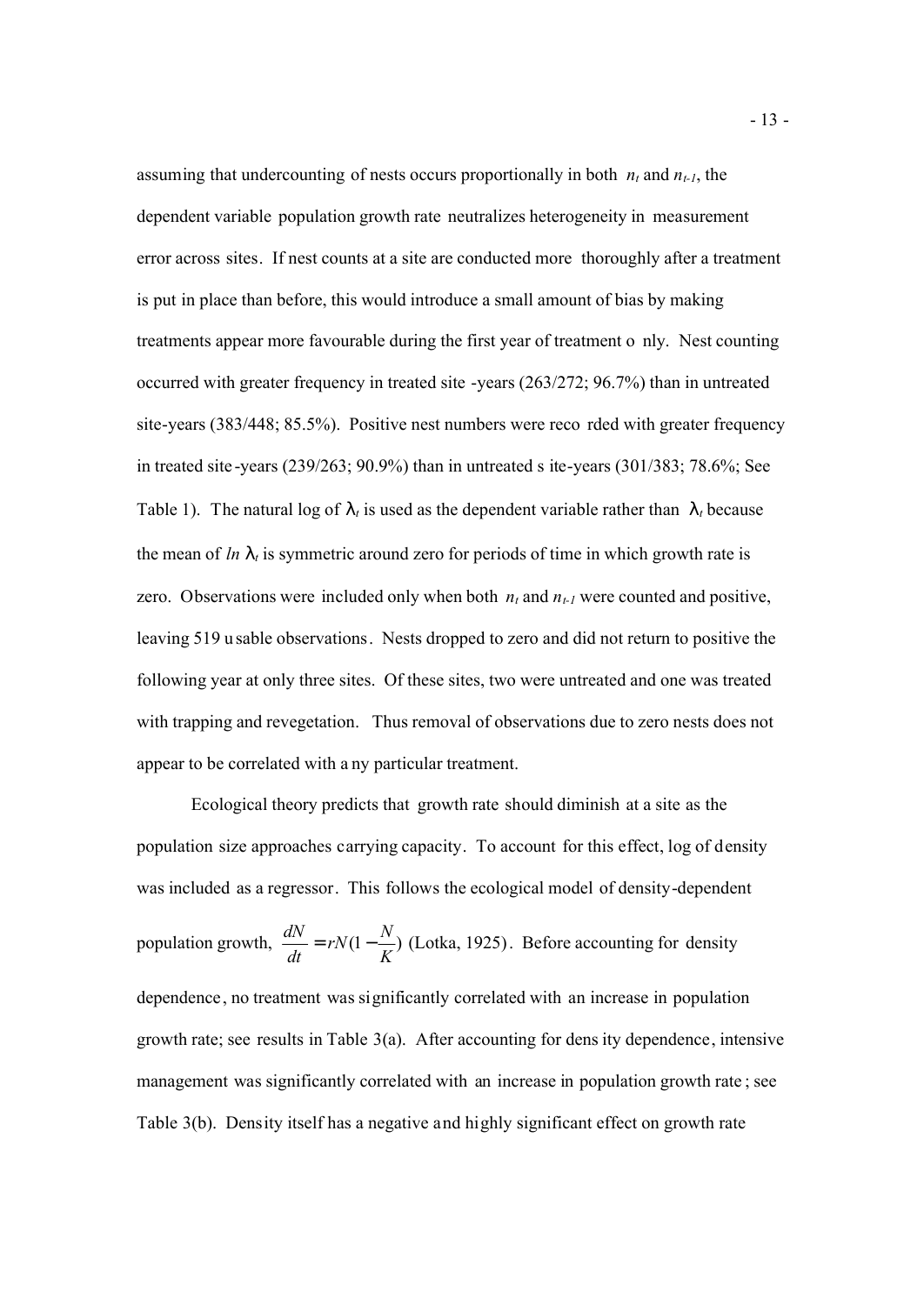throughout all regressions; see Table 3(b-h). When year dummies were introduced to account for interannual fluctuations in penguin mortality and fecundity , explanatory power inc reased, and intensive management remain ed significant; see Table 3(c).

# **Temporal Effects**

Potentially the treatment effect may not be visible immediately. The length of time a treatment has been in p lace could influence the treatment's eff ect on growth rate. For revegetation , higher nest densities have been recorded in dense, low cover of scrub mosaics and early stage regenerating forest than in relatively open understory of mature forest (Seddon, personal communication, 2007). So it could be the case that revegetation increases growth rate during initial or middle years, but decrease s growth rate in later years. For trapping, it could be the case that trapping increases growth rate in early years as the threat from predators is reduced, but has no effect on growth rate once a new, predator-free, equilibrium is reached.

Delays of more than fifteen years in treatment effects can not be determined using our data. However, t hree alternative models are run to test for shorter-term time-variant treatment effects. First, the treatment regressors in the basic model are lagged by three years—the length of time for newborn chicks to enter the adul t breeding population:

$$
\ln l_{it} = b_0 + X_{it-3} b_1 + b_2 \ln d_{it-1} + b_3 y_t + e_{it}
$$
 (2)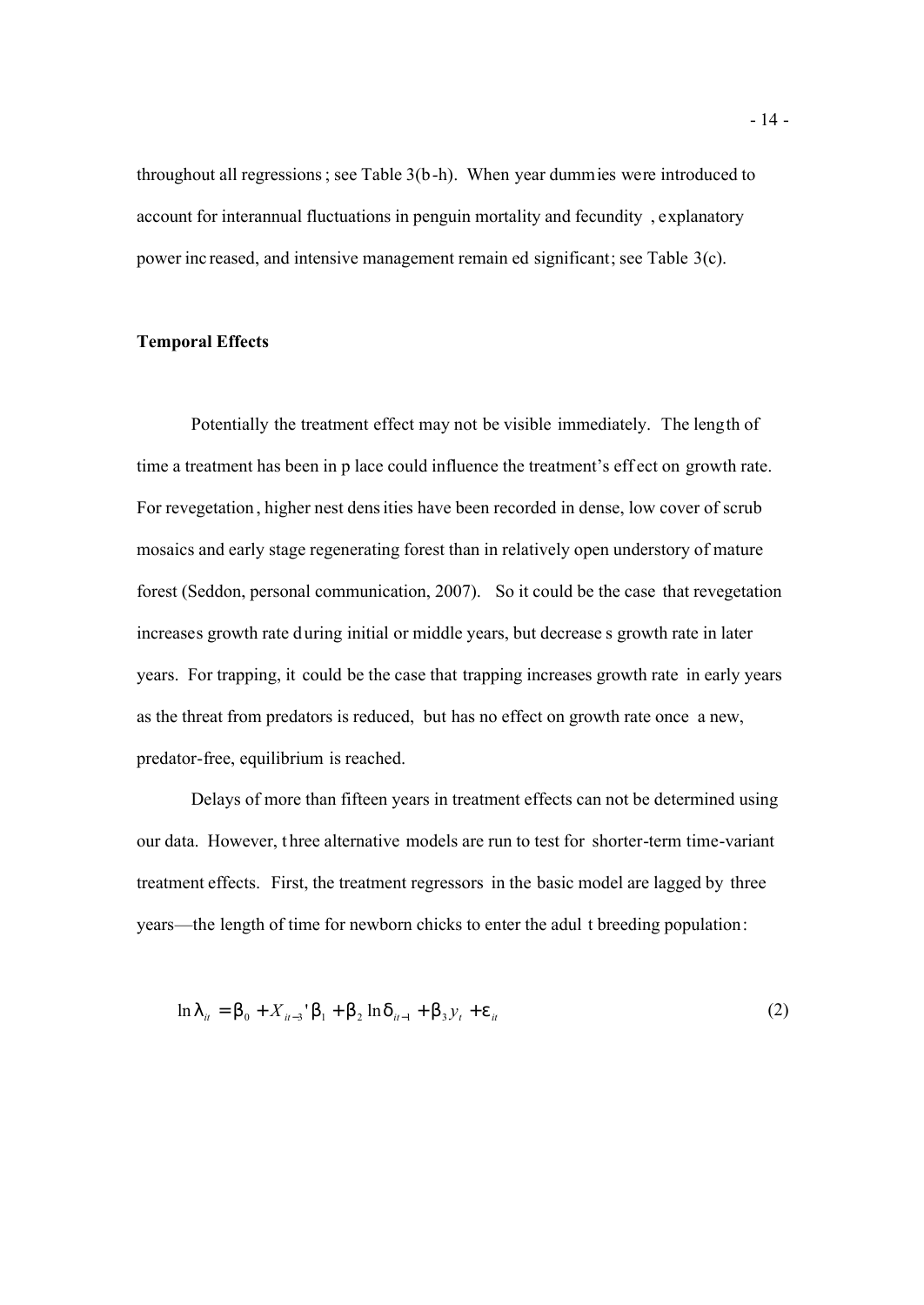The significance of treatments is robust to a three year lag; see Table 3(d). Lags of other time lengths had the same result and are not presented. Second, the data was subsampled into progressively greater time intervals. The log of growth rate was regressed on explanatory and control variables, over  $k$ -year time intervals, where  $k \geq 2$ :

$$
\ln l_{ii} = b_0 + \sum_{j=1}^{k} X_{ii-j} b_1 + b_2 d_{ii-k} + b_3 y_t + e_{ii}
$$
 (3)

Intensive management remained significant over every sub-sampled time interval but one, while trapping and revegetation were not significant in any time interval (see Table 4). Finally, treatments were interacte d with the length of time they had been in place (1-5 years/6-10 years/11-15 years/16+ years). These interactions were not significant, and are not presented.

## **Omitted Variables**

Another endangered species, the New Zealand (Hooker's) sea lion (*Phocarctos hookeri*), is only beginning to recolonize the South Island of New Zealand after being extirpated over a cen tury ago. A single New Zealand sea lion is known to prey upon yellow-eyed penguins at two intensively managed sites (Lalas *et al,* 2007). The presence of the sea lion at this particular beach is considered exogenous to the choice of management. Since it is known that no other penguin beach was home to this sea lion, a regression is included that accounts for the presence of this sea lion. As expected, the presence of the sea lion is significantly correlated with a reduction in the populati on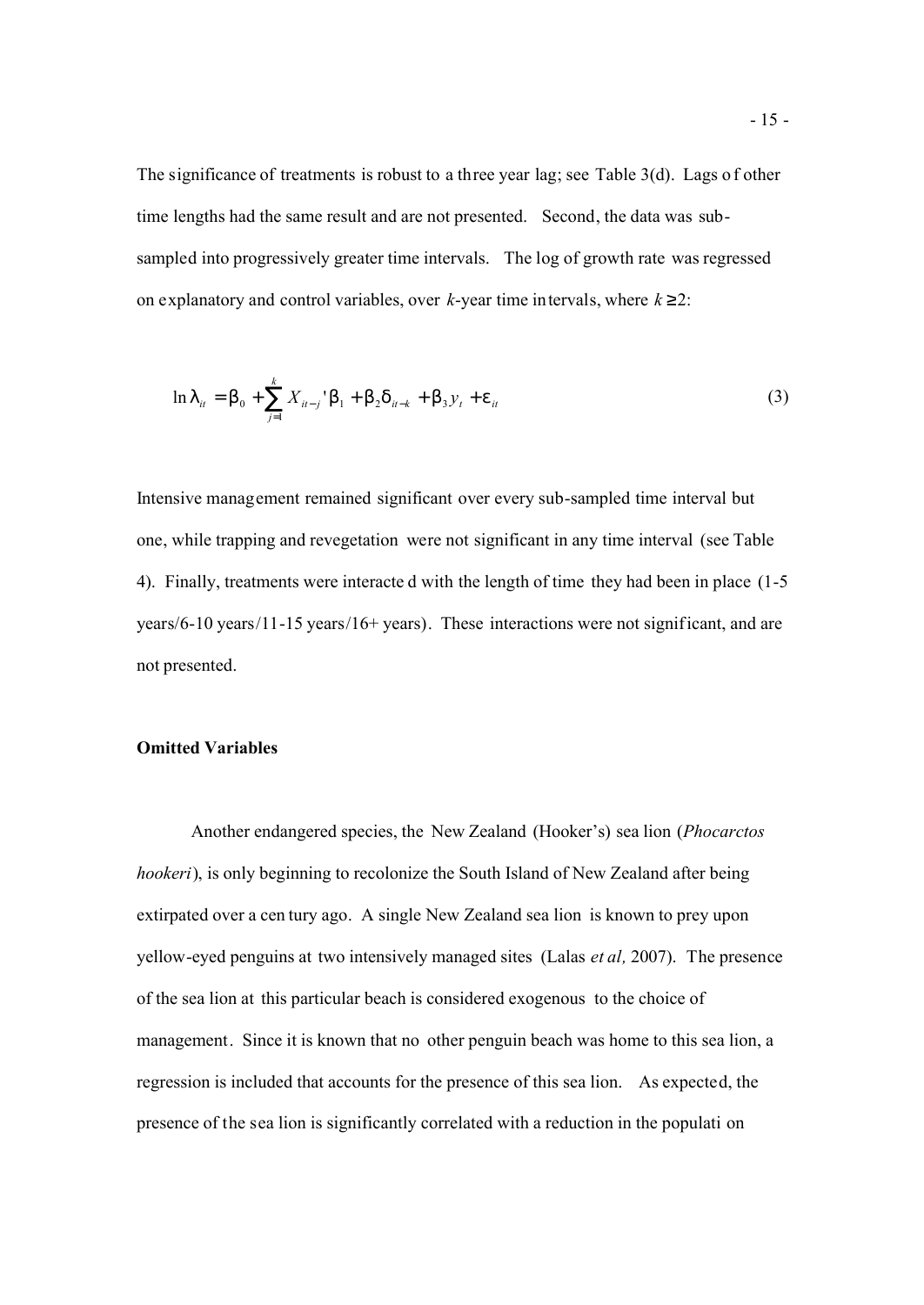growth rate. The magnitude of the in tensive management coefficient increases after accounting for the sea lion ; see Table 3(e).

Other omitted variables are likely to impact penguin population. Fire is known to have or negatively impacted penguin populations in one site-year (Taylor, 2000, p22), and is included as a cont rol variable; see Table 3(f). Vandalism is also known to have negatively impacted penguin populations (McKinlay, personal commun ication, 2007), but because there is no complete record across sites and years of this activity, vandalism is not included as a control variable. If omitted variables are correlated with a particular treatment, then the effect of that treatment could be biased, though we know of no omitted variable for which this is the case . Trapping and revegetation are expected to be more robust to omitted variable bias than intensive management because these treatments occurred ac ross more site-years.

Observable site characteristics were included as control variables. These included regional dummies (North Otago, Otago Peninsula, Catlins), percent of site in each land cover type (sand and gravel, grassland, scrub and shrubland, and forest), mean slope, mean elevation , distance from Dunedin, and distance from a road . There was no significant regional variation in the effect of treatments. No site attribute had a significant effect on gr owth rate, though this could be because the New Zealand Land Cover Database's minimum mapping unit of one hectare was potentially not fine enough to detect local landscape diversity. Both the sea lion and the fire had a negative and significant impact on growth rate. The significance of intensive management and insignificance of trapping and revegetation was robust to the inclusion of control variables; see Table 3(f). Interactions between treatments were included in an additional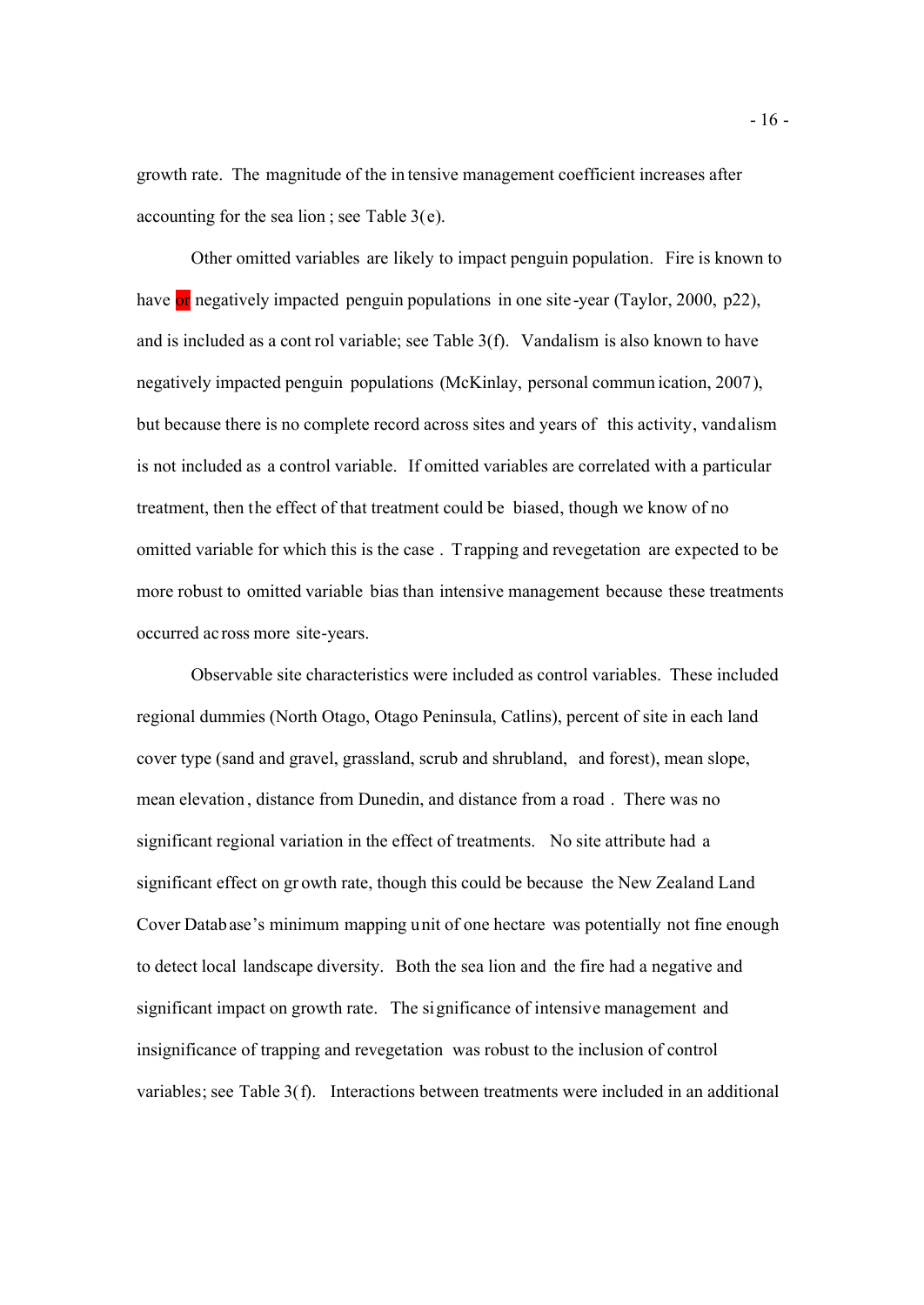regression and were not significant; see Table 3(g). Interactions between treatments and good or bad years were not significant and are not presented.

# **Spatial Effects**

Population change at the site level is the most natural dependent variable because pre-breeding yellow-eyed penguins are largely philopatric and breeding yellow-eyed penguins exhibit extremely high nest site fidelity. However, some pre -breeding yelloweyed penguins do move be tween sites, and the penguins' predators are mobile as well. Furthermore, intensive management could conceivably have a negative impact at nearby sites if injured birds are collected disproportionately fr om these sites, and these birds do not return after their rehabilitation. Sophisticated spatial autocorrelation techniques that could be used to test the impact s of treatments at nearby sites were precluded in this study by small sample size. A basic test was conducted for the possibility that the growth rate at one site could be influenced by treatments implemented at nearby sites:

$$
\ln l_{it} = b_0 + X_{it} \cdot b_1 + W_{it-1} \cdot b_2 + b_3 \ln d_{it-1} + b_4 y_t + e_{it}
$$
\n<sup>(4)</sup>

Here matrix  $W_{it}$  is made up three vectors, each representing the number of other sites in year *t* within 10 km of site *i* at which one of the three treatments was implemented. In this specification the effects of nearby treatments were not significant, and intensive management retained significance; see Table 3(h). When the presence of the sea lion was removed, the effect of intensive management on growth rate fell just below significance.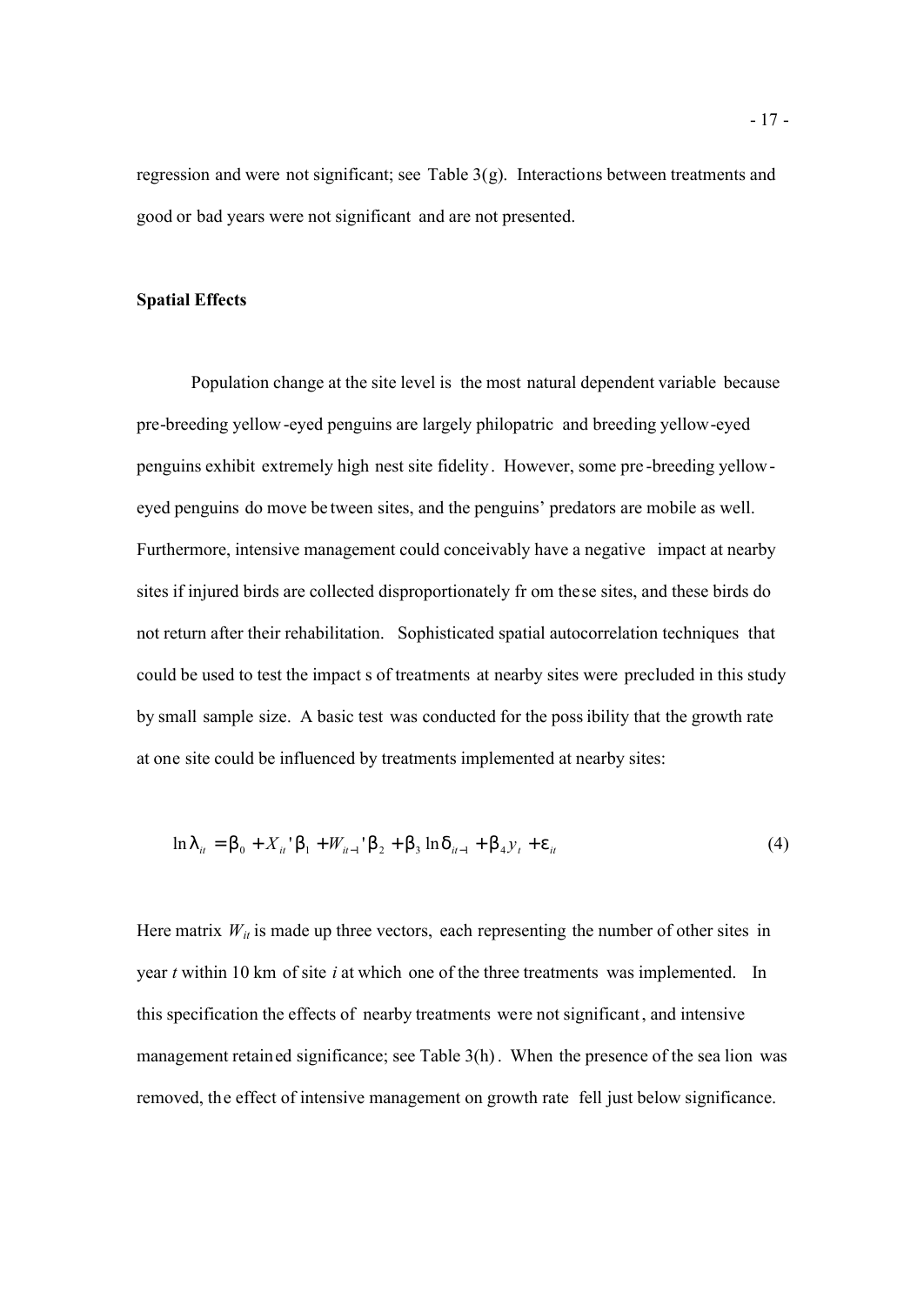# **Confronting selection bias**

Recovery treatments were not assigned randomly across site-years. It is conceivable that site characteristics could be correlated with both probability of treatment and penguin population growth rate or probability of success. If recovery treatments were more likely to be applied at sites where growth ra te was most steeply decreasing, or where treatments would be least successful, then regression coefficients for the effect of treatments would be biased downward. If recovery treatments were more likely to be applied at sites where growth rate was most steeply increasing, or where treatments would be most successful, then regression coefficients for the effect of treatments would be biased upward.

There is no reason to think that treatments were preferentially applied to sites due to growing or declining populations. However, treatments might have been directed to sites where they were thought to h ave the highest probability of success, which is unobservable. Our discussions with practitioners indicate that locations for treatments were likely to be cho sen based on where landowners were receptive to penguin management, or where land was up for sale at a particular time. These site characteristics were not observed. Still, some portion of treatment location appears to have been chosen based on observabl e, exogenous site characteristics. T reatments were disproportionately directed to sites nearer the population center of Dunedin , to sites where land cover was conducive to access and management, and to sites where penguins were already plentiful; see Table 1.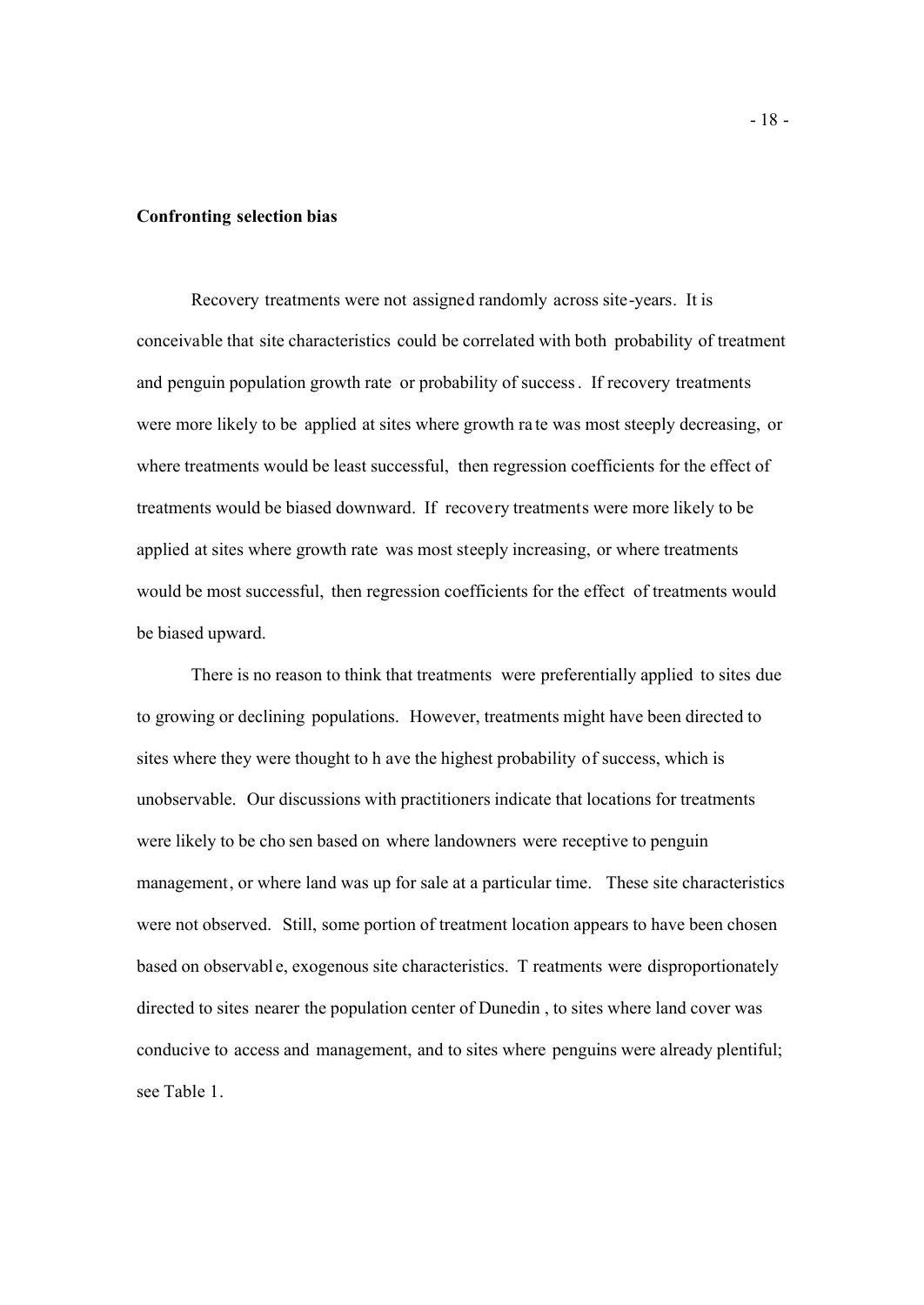A two-stage least squares estimation was attempted to account for selection b ias. Because there were three treatments, at least three instrumental variables were required. We considered variables that were correlated with the probability of treatment being applied at a site , but were plausibly uncorrelate d with penguin growth rate and probability of treatment success. These variables included site distance from the major city of Dunedin, percent of site in grassland rather than shrubland or forest, mean slope and mean elevation at a site , and initial penguin population . Sites closer to Dunedin are more accessible for conservation, but are not expected to have higher or lower penguin growth rates or probability of success. Grassy sites are more cond ucive to management activities than sites covered in dense scrub or forest. Grassy sites might be expected to support a higher or lower nest density than scrub or forest sites, but would not be intrinsically expected to have higher or lower growth rates. However, grassy sites might be correlated with greater or lower probability of treatment success, so this was not included as an instrument. Flatter, lower sites may be more accessible than steeply sloping sites, but would not be expected to have higher or lower growth rates. It is plausible that the steepness of a site would not affect the success probability of treatments. Greater initial penguin population at a site might have made treatment mo re likely. While population size and treatment are endog enous, penguin population at a site during the earliest year of nest counts would not be affected by treatments at that site that occurred later.

The instrumental variables chosen were distance from Dunedi n, mean slope, and initial population. These instr uments are strong for trapping and intensive management  $(f$ -statistic $>10$ ), but weak for revege tation  $(f$ -statistic $<10$ ); see first stage results in Table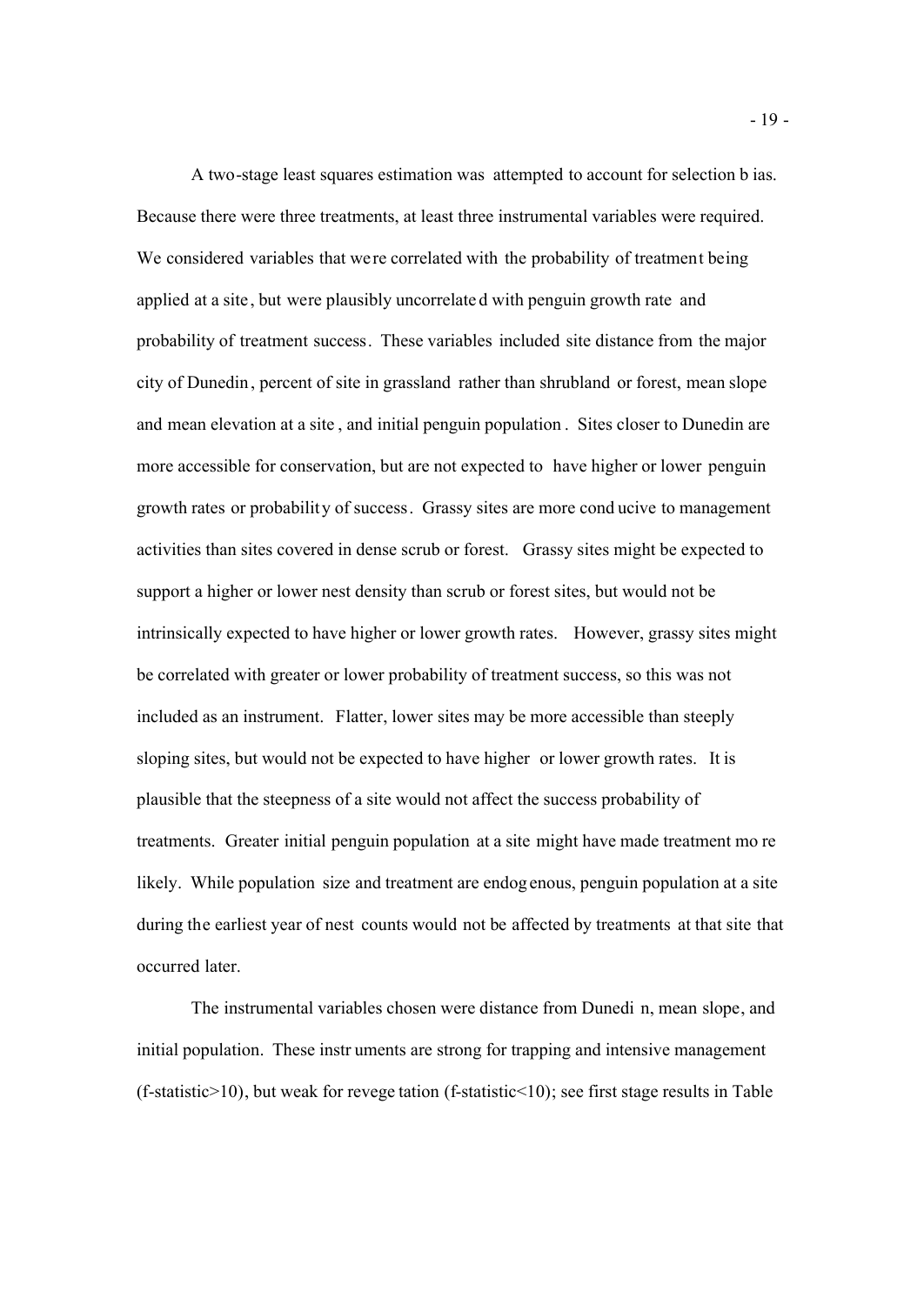5. No treatment is significant in the two-stage least squares regression; see Table 6. A Hausman test shows that the f-statistic on the first stage residuals in the OLS regression is 1.26; see Table 6. The refore we can not reject the null hypothesis that treatments ar e exogenous, and there is no reason to reject the OLS results in favour of the 2SLS result s.

Next, a site fixed effects model was run. In the fixed effects model, the treatment effect was no longer identified from differences in growth rate across sites, but only from differences within sites across years. Effects of treatments that occurred prior to our data set were not captured. Figure 1 shows that there were eleven sites with intertemporal variation in trapping , and ten sites with intertemporal variation in revegetation, but only one site with intertemporal variation in intensive manageme nt. So, the fixed effects estimator is more r eliable for trapping and reve gation than for intensive management. All fixed effects identification was based on the addition, rather than removal, of treatments. In the fixed e ffects regression, intensive management retained its magnitude, but was no longer significant. Trapping and revegetation remain ed insignificant; see Table 3(h).

Neither the two-stage least squares estimation nor the fixed effects model are completely reliable given the limitations of even this relatively large data set. The spectre of selection bias can not be eliminated entirely. This should be viewed as an argument for conservation managers to undertake BACIP studies, or randomize treatments across available sites, to allow an analysis free from potential selection bias.

### **Cost effectiveness**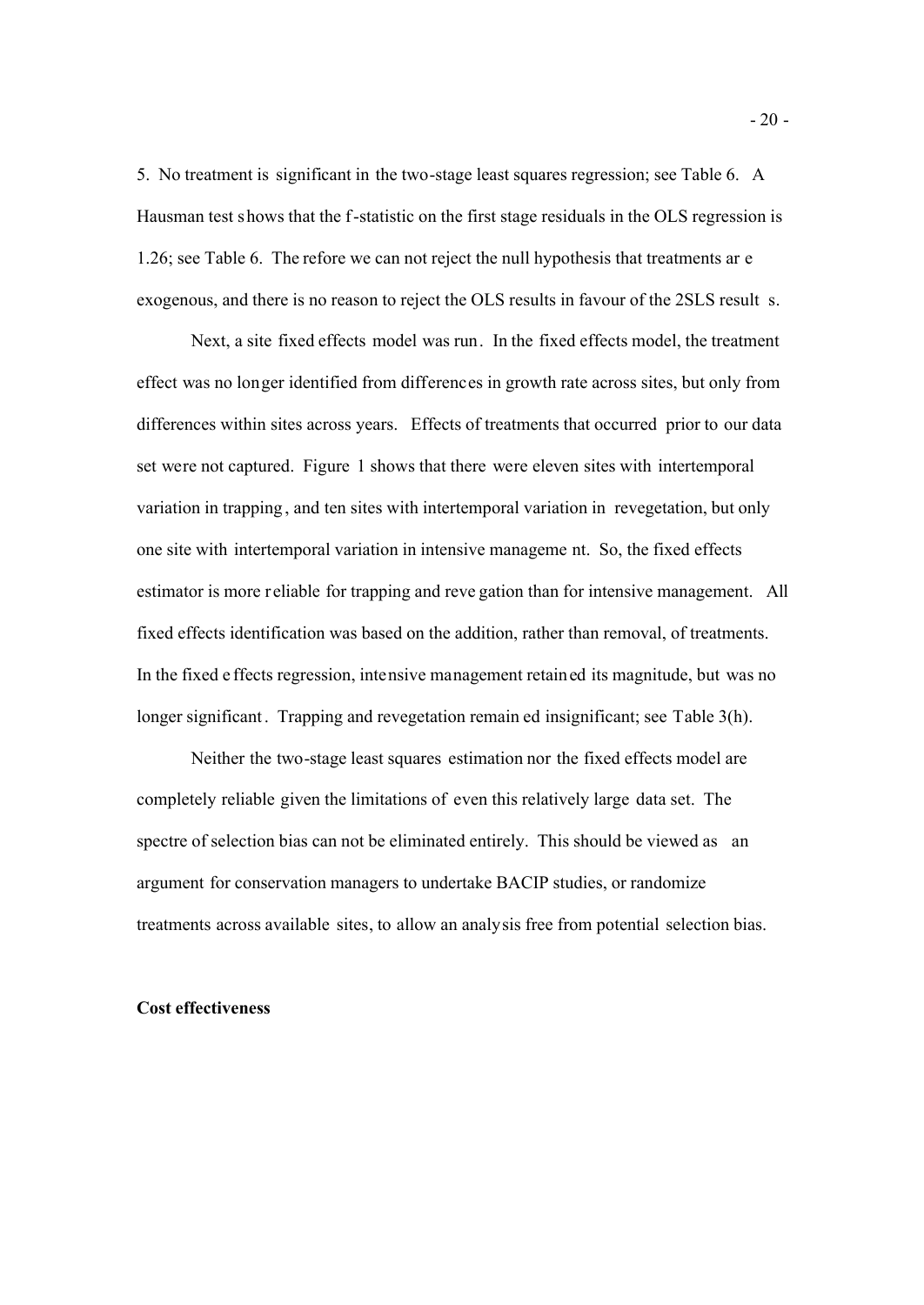Ideally, cost-effectiveness could be compared across all three treatments, with the most cost-effective treatment being the preferred management strategy . But since intensive management was the only effective treatment, it was the only cost-effective treatment as well. However, computing the cost per additional nest obtained through intensive management is still useful to compare investments in this treatment with alternative use s of conservation resources.

In the second stage of analysis, the average cost-effectiveness of each recovery treatment was computed, using the following formula:

$$
CE_x = \frac{N_{2006} - \hat{N}_{x2006}}{C_x} \tag{5}
$$

Here  $CE_x$  is the average number of additional nests gained by 2006 per dollar spent on treatment *x*.  $N_{2006}$  is the actual number of nests across all sites in 2006.  $\hat{N}_{x2006}$  is the counterfactual numbe r of nests in 2006, that is, the number of nests that would have been present in 2006 if treatment *x* had not been applied anywhere from 1992 -2006. Actual number of nests,  $N_{2006}$ , is equal to  $\sum_{i} n_{i2006}$ . Where  $n_{it}$  was not directly counted, its value was predicted using the inverse of the specification in  $(2)$ :

$$
n_{it} = n_{it-1} e^{\hat{b}_0 + X_{it}\hat{b}_1 + \hat{b}_2 \ln d_{it-1} + \hat{b}_3 y_t}
$$
(6)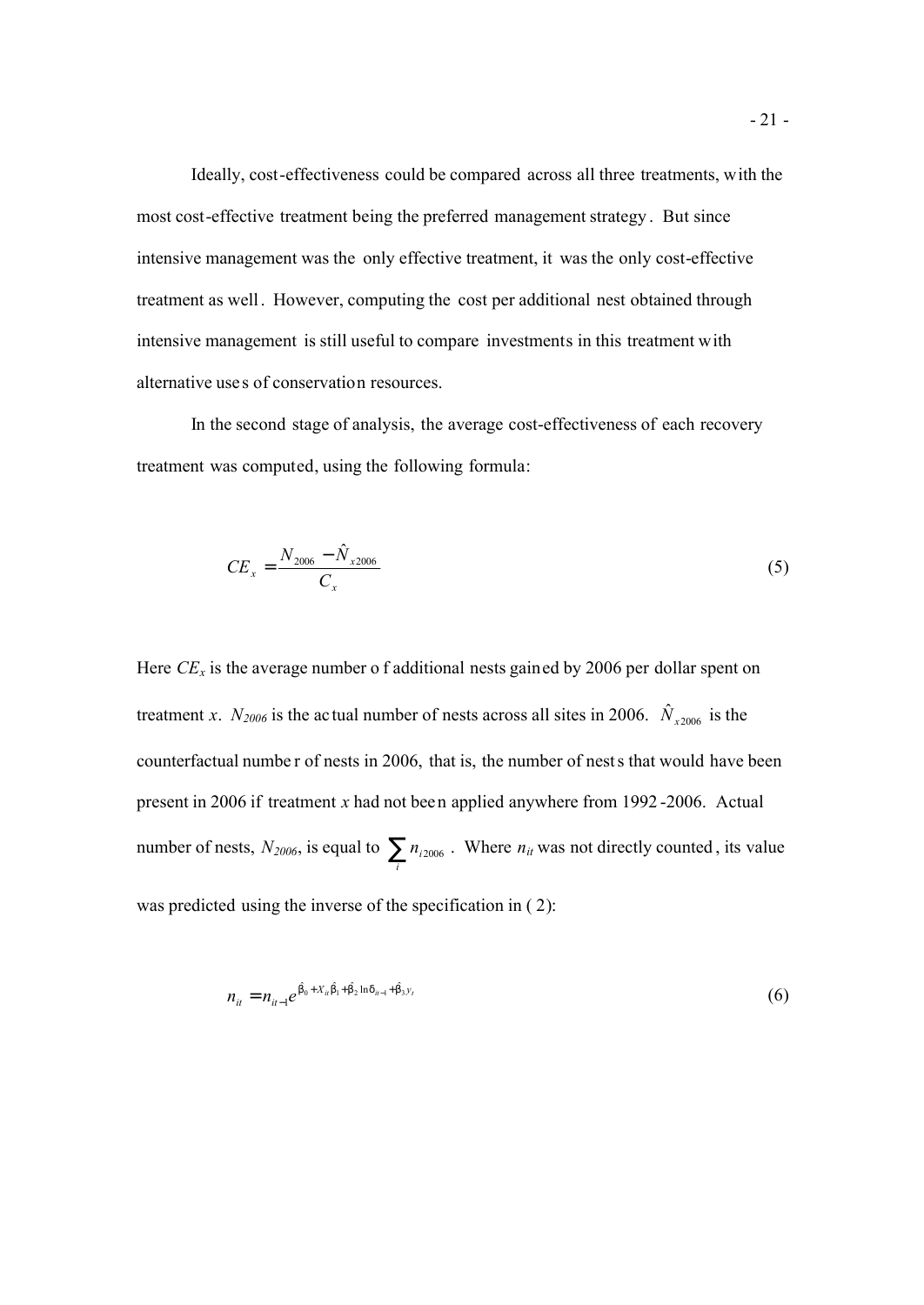The result,  $N_{2006} = 462.5$ , is very close to DOC's estimate of  $N_{2006} = 464.0$ , which was obtained using the prediction model  $n_{it} = 0.95n_{it-1}$  (McKinlay, personal communication, 2007.).

The counterfactual number of nests had no treatment been applied,  $\hat{N}_{x2006}$ , is equal to  $\sum_{i} \hat{n}_{xi2006}$ . When treatment *x* had not been applied at a site, counterfactual nests were equal to observed nests,  $\hat{n}_{xit} = n_{it}$ . When the treatment had been applied to a site,  $\hat{n}_{xit}$ was predicted by subtracting the influence of the treatment from the actual growth rate observed during a particular site -year, using the model:

$$
\hat{n}_{xit} = n_{it-1} e^{\ln|t_{it}-\hat{b}_x x_{it}} \tag{7}
$$

Here,  $\hat{b}_x$  is the coefficient in the vector of coefficients  $\hat{b}_1$  representing the effect of treatment *x*. Though density is a significant determinant of growth rate, it is not included in the model in (7) to p revent counterfactual population from being driven entirely by density. To create a confidence interval around  $\hat{N}_{x2006}$  at the 95% confidence level, the model in (7) was used, but  $\hat{b}_{x,025}$  was substituted for  $\hat{b}_{x}$  to create an upper bound, and  $\hat{b}_{x,975}$  was substituted for  $\hat{b}_x$  to create a lower bound.

 $C<sub>x</sub>$  represents the total cost of treatment *x* from 1992-2006. As discussed in Data,  $C_x$  is the estimated cost had the treatment been supplied by DOC, rather than actual expenditure on the treatment ov er this time period. This analysis relied upon indicative estimates of costs rather than actual disaggregated expenditure records to determine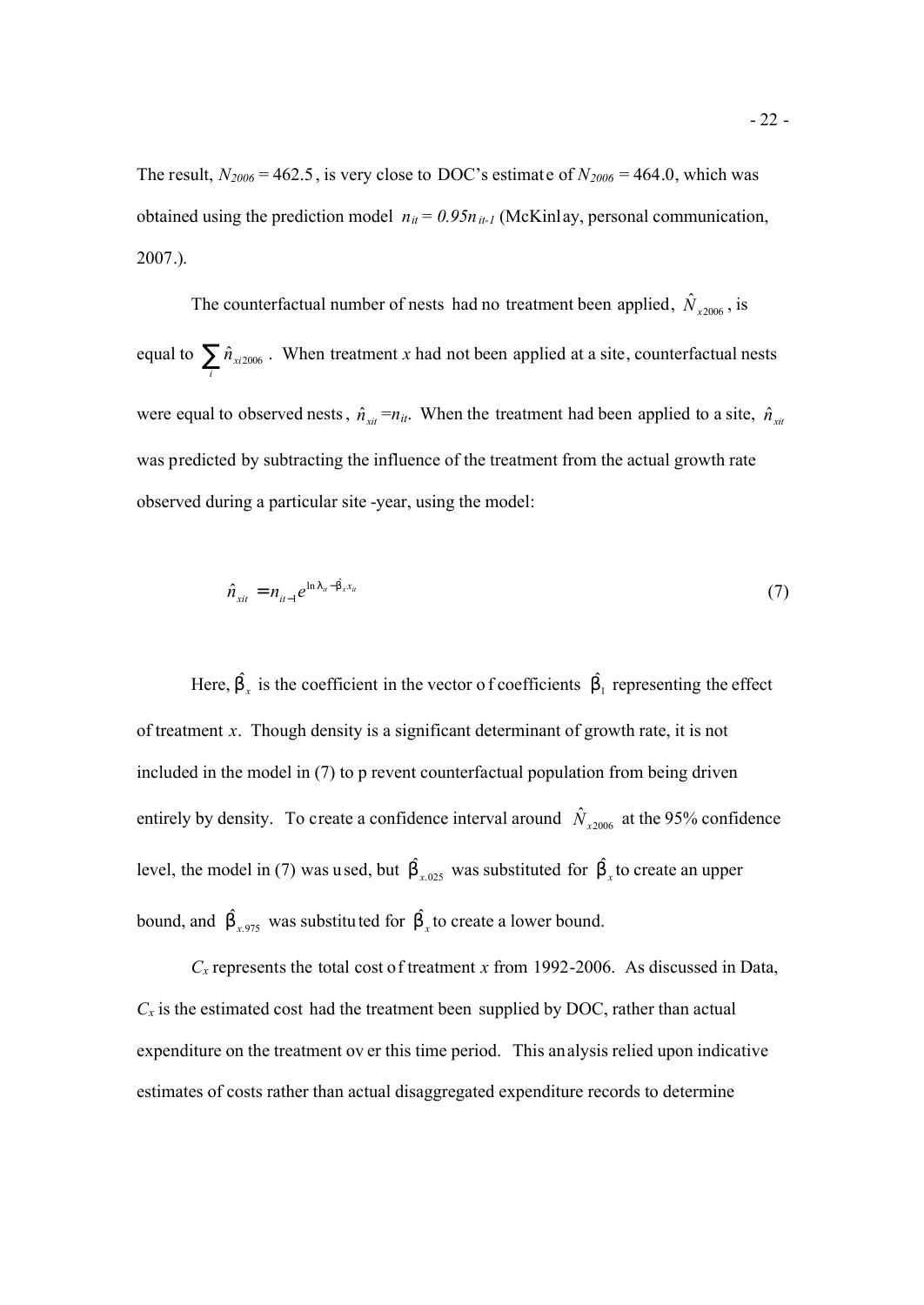treatment cost effectiveness. Treatment costs were given in 2007 dollars and so were not discounted to present value. At the 95% confidence interval, neither trapping nor revegetation produc ed an additional yellow -eyed penguin nest at a finite cost. We find that the average cost of producing an additional yellow -eyed penguin nest through intensive management was NZ\$68,600; see Table 7.

### **Results**

Of the three yellow-eyed penguin recovery treatments analyzed, only intensive management was significantly correlated with an increase in site-level yellow-eyed penguin population growth rate . This finding was robust to model specification, to inclusion of control variables, and to alternative tests for time -variant treatment effects over the 15-year study period . In a simple test for spatial spillover in treatments, the significance of intensive management was sensitive to the inclusion of a dummy to account for a sea lion. To confront potential selection bias, we attempted both fixed effects and two -stage least squares estimation. In the fixed effects estimation, intensive management retained its magnitude but not its significance, likely because intertemporal variation in intensive management occurred at only one site. In a two -stage least squares estimation using an instrument constructed from variables related to site accessibility and initial population, intensive management was not significant. However we could not reject the hypothesis that treatments were exogenous, so the two -stage least squares approach is not preferred to the ordinary least squares estimation. Trapping and revegetation were not significant in any model.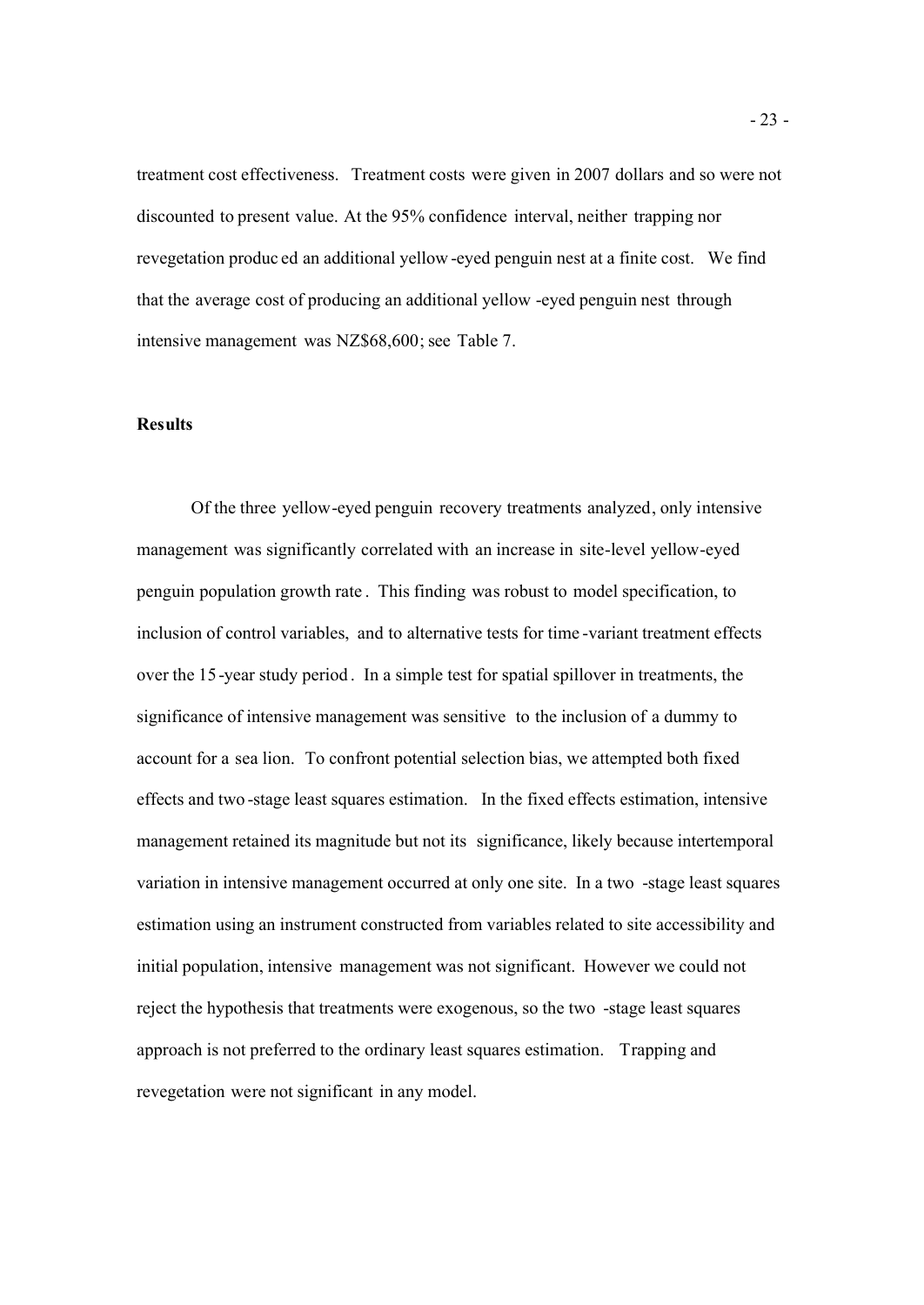We find that intensive management was responsible for a 0.0523 average increase in log growth rate, or a 5.4% average increase in growth rate; see Table 3(c). We estimate that if no intensive management had been applied anywhere, there would have been 424 yellow-eyed penguin nests in 2006 , rather than 462. Intensive management was responsible for 38 additional yellow -eyed penguin nests by 2006—a 9% increase from the counterfactual. This is equivalent to 0.67 average additional nests per sit e-year of intensive management, or NZ\$68,600 per additional nest; see Table 8(a).

At least two explanations could explain the greater population growth observed in intensively managed site -years. One explanation is that treating sick or injured adults directly decreases adult mortality. That decreased adult mortality would contribute to increased growth rates is consistent with two yellow-eyed penguin population viability analyses. McKinlay (1997) found that minimal improvements in the rate of adult mortality dramatically reduced the probability of extinction . Efford and Edge (1998) found that for penguins, like other long -lived seabirds, the population growth rate is particularly sensitive to changes in the adult su rvival rate. Treating sick, injured, or underweight chicks may indirectly decrease adult mortality as well, by allowing adult penguins to devote more food energy to themselves rather than to their chicks. This is especially true for the treatment of breeding females, and during low food ye ars (Ratz, personal communication, 2007).

An alternative explanation for increased growth rate in intensively managed site years is that penguins brought to intensively managed sites for hospitalization could be becoming habituated and choosing to remain at these new sites (Seddon, personal communication, 2007 ). As such, intensively managed sites may be acting as a partial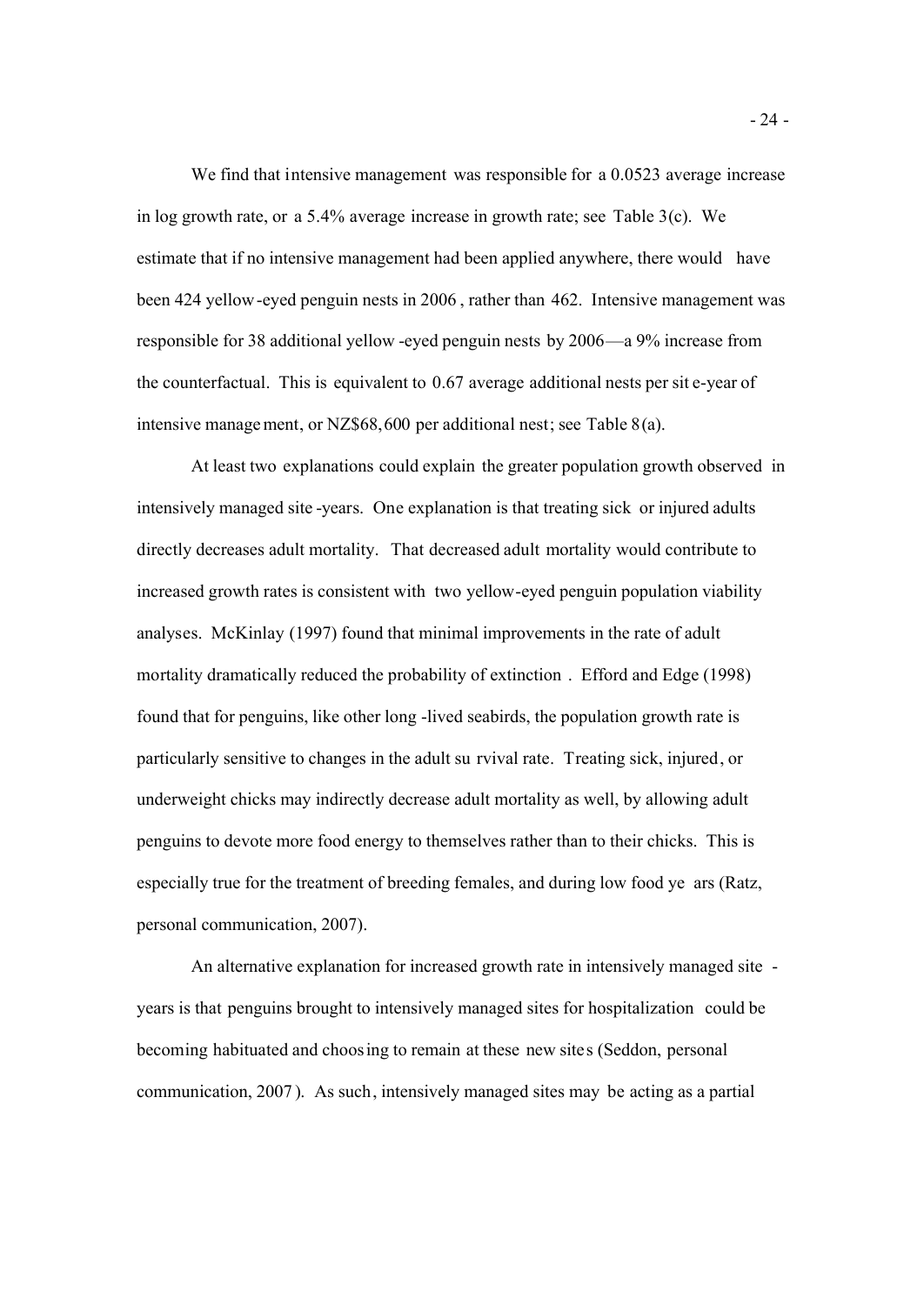sink of penguins relocated from elsewhere rather than a source of new breeding adults. Further research into the movement patterns of hospitalized penguins could determine what aspect of intensive management is responsible for increasing nest numbers, and to what extent these nest numbers augment rather than replace nesting activity elsewhere.

Neither trapping nor revegetation was correlated with an increase in yellow-eyed penguin population growth rate . This may be because neither of these treatments directly decreases adult mortality , known to be important for yellow-eyed penguin population growth rates from the two PVAs mentioned above (McKinlay, 1997; Efford and Edge, 1998). Data on the particular style or the level of intensity with which treatments were implemented across sites was not collected. So, we can not rule out that one style or level of intensity of trapping or reveg etation was correlated with increase in growth rate, but that this effect was diluted in the regression results by being pooled with less effective methods of trapping or reveg etation.

That intensive management is correlated with inc reased population growth but trapping and revegetation are not is also consistent with an examination of 124 opportunistically collected yellow -eyed penguin specimens that found that penguin deaths caused by mustelids (5%) were e xceeded by deaths caused by trauma (23%), natural causes including disease (16%), starvation (13%), marine predators (9%), dogs (8%), and drowning (7%) (Hocken, 2005). Intensive management has the potential to reduce mortality from trauma, disease, and starvation, which combined account for over half of the penguin deaths recorded in the Hocken study, while mustelid trapping has the potential to reduce a much smaller proportion o f mortality.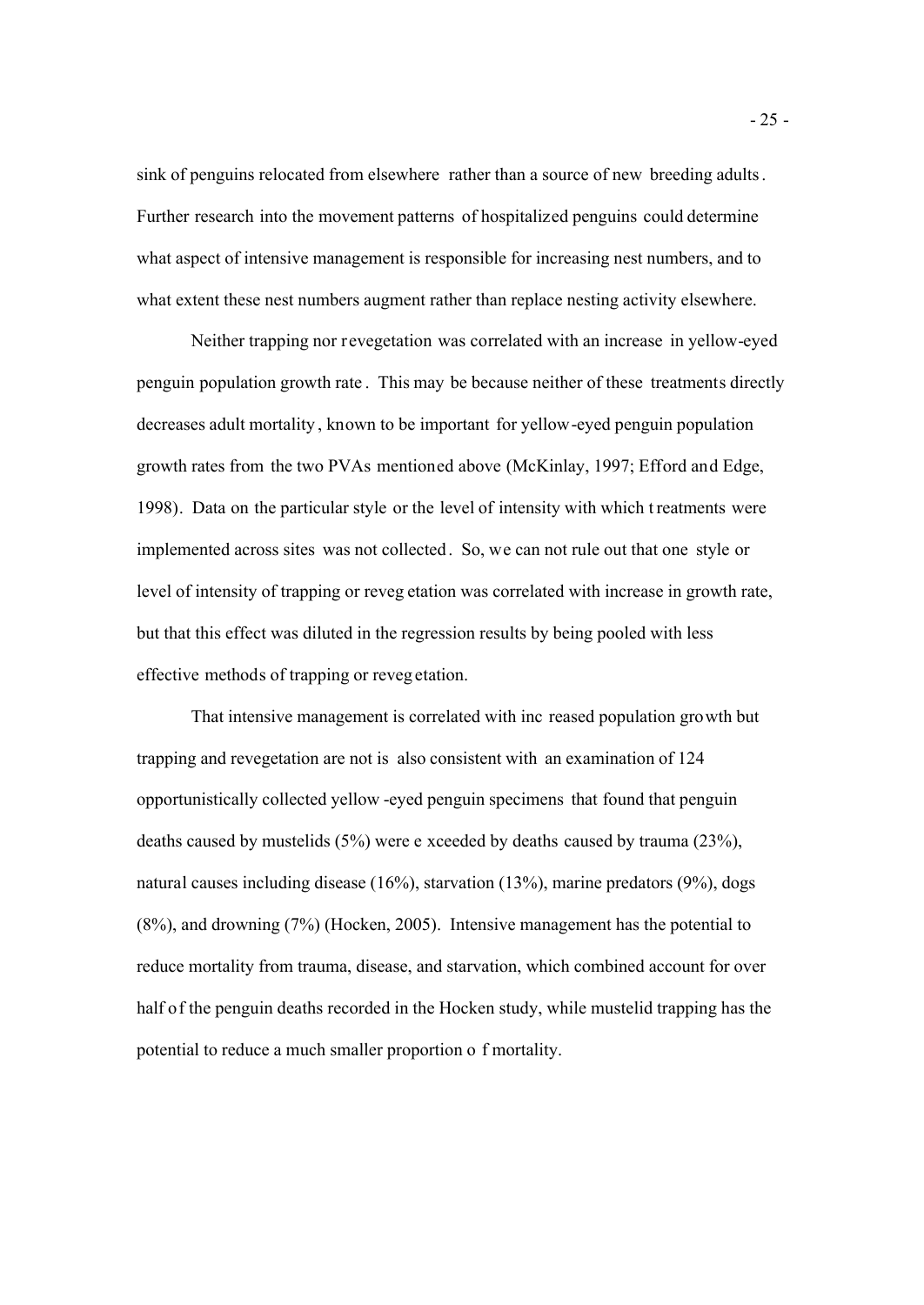Revegetation and trapping are not correlated with increased yellow-eyed penguin population growth rate, but these activities may provide ancillary benefits. Revegetation can bring the aesthetic and cultural benefits of restor ed native forest to a region where such forest is scarce. A WWF -New Zealand commissioned report (Buchan, 2007) explains that revegetation proj ects in New Zealand have benefits for participants outside of any biodiversity benefits, such as teaching nursery skills and building social capital. Trapping of introduced predators may benefit other bird species at sites where trapping occurs. Studies have found that predator control increased breeding success for the kaka (Moorhouse *et al*, 2003), the kokako (Innes *et al*, 1999), and the mohua (O'Donnell *et al*, 1996). Conservation programs are often multifaceted and are likely to be evaluated on more than just their success in producing penguins.

The presence o f a single New Zealand sea lion had a large and significant negative impact on penguin growth rate at the two sites where it was present; see Table 3(f). Lalas *et al* (2007) discuss potential manag ement actions pertaining to this threat. When the presence of the sea lion at two intensively managed sites is considered , the positive effect of intensive management on growth rate appears even stronger. After accounting for the sea lion, intensive mana gement was responsible for a 0.0847 average increase in log growth rate, or an 8.8% a verage increase in growth rate; see Table 3(f). Intensive management was responsible for 53 additional yellow -eyed penguin nests by 2006—a 13% increase on the counterfact ual. This is equivalent to 0.93 average additional nests per site -year of treatment over all intensively managed site -years, or NZ\$49,500 per additional nest; see Table 8(b). While we suspect that these figures come closer to estimating the true effect o f intensive management, we choose to highlight the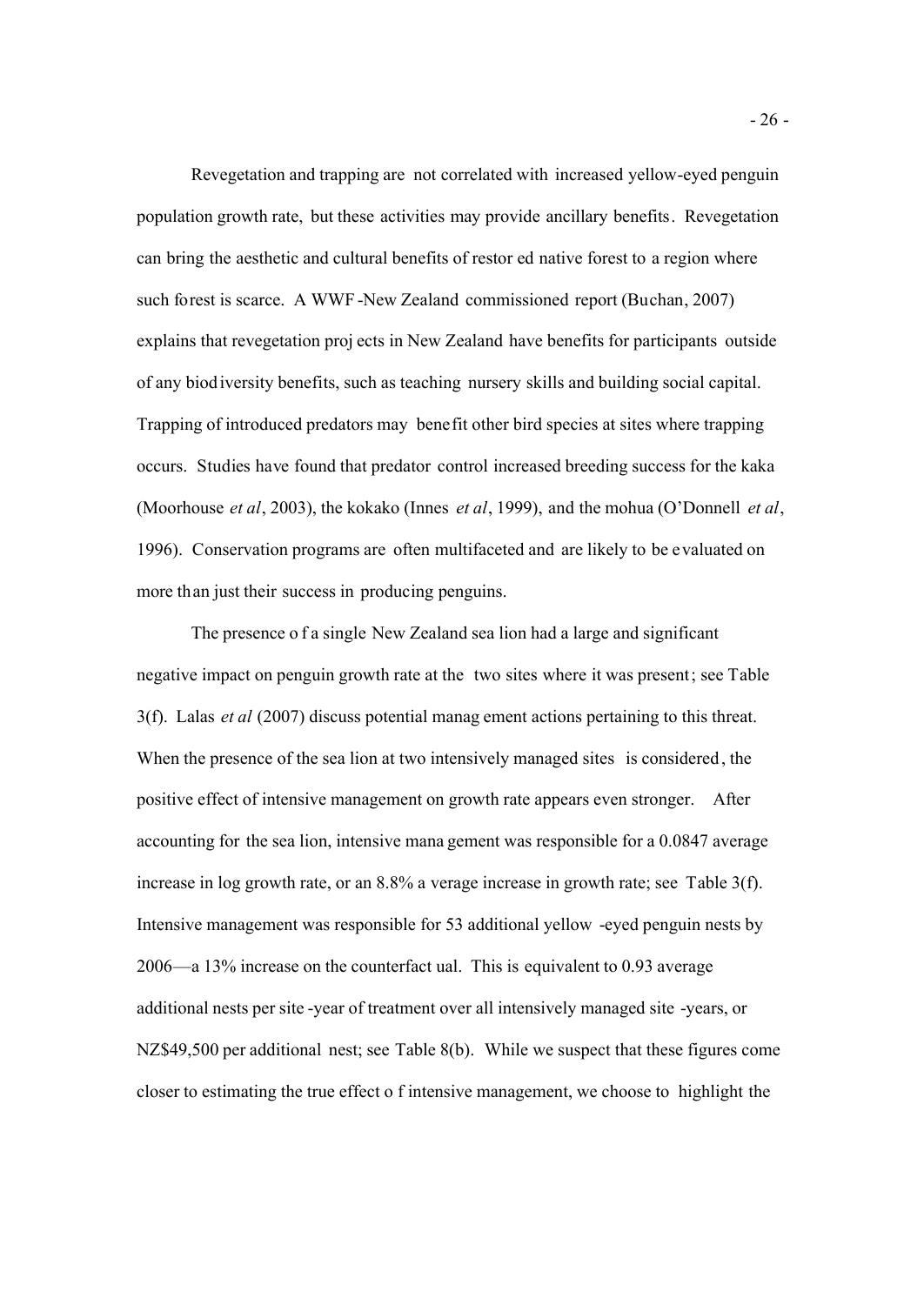more conservative figures that do not account for the sea lion to avoid cherry picking included variables.

Notably, this analysis finds that yellow-eyed penguin population growth rate is negatively correlated with nest density; see Table 3(b-h). While a density dependent growth rate is expected by ecological theory, previous work did not find evidence of density dependence (McKinlay, 1997; Alexander and Shields, 20 03). Density dependence could imply dec reasing returns to conservation activities as c arrying capacity is approached at a site.

Following the inclusion of year dummies, t he coefficient o f determination increases from 0.05 to 0.19 (Table 3(b-c)), suggesting that good years and bad years for penguins are broadly correlated across sites. Food availability at sea has long been established as a contributing factor to good and bad yellow-eyed penguin breeding years (Richdale, 1957; Darby and Seddon, 1990; van Heezik and Davis, 1990 ). This suggests the potential for yellow-eyed penguins to be aided by marine -based management interventions. Intertemporal variation in growth ra te has also been caused by avian malaria (Graczik *et al*, 1995), toxins (Gill and Darby, 1993), and La Ni ña events (Moore and Wakelin, 1997). These may contribute mo re than terrestrial factors to penguin mortality.

### **Discussion**

The ideal way to test the effectiveness of a conservation treatment is with a before-after, control-impact pairs (BACIP) study (Stewart -Oaten *et al*, 1986). However,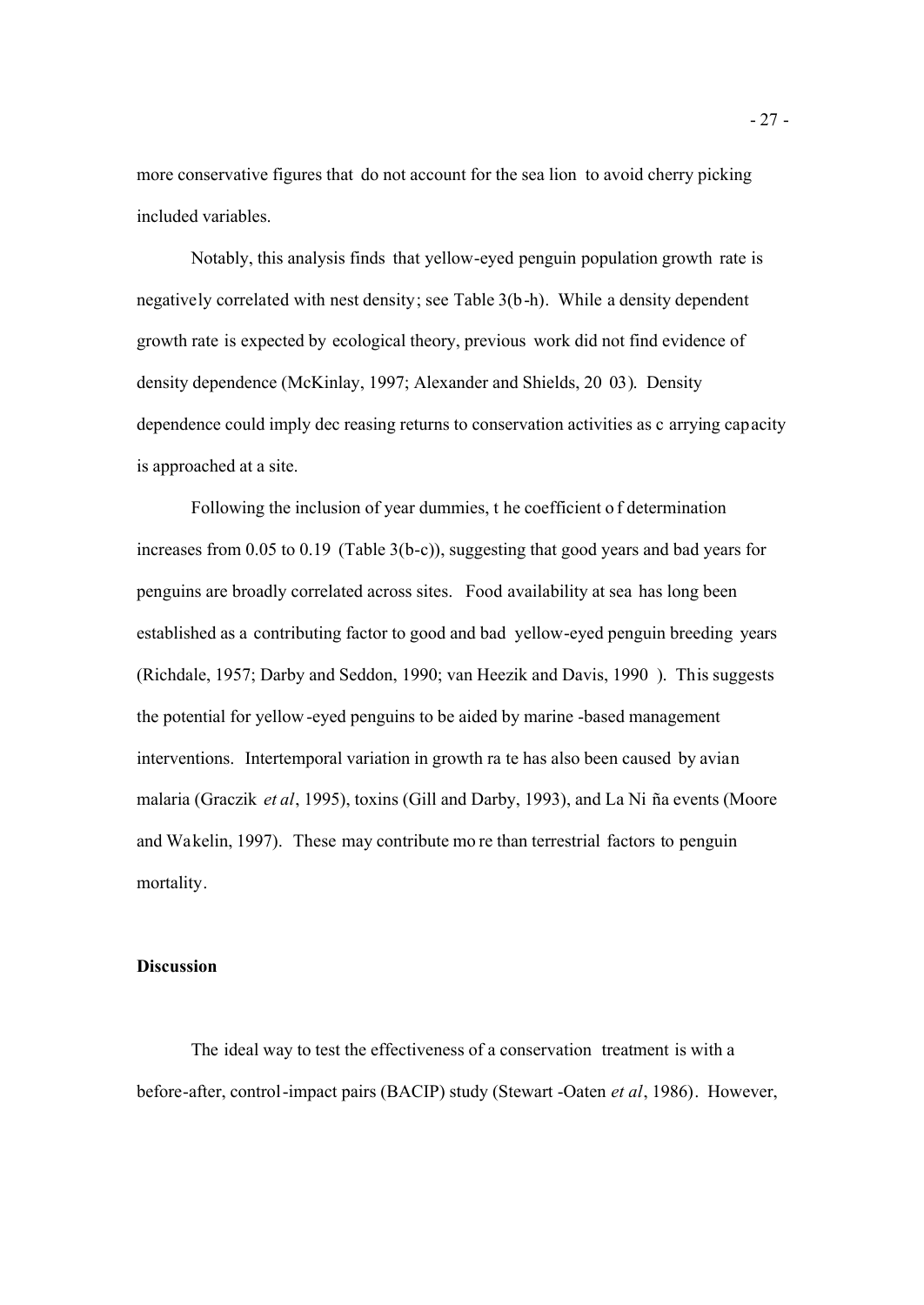this requires pre-project planning. Conservationists are frequently faced with the challenge of analyzing the impact of treatments without the benefit of proactive study design. With a large enough panel data set, econometric techniques can be used to perform after-the-fact analysis of the impact of treatments. In this paper we have performed this type of analysis for th ree yellow-eyed penguin recovery treatments.

In this study we find that intensive management is positively correlated with increases in annual site -level yellow-eyed penguin population growth rate, while trapping of predators and revegetation are not. Our findings are consistent with two yellow -eyed penguin population viability analyses, each showing that growth rate is most sensitive to changes in adult mortality. Our findings are also consistent with a necropsy study that found that more than half of yellow -eyed penguin specimens collected died of the stresses that intensive management is intended to reduce.

We estimate that intensive management raised the number of nests in 2006 by 9% from the counterfactual, from 424 to 462 . The intensive management that provided these 38 additional nests would have cost DOC an estimated NZ\$2.6 million in labor and materials, or NZ\$68,000 per additional nest. Where volunteer labor is available, or where intensive management can be added to the duties of already paid staff, additional nests could be provided more cheaply. The cost per additional nest should be considered in relation to non-market values these penguins provide (Schanzel and McIntosh, 2000), as well as the estimated several million dollars in revenue generated annually by penguin tourism (Tisdell, 2007), much of which is concentrated at a few sites .

In light of our find ings, conservation groups with access to sufficient funding or volunteer labor might consider expanding intensive management to new penguin sites.

- 28 -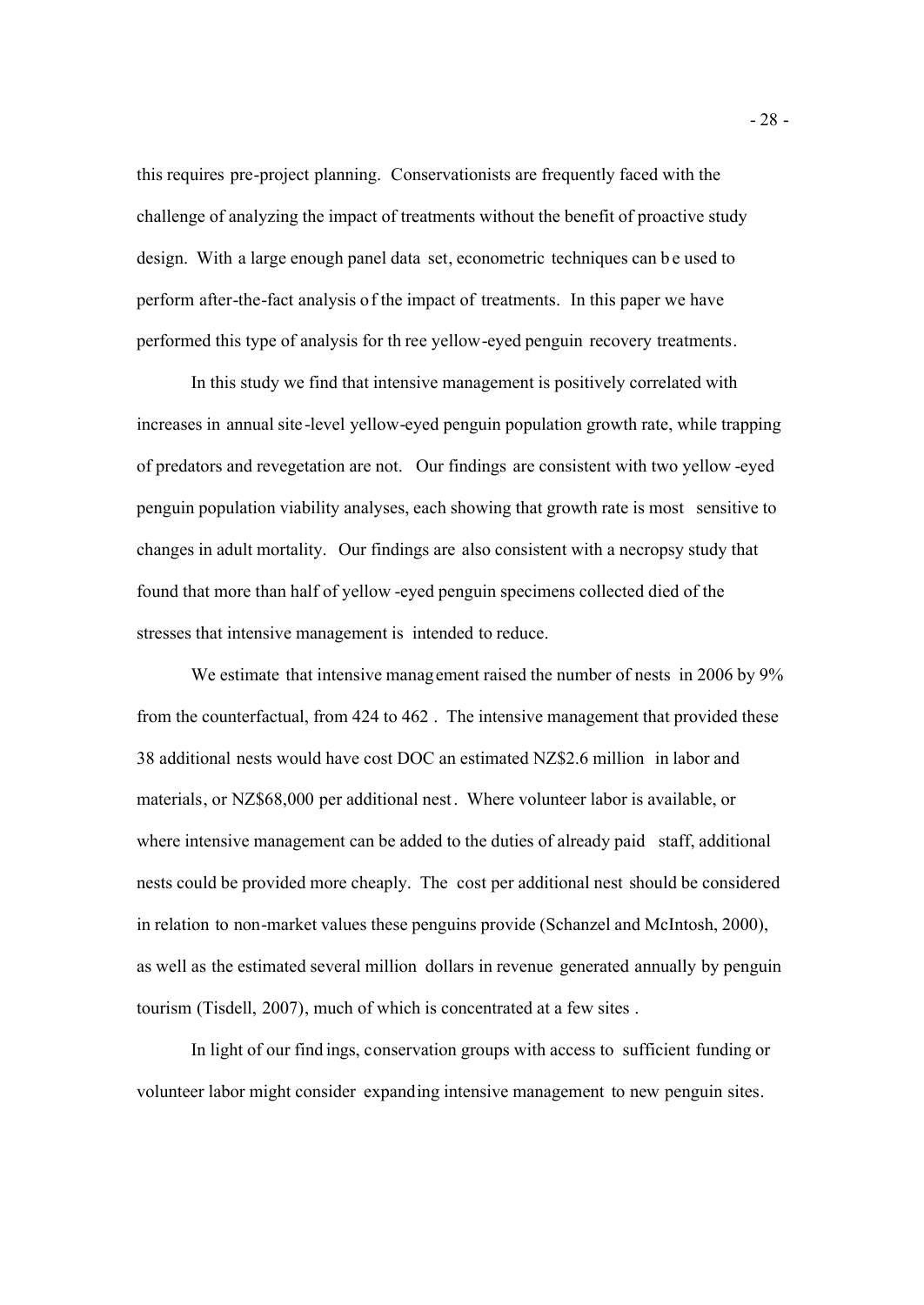Not only is intensive management the most promising of the three terrestrial recovery treatments analyzed, but expanding intensive management to new sites would provide additional site level before -and-after data for identification in a site fixed effects model.

Expanded intensive management could be combined with controlled ecological testing of specific intensive management mechanisms to determine wh ich are responsible for increased population growth rates . If periodic maintenance of traps and nest boxes is contributing to growth rates, these activities could be expanded at relatively low cost to other managed sites. If translocation is found to be contributing to the success of intensively managed sites, managers may consider intensive management as a method for restoring yellow-eyed penguins to sites which they no longer curren tly occupy. Trapping and revegetation could also be subjected to controlled ecological testing, either across or within sites.

The methods employed here for evaluating effectiveness of yellow -eyed penguin recovery treatments can be extended to any conservation program anywher e, though a few key elements contribute d to the evaluation in this case. Yellow-eyed penguin populations live at many sites, and are stationary from year to year, with little movement of individuals between sites. A comprehensive data set of a robust population metric, in this case nests, were counted at every site using consistent methodology .

Unless the species is in critical danger, managers should consider leaving some sites as controls, deliberately withholding treatment. Control sites are critical to determining the counterfactual —what would have happened to a population if no treatment had been applied. This evaluation benefited from a multitude of control sites, as well as from a diversity of treatments employed across sites. Analysis is easie st when

- 29 -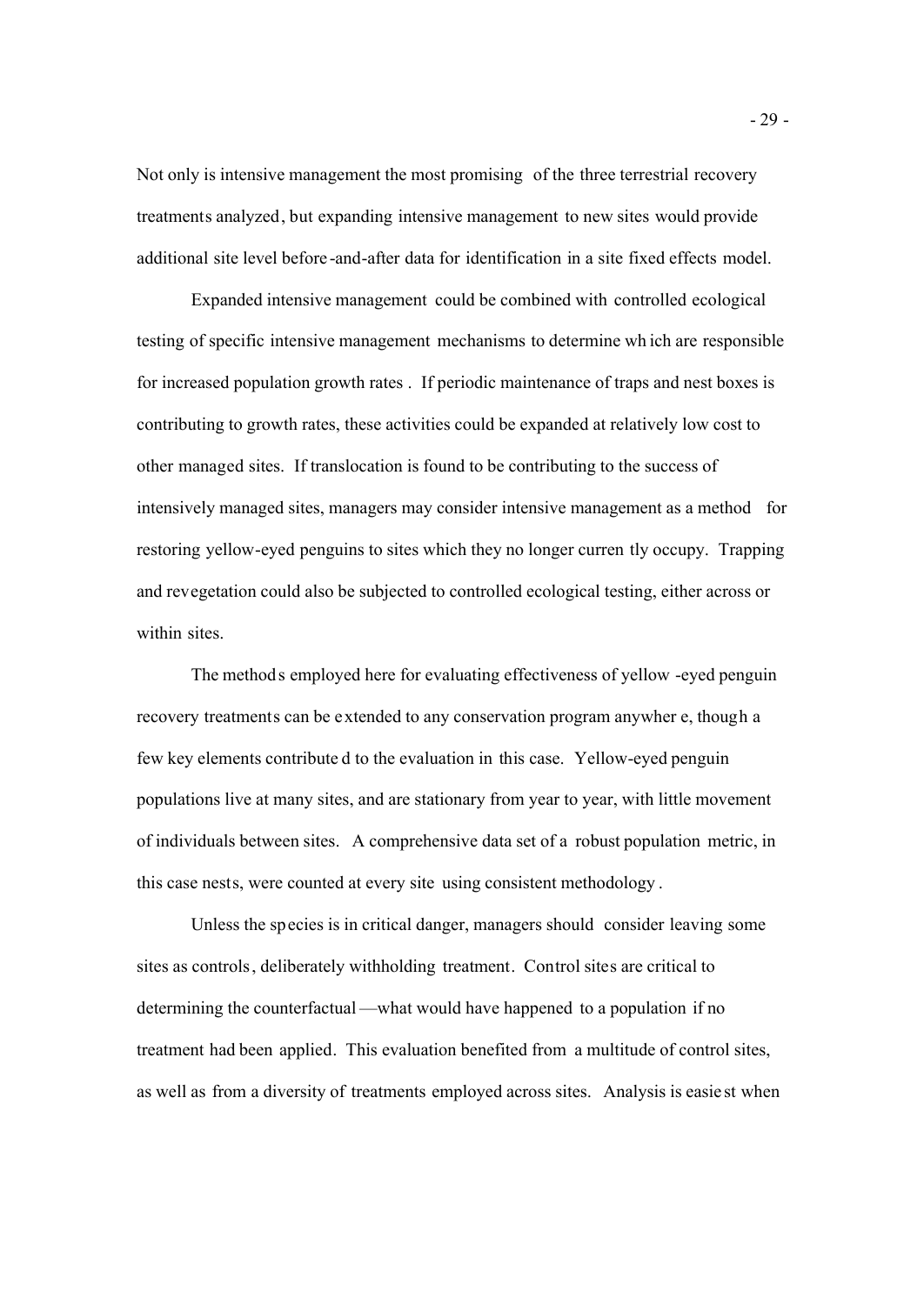treatment and control sites are randomly selected, though as we have s hown, panel econometrics can at least partially compensate for non -random site selection .

When after-the-fact analysis is pe rformed*,* analysts must confront the pos sibility that treatments may not have been randomly assigned across sites. Locations for treatments may instead have been targeted to sites where t reatments were expected to have the greatest impact, or to sites which were most e asily accessible. In this paper we have demonstrated three ways to confront non-random assignment of treatments. First, control variables for site characteristics can be included in the regression. Second, a site fixed effects model c an account for intertemporal variation in treatment at a site. And finally, a two-stage least squares model can be applied, using site accessibility as an instrumental variable . For this to be effective, site accessibility must be plausibly correlated with the probability of treatment but not correlated with population growth rate. This instrument is only useful for species such as the yellow -eyed penguin, for which human contact does not have a major influence on growth rate . Selection bias may never be completely eliminated with these techniques, which strengthens the case for controlled ecological experiments or the random assignment of treatments across available sites.

A population monitoring program and a time-variant mixture of treatment and control sites allows for an after-the-fact econometric analysis of which conservation treatments are most effective. A disaggregated record of the e xpenditures associated with each treatment allows analysis of which conservation treatments provide best value for money as well. Even an ineffective or costly program can be valuable if we can learn from its shortcomings. On the other hand, a treatment which has been shown to be

- 30 -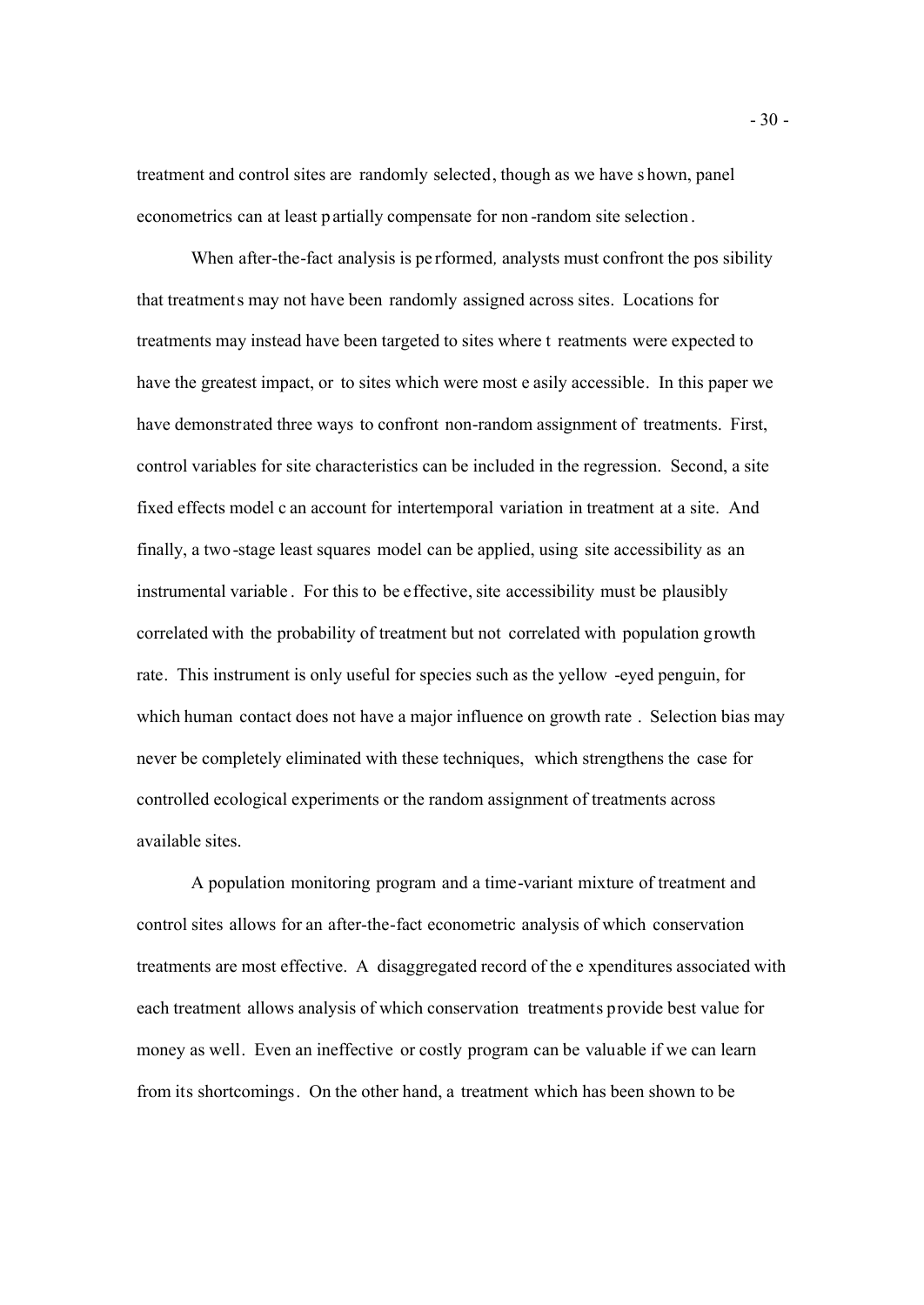effective or cost effective should attract further resources for investment. We submit the case of the yellow-eyed penguin in the hope that effectiveness and cost effectiveness analysis will be extended to conservation in other settings.

# **Acknowledgments**

The authors are grateful for discussions with yellow -eyed penguin conservationists and researchers David Agnew, Rosalie Goldsworthy, David MacFarlane, E uan Kennedy, Chris Lalas, Hiltrun Ratz, Phil Seddon, and Fergus Sutherland. Helpful comments on earlier versions of the manuscript were provided by Chris Costello, Frank Davis, Bob Deacon, Olivier Deschenes, Paul Ferraro, Hiltrun Ratz, Phil Seddon, Doug Steigerwald, and three anonymous referees. This paper benefited from comments by seminar participants at Lincoln University and the University of California, Santa Barbara , and conference participants at the  $52<sup>nd</sup>$  Annual Conference of the Australian Agricul tural and Resource Economics Society and the 10<sup>th</sup> Occasional California Workshop on Environmental and Resource Ec onomics. GIS analysis was provided by Brad Case. Busch gratefully acknowledges financial support from NSF IGERT grant 0114437, from the NSF East Asia Pacific Summer Institute , from the Royal Society of New Zealand, and from the New Zealand Ministry of Research, Science and Technology.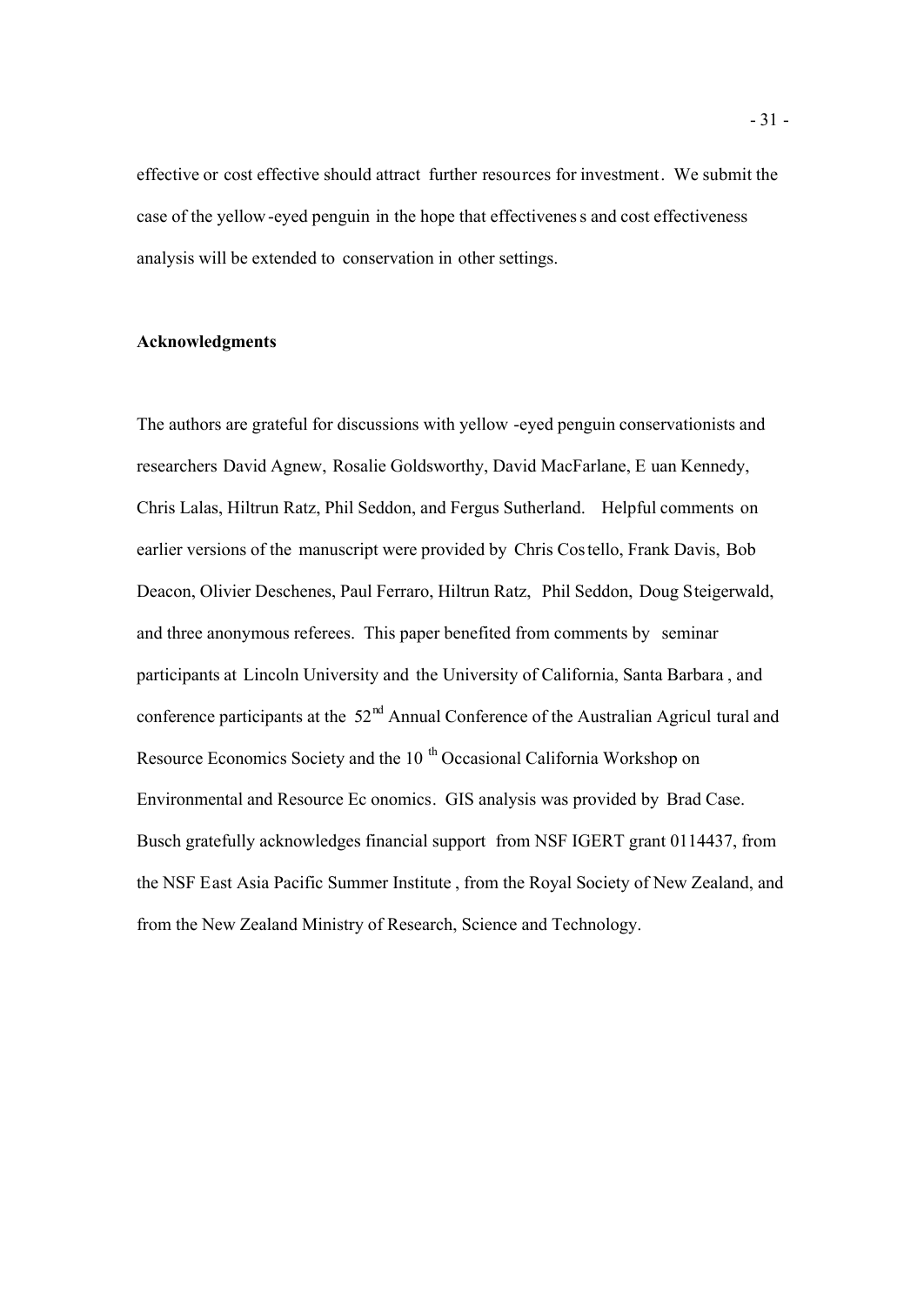### **References**

Abbitt, R. and J. Scott (2001). Examining differences between recovered and declining endangered species. Conservation Biology , 15:1274-1284.

Alexander, R.R. and D.W. Shields (2003). Using land as a control variable in density dependent bioeconomic models. Ecological Modelling, 170:193-201.

Birdlife International (200 7a). *Megadyptes antipodes.* In: IUCN 2007. 2007 IUCN Red List of Threatened Species. <www.iucnredlist.org>.

Birdlife International (2007 b). *Spheniscus mendiculus.* In: IUCN 2007. 2007 IUCN Red List of Threatened Species. <www.iucnredlist.org>.

Birdlife International (2007 c). *Eudyptes sclateri.* In: IUCN 2007. 2007 IUCN Red List of Threatened Species. <www.iucnredlist.org>.

Bruner, A.G., R.E. Gullison, R.E.Rice, and G.A.B. da Fonseca (2001). Effectiveness of parks in protecting tropical biodiversity. Science, 5:125-128.

Buchan, D. (2007). Not just trees in the ground: The social and economic benefits of community-led conservation projects. WWF-New Zealand, Wellin gton.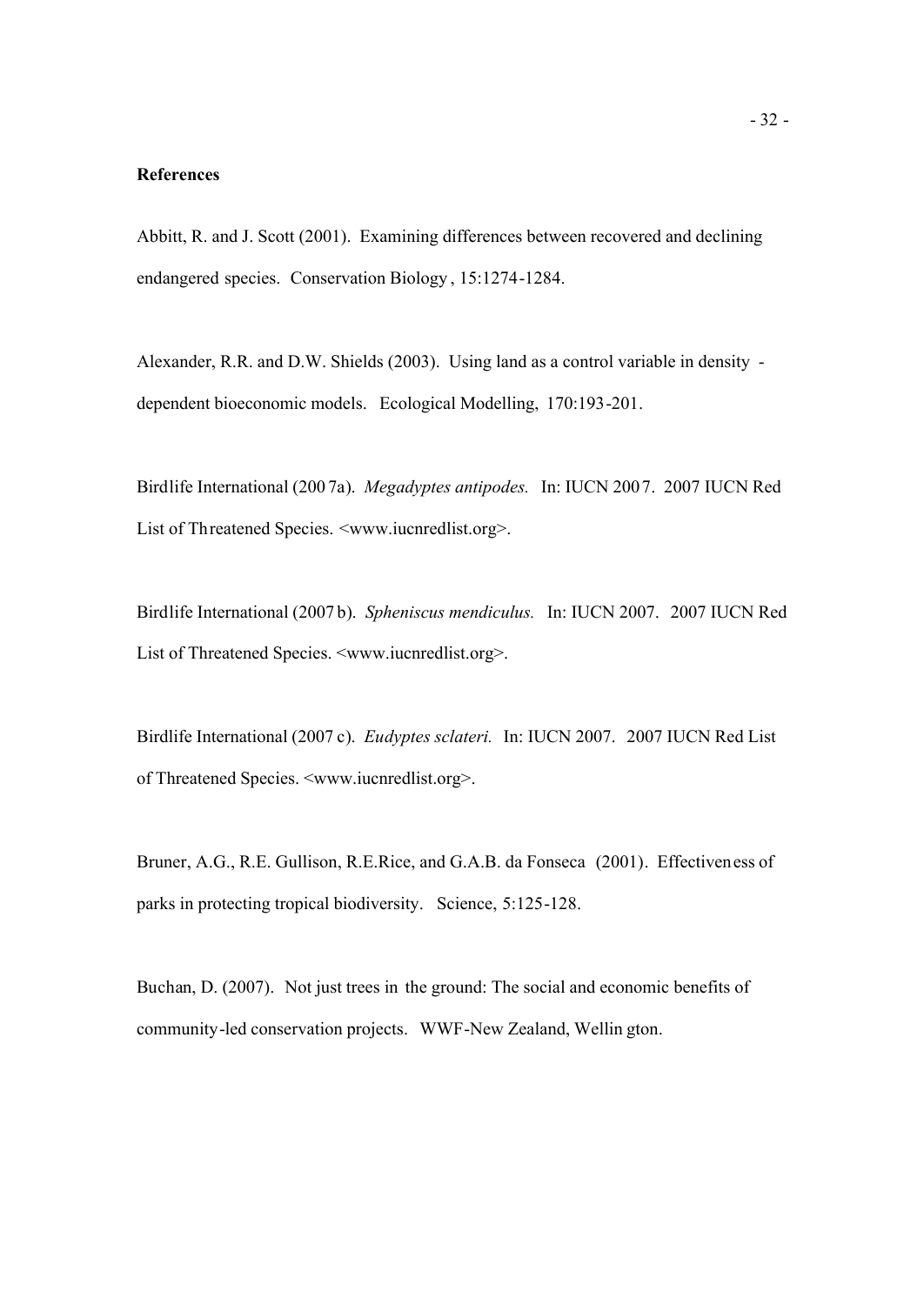Cullen, R., G. A. Fairbur n, and K. F. D. Hughey (2001). Measuring the productivity of threatened species p rograms. Ecological Economics, 39: 53–66.

Cullen, R., E. Moran, and K. F. D. Hughey (2005). Measuring the success and cost effectiveness of New Zealand multiple species programs. Ecological Economics, 53:311-323.

Darby, J.T. (1996). Presentation. 3<sup>rd</sup> International Penguin Conference. Cape Town, South Africa.

Darby, J.T. and S.M. Dawson (2000). Bycatch of yellow -eyed penguins (*Megadyptes antipodes*) in gillnets in New Zealand waters 1979–1997. Biological Conservation , 93:327–332.

Darby, J.T. and P.J. Seddon (1990). Breeding biology of yellow -eyed penguins (*Megadyptes antipodes).* Pp. 45-62 in: Davis, L.S.; Darby. J.T. ( *ed.*) Penguin Biology. Academic Press, New Yo rk, USA.

Department of Conservation (2004). Annual report for the year ended 30 June 2004.

Efford, M.G. and K.A. Edge (1998). Can artificial brood reduction assist the conservation of yellow -eyed penguins (*Megadyptes an tipodes*)? Animal Conservation, 1:263-271.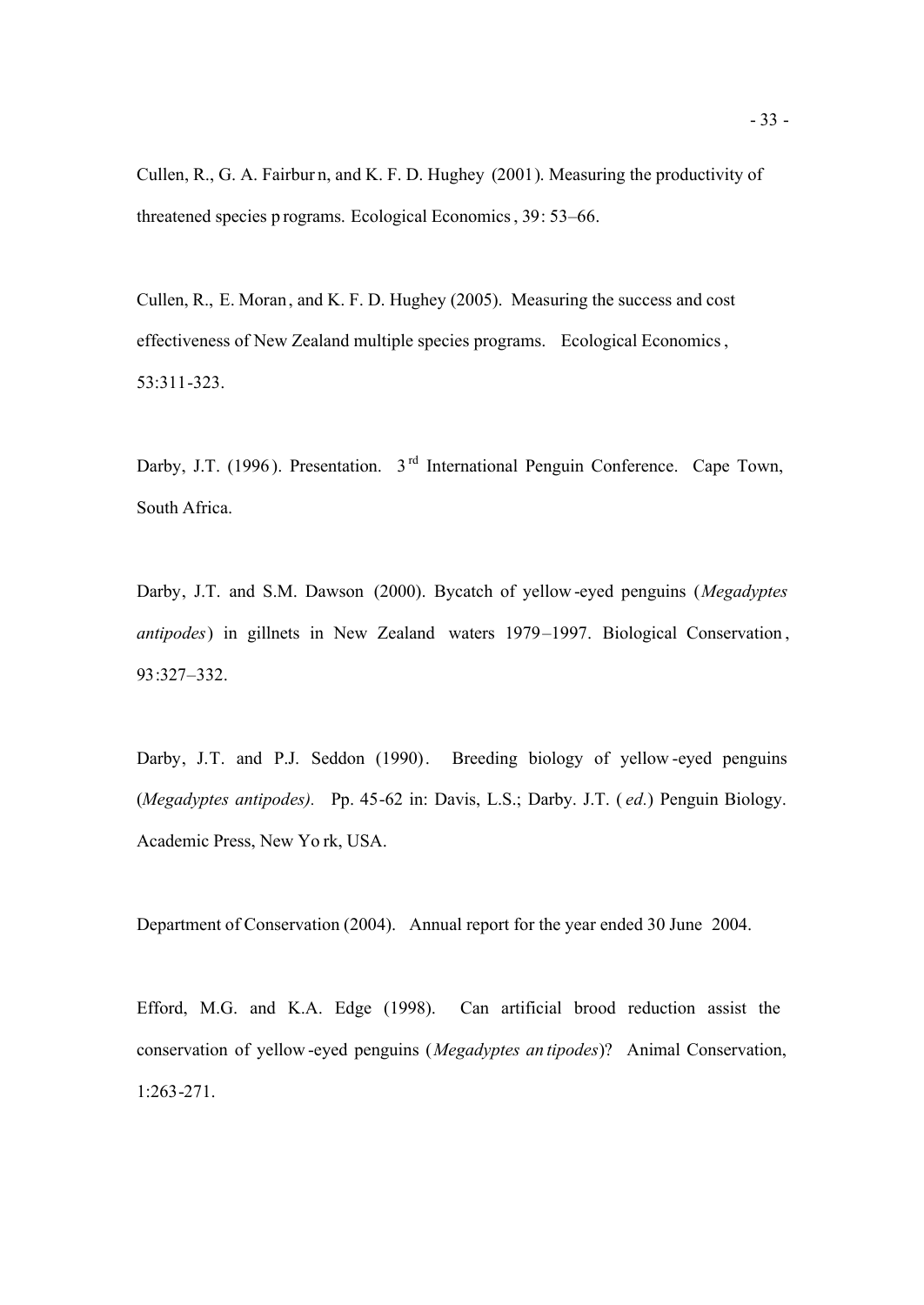Efford, M., N. Spencer, and J. Darby (2004). Population studies of yellow -eyed penguins, 1993-94 progress report. Landcare Research contract report LC9495/39, prepared for Department of Conservation.

Ellenberg, U., A.N. Setiawan, A. Cree, D.M. Houston, P.J. Sed don (2007). Elevated hormonal stress response and reduced reproduct ive output in yellow-eyed penguins exposed to unregulated tourism. General and Comparative Endocrinology, 152:54-63.

Engeman, R.M., S.A. Shwiff, B. Constantin, M. Stahl, and H.T. Smith (2002). An economic analysis of predator removal approaches for prot ecting marine turtle nests at Hobe Sound National Wildlife Refuge. Ecological Economics, 42:469-478.

Ferraro, P.J., C. McIntosh, and M. Ospina ( 2007). The effectiveness of listing under the U.S. Endangered Species Act: An eco nometric analysis using matc hing methods. Journal of Environmental Economics and Management , 54(3):245-261*.*

Ferraro, PJ and SK Pattanayak (2006) Money for Nothing? A Call for Empirical Evaluation of Biodiversity Conservation Investments. PloS Biology, 4(4): p0482-0488.

Gill, J.M. and J.T. Darby (1993). Deaths in Yellow -Eyed Penguins (*Megadyptes antipodes*) on the Otago Peninsula during the summer of 1990. New Zealand Vet Journal, 41:39-42.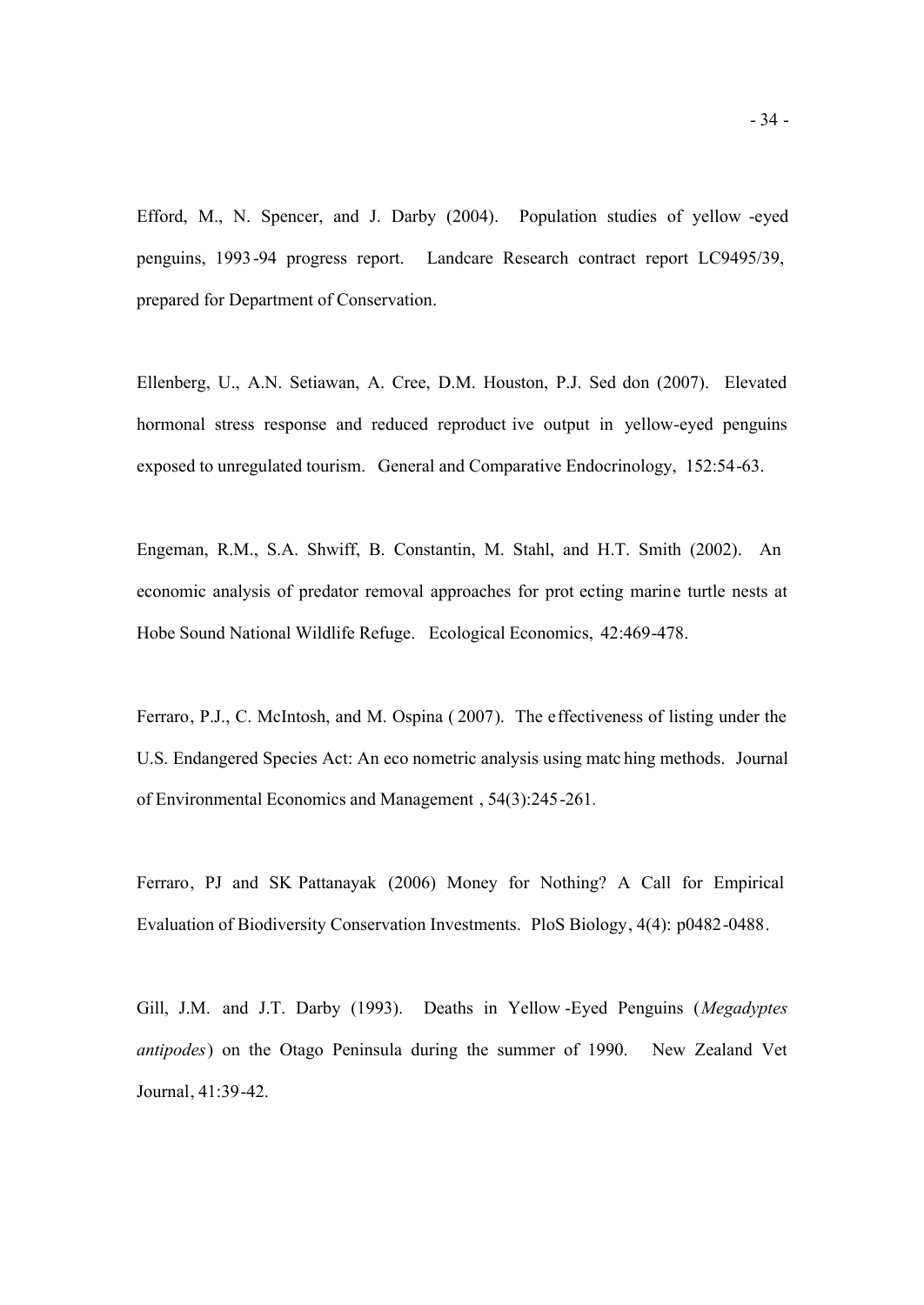Graczyk, T.K., J.F. Cockrem, M.R. Cranfield, J.T. Darby, and P. Moore (1995). Avian malaria seroprevalence in wild Ne w Zealand penguins. Parasite, 2:401-405.

Halpern, B.S., C.R. Pyke, H.E. Fox , C. Haney, M.A. Schlaepfer, and P. Zaradic (2006). Gaps and mismatches between global conservation priorities and spending. Conservation Biology, 20(1):56-64.

Hitchmough, R., L. Bull, and P. Cromarty (2005). New Zealand threat classification system lists: 2005. Science & Technical Publishing, Department of Conservation, Wellington, New Zealand.

Hocken, A.G. (2005). Necropsy findings in yellow -eyed penguins (*Megadyptes antipodes)* from Otago, New Ze aland. New Zealand Journal of Zoology, 32 :1-8.

Innes, J., R. Hay, I. Flux, P. Bradfield, H. Speed, and P. Jansen (1999). Successful recovery of North Island kokako *Callaeas cinerea wilsoni* populations, b y adaptive management. Biological Conservation, 87( 2):201-214.

IUCN (2007). The IUCN red list of threatened species. Table 5 : Threatened species in each country (totals by taxonomic group). Gland, Switzerland.

James, AN, KJ Gaston, and A. Balmford (1 999). Balancing the Earth's accounts. Nature, 401:323-324.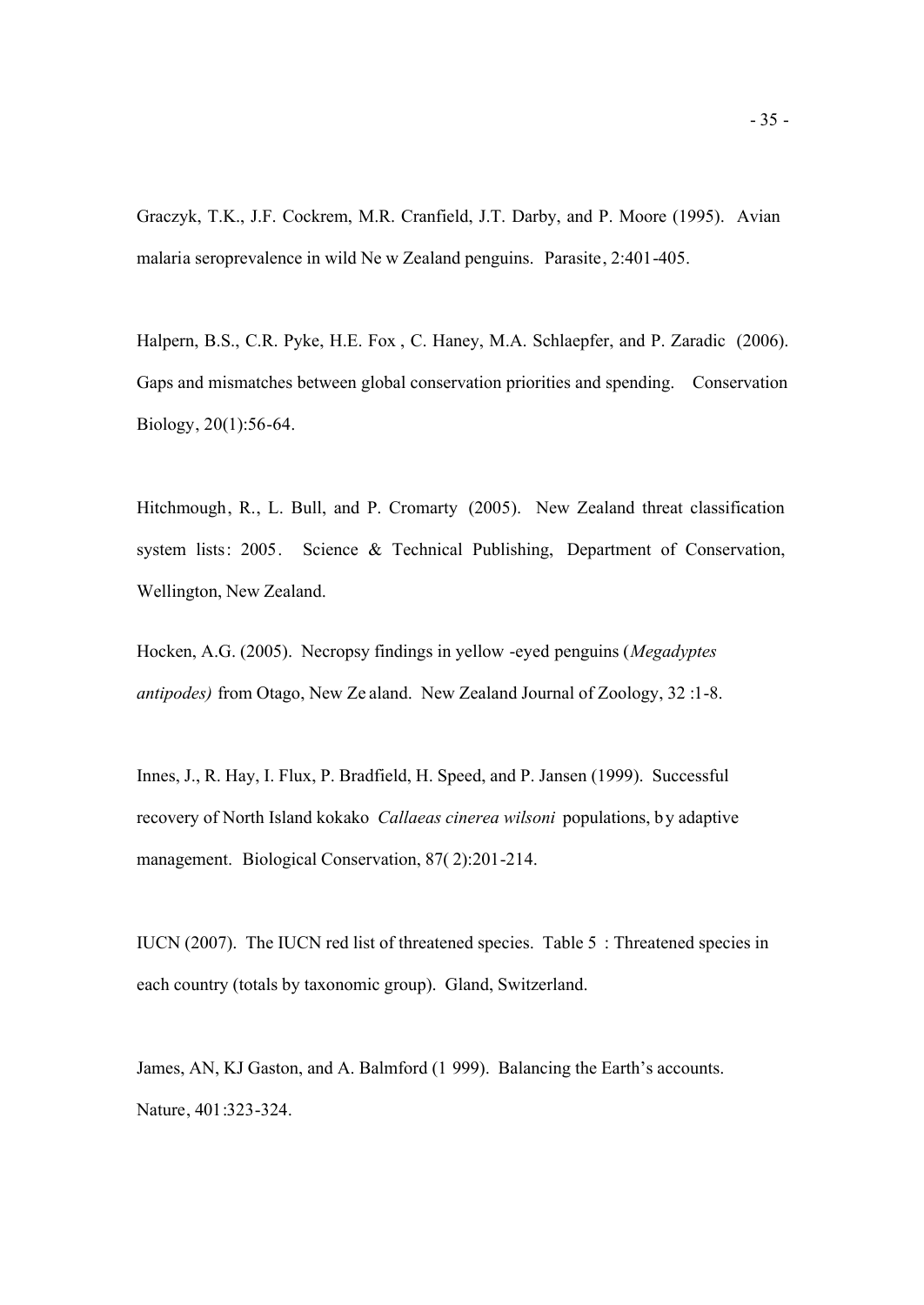Kennedy, E. (2007). Model or muddle? Does the charitable trust concept serve species conservation in New Zealand? Conserv-Vision: The next 50 years. Hamilton, New Zealand.

Kiesecker, J.M., T. Comendant, T. Grandmason, E. Gray, C. Hall, R. Hilsenbeck, P. Kareiva, L. Lozier, P. Naehu, A. Rissman, M.R. Shaw, and M. Zankel (2007). Conservation easements in context: A quantitative analysis of their use by The Nature Conservancy. Frontiers in Ecology and the Environ ment, 5:125-130.

Lalas, C., H. Ratz, K. McEwan, and S.D. McConkey (2007). Predation by New Zealand sea lions (*Phocarctos hookeri)* as a threat to the viability of yellow -eyed penguins *(Megadyptes antipodes)* at Otago Peninsula, New Zea land. Biological Conservation, 135:235-246.

Lotka, A. J. (1925). *Elements of Physical Biology* . Williams and Wilkins, pubs., Baltimore.

MapToaster Topo/NZ (2007). Integrated Mapping, Christchurch, New Zealand.

Marchant, S. and P.J. Higgins (1990). The Handbook of Australian, New Zealand and Antarctic Birds. Volume I: Ratites to Ducks.Oxford University Press, Melbourne, Australia.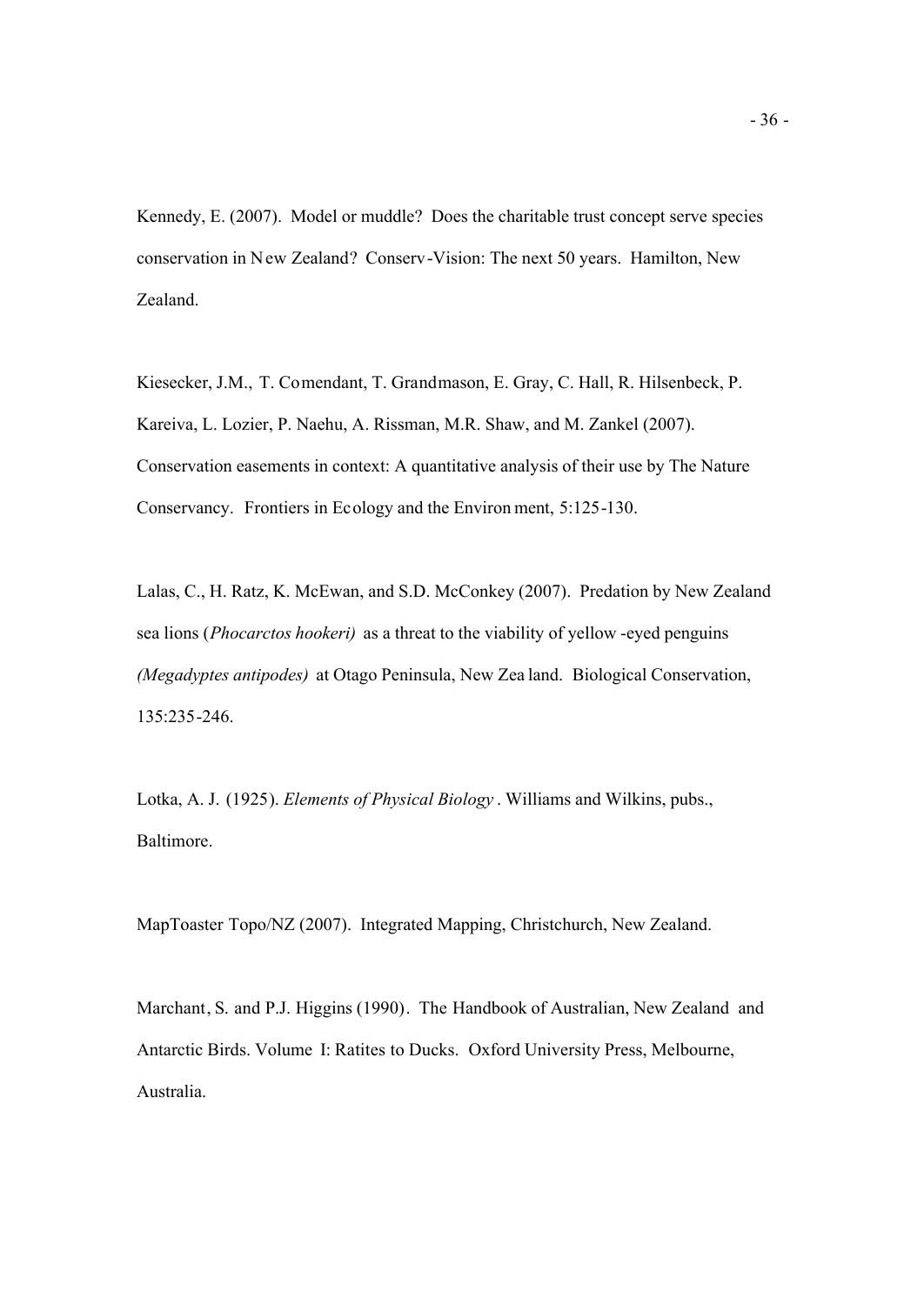McClung, M.R., P.J. Seddon, M. Massaro, A.N. Setiawan (2003 ). Nature-based tourism impacts on yellow-eyed penguins *Megadyptes antipodes:* Does unregulated visitor access affect fledging weight and juvenile survival? Biological Conservation, 119:279-285.

McKinlay, B. (1997). The conservation of yellow -eyed penguins (*Megadyptes antipodes)*: Use of a PVA model to guide policy development for future conservation management direction. University of Otago Wildlife Management Report Number 97. Dunedin, New Zealand.

McKinlay, B. (2001). Hoiho (*Megadyptes antipodes)* recovery plan, 2000 -2025. Threatened species recovery plan 35. Department of Conservation, Wellington, New Zealand.

Millennium Ecosystem Assessment (MEA) (2005). Ecosystems and human well -being: Policy Responses: Findings of the Responses Working Group of the Millennium Ecosystem Assessment. Island Press, Washing ton, D.C.

Ministry of Tourism (2007). Activities/Attractions in NZ. International Visitor Survey: YE March 2007.

Ministry of Tourism (2007). Average visitor spend by purpose. International Visitor Survey: YE March 2007.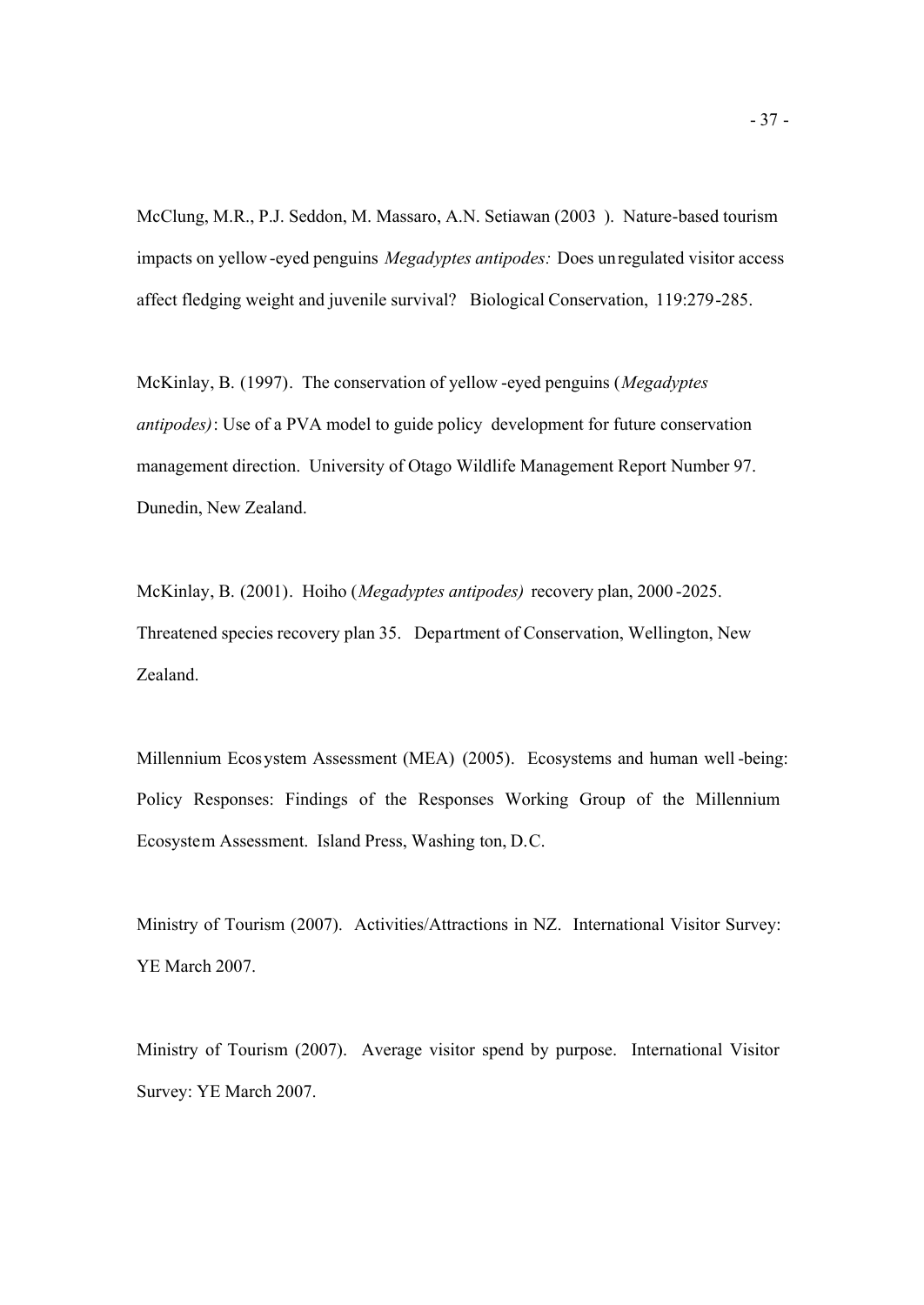Moore, P.J. (1999). Foraging range of the yellow -eyed penguin (*Megadyptes antipodes)*. Marine Ornithology, 27:49-58.

Moore, P.J. (2001). Historical records of yellow -eyed penguin (*Megadyptes antipodes)* in southern New Zealand. Notornis, 48:145-156.

Moore, P.J. and M.D. Wa kelin (1997). Diet of Yellow -Eyed Penguin (*Megadyptes antipodes*) on Campbell and Auckland Islands 1987 -1990. Notornis, 39:1-15.

Moorhouse, R., T. Greene, P. Dilks, R. Powlesland, L. Moran, G. Taylor, A. Jones, J. Knegtmans, D. Wills, M. Pryde, I. Fraser , A. August, and C. August *.* Control of introduced mammalian predators improves kaka *Nestor meridionalis* breeding success: Reversin the decline of a threatened New Zealand parrot. Biological Conservation, 110:33-44.

O'Donnell, C.F.J. (1996). Predators a nd the decline of New Zealand forest birds: An introduction to the hole -nesting bird and predator programme. New Zealand Journal of Zoology, 23:213-219.

O'Donnell, C.F.J., P.J. Dilks, and G.P. Elliott (1996). Control of a stoat ( *Mustela erminea*) population irruption to enhance mohua (yellowhead) ( *Mohoua ochrocephela* ) breeding success in New Zealand. New Zealand Journal of Zoology, 23:279 -286.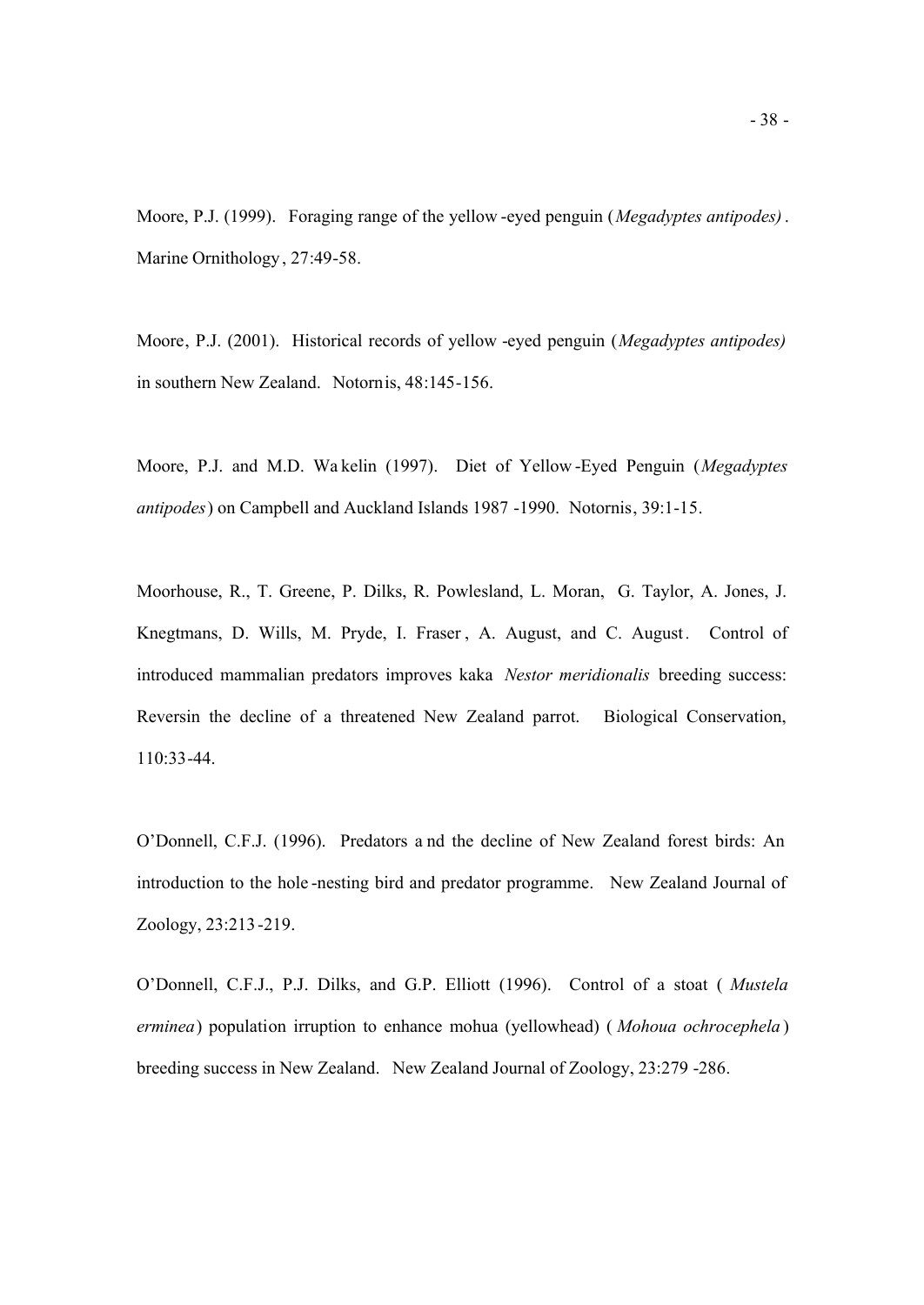Ratz, H (1997). Ecology, identification, and control of introduced mammalian predators of yellow-eyed penguin. Unpublished PhD thesis, University of Otago, Dunedin, New Zealand.

Richdale, L.E. (1957). A population study of penguins.Clarendon Press, Oxford, UK.

Sanchez-Azofeifa, G.A., A. Pfaff, J.A. Robalino, and J.P. Boomhower (2007). Costa Rica's payment for environmental services program: Intention, implementation, and impact. Conservation Biology, 21(5):1165 -1173.

Schanzel, H. and A.J. McIntosh (2000). An insight into the personal and emotive context of wildlife viewing at the Penguin Place, Otago Penin sula, New Zealand. *Journal of Sustainable Tourism,* 8(1): 36-52.

Seddon, P.J. and L.S. Davis (1989). Nest site selection by yellow -eyed penguins. Condor, 91: 653-659.

Seddon, P.J., van Heezik, Y.M., Darby, J.T. (1989). Inventory of yellow-eyed penguin (*Megadyptes antipodes)* mainland breeding areas, South Island, New Zealand. Unpublished report commissioned by the Yellow -eyed Penguin Trust and the Otago Branch of the Royal Forest and Bird Protection Society of New Zealand Inc. 182 pp.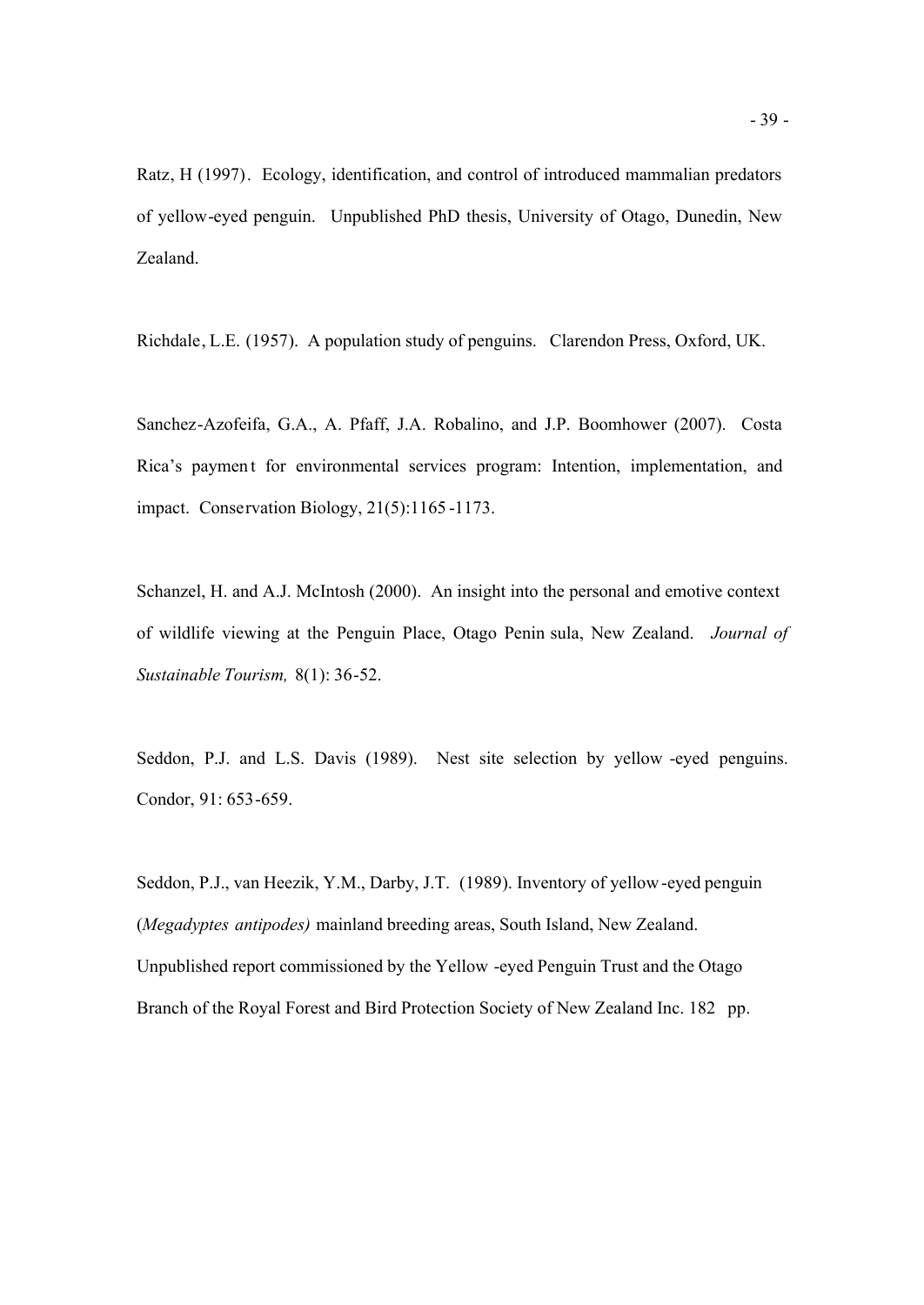Seddon, P.J. (1990 ). Behaviour of the yellow -eyed penguin chick. Journal of Zoology (London), 220:333-343.

Shumway, S.E., S.M. Allen, and P.D. Boersma (2003). Marine birds and harmful algal blooms: Sporadic victims or under -reported e vents? Harmful Algae , 2:1-17.

Shwiff, S., R.T. Sterner, J. W. Turman, B.D. Foster (2005). Ex post economic analysis of reproduction-monitoring and predator-removal variables associated with protection of the endangered California least tern. Ecological Economics, 53:277-287.

Sills, E., R. Arriagada, P. Ferraro, S. Pattanayak, L. Carrasco, E. Ortiz, S. Cordero, and K. Andam. Forthcoming. Impact of the PSA Program on Land Use. In Ecomarkets: Costa Rica's Experience with Payments for Environmental Services *,* edited by G. Platais and S. Pagiola.

Stewart-Oaten, A., W.W. Murdoch, and K.R. Parker (1986). Environmental impact assessment: "Pseudoreplication" in time? Ecology, 67(4):929-940.

Taylor, G.A. (2000). Action plan for seabird conservation in New Zealand , Part A: Threatened seabirds. Threatened species occasional publication 16. New Zealand Department of Conservation, Wellington, New Zealand, 234pp.

Terralink (2007). New Zealand Land Cover Data base.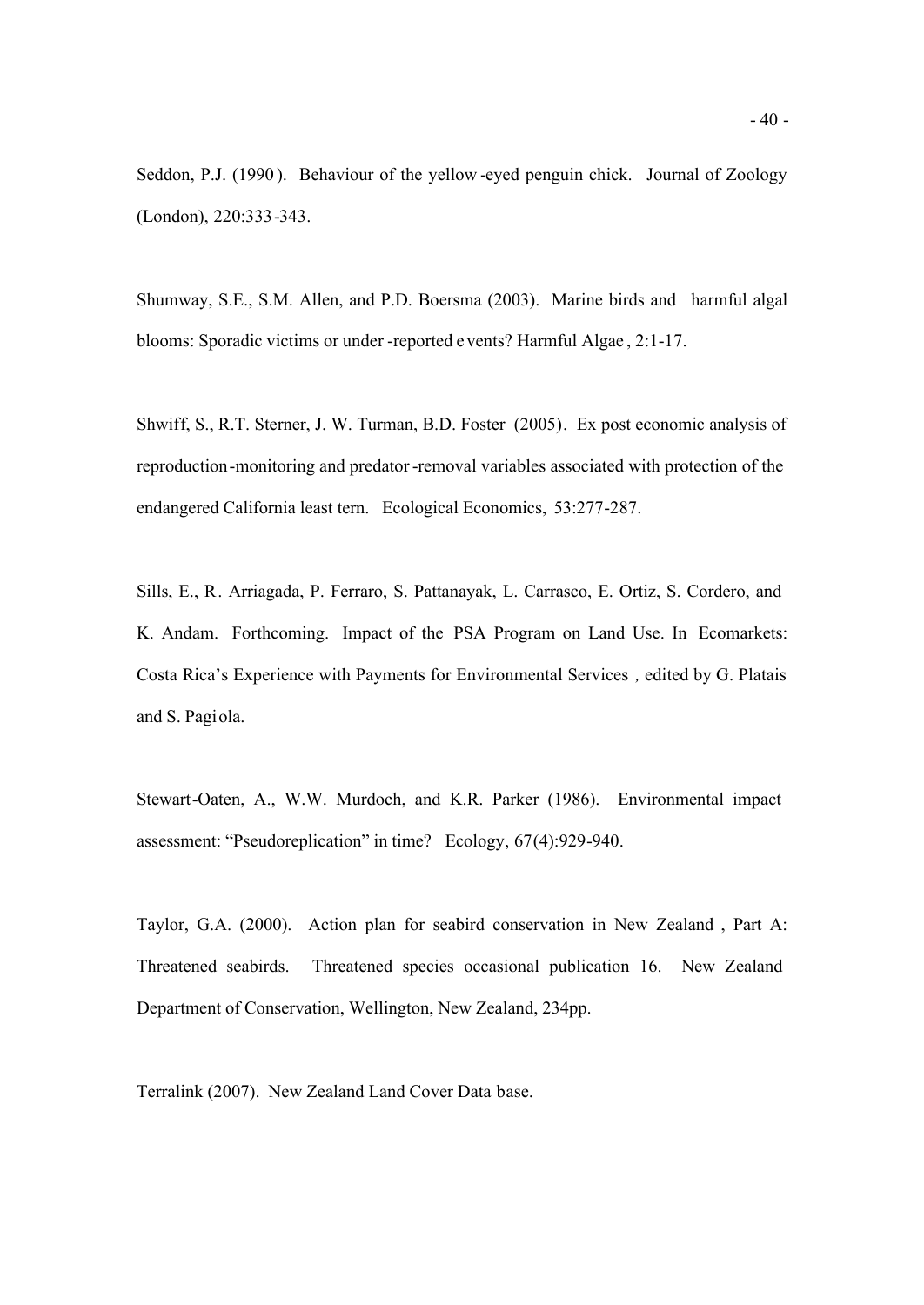Tisdell, C. (2007). The economic importance of wildlife conservation on the Otago Peninsula – 20 years on. Economics, Ecology and the Environment Working Paper No. 144, University of Queensland , Brisbane, Australia.

Van Heezik, Y and L. Davis (1990). Effects of food variability on growth rates, fledging sizes, and reproductive succ ess in the Yellow-Eyed Penguin (*Megadyptes antipodes*)*.* Ibis, 132:354-365.

Wilson, K.A, E.C. Underwood, S.A. Morrison, K.R. Klausmeyer, W.M Murdoch , B. Reyers, G. Wardell-Johnson, P.A. Marquet, P.W. Rundel, M.F. McBride, R.L. Pressey, M. Bode, J.M. Hoekstra, S. Andelman, M. Looker, C. Rondinini, P. Kareiva, M.R. Shaw, and H.P. Possingham (2007). Conserving biodiversity efficiently: What to do, where, and when. PloS Biology, 5(9).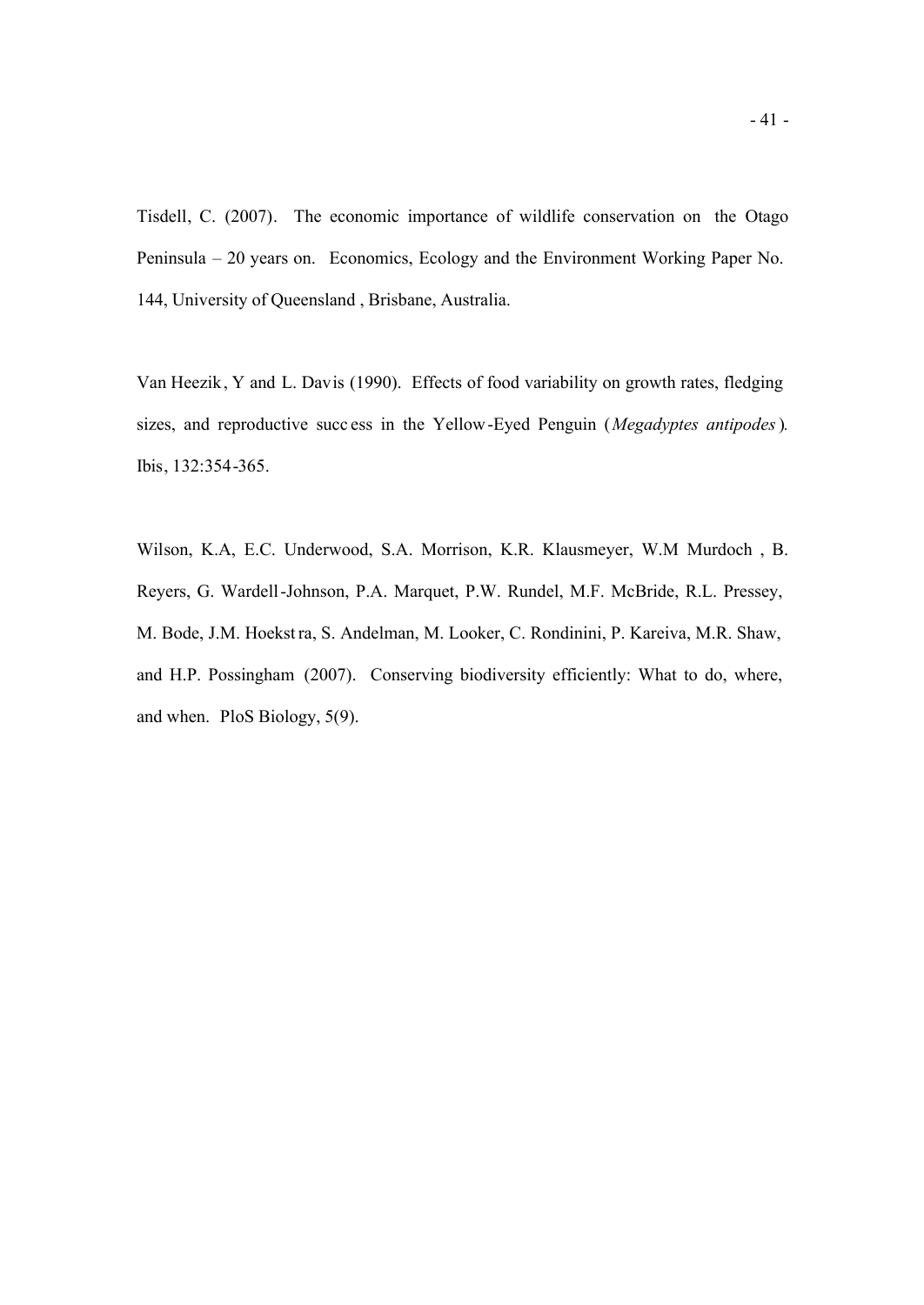|                                                 | Overall |         | Trapped |         | Revegetated |         | Intensively Managed |         | No treatment |         |  |
|-------------------------------------------------|---------|---------|---------|---------|-------------|---------|---------------------|---------|--------------|---------|--|
| <b>Total Site-Years</b>                         |         | 720     |         | 204     | 155         |         | 57                  |         | 448          |         |  |
| Fotal Observations $(n_{it} \ge 0)$             |         | 646     | 197     |         | 149         |         | 57                  |         | 383          |         |  |
| Positive Observation $(n_{\text{H}} > 0)$       |         | 540     |         | 176     |             | 118     |                     | 52      |              | 301     |  |
| Jsable Observations ( $n_{it}$ , $n_{it-1}$ >0) |         | 519     |         | 172     |             | 115     |                     | 52      |              | 285     |  |
| Region                                          |         |         |         |         |             |         |                     |         |              |         |  |
| North Otago                                     |         | 105     |         | 23      | 12          |         | 17                  |         | 76           |         |  |
| Otago Peninsula                                 |         | 229     |         | 88      |             | 58      |                     | 35      | 96           |         |  |
| Catlins                                         | 185     |         |         | 61      |             | 45      |                     | 0       | 113          |         |  |
|                                                 | Mean    | St. Dev | Mean    | St. Dev | Mean        | St. Dev | Mean                | St. Dev | Mean         | St. Dev |  |
| <b>Vests</b>                                    | 12.3    | 10.2    | 16.3    | 10.5    | 13.3        | 9.5     | 19.0                | 10.2    | 9.4          | 9.0     |  |
| .og lambda                                      | 0.0025  | 0.18    | 0.0071  | 0.17    | $-0.0052$   | 0.17    | 0.0209              | 0.17    | 0.0039       | 0.18    |  |
| .ambda                                          | 1.10    | 0.54    | 1.10    | 0.51    | 1.06        | 0.42    | 1.14                | 0.56    | 1.11         | 0.58    |  |
| Area (Ha)                                       | 7.3     | 5.8     | 8.6     | 5.8     | 6.2         | 4.2     | 5.65                | 3.96    | 6.9          | 6.0     |  |
| Population density (Nests/Ha)                   | 2.4     | 2.2     | 2.7     | 2.6     | 2.8         | 1.8     | 4.8                 | 3.9     | 2.0          | 1.8     |  |
| Land Cover (%)                                  |         |         |         |         |             |         |                     |         |              |         |  |
| Grassland                                       | 64.3    | 32.9    | 76.6    | 26.2    | 71.2        | 24.5    | 77.8                | 23.9    | 55.9         | 34.9    |  |
| Shrubland                                       | 4.9     | 13.2    | 3.3     | 11.5    | 7.4         | 19.0    | 0                   | 0       | 5.3          | 12.4    |  |
| Forest                                          | 12.1    | 24.4    | 8.6     | 18.7    | 6.8         | 15.2    | 0                   | 0       | 16.2         | 28.6    |  |
| Sand and gravel                                 | 16.6    | 20.2    | 11.6    | 15.7    | 14.6        | 11.6    | 22.2                | 23.9    | 18.9         | 21.6    |  |
| Other                                           | 2.1     | 7.7     | 0       | 0       | 0           | 0       | 0                   | 0       | 3.8          | 10.0    |  |
| Mean elevation (m)                              | 41.2    | 46.9    | 42.0    | 33.1    | 31.7        | 22.8    | 18.8                | 14.7    | 42.9         | 57.2    |  |
| Mean slope (%)                                  | 12.7    | 8.5     | 13.9    | 9.5     | 10.2        | 6.5     | 8.2                 | 4.9     | 12.4         | 8.4     |  |
| Distance from Dunedin (km)                      | 76.4    | 56.1    | 64.7    | 54.3    | 75.7        | 58.9    | 45.3                | 21.1    | 88.3         | 55.7    |  |
| Distance from road (m)                          | 862.6   | 615.5   | 928.9   | 432.8   | 919.2       | 600.8   | 942.3               | 257.1   | 796.9        | 702.0   |  |
| nitial Population <sup>1</sup> (Nests)          | 10.3    | 8.4     | 13.5    | 8.9     | 12.3        | 8.1     | 16.4                | 10.3    | 7.8          | 7.3     |  |
| nitial Density <sup>1</sup> (Nests/Ha)          | 1.9     | 1.6     | 1.9     | 1.3     | 2.7         | 1.7     | 2.8                 | 1.6     | 1.6          | 1.5     |  |

Table 1 – Summary statistics 1 In 1992 (37 sites) or year of earliest nest counts (11 sites )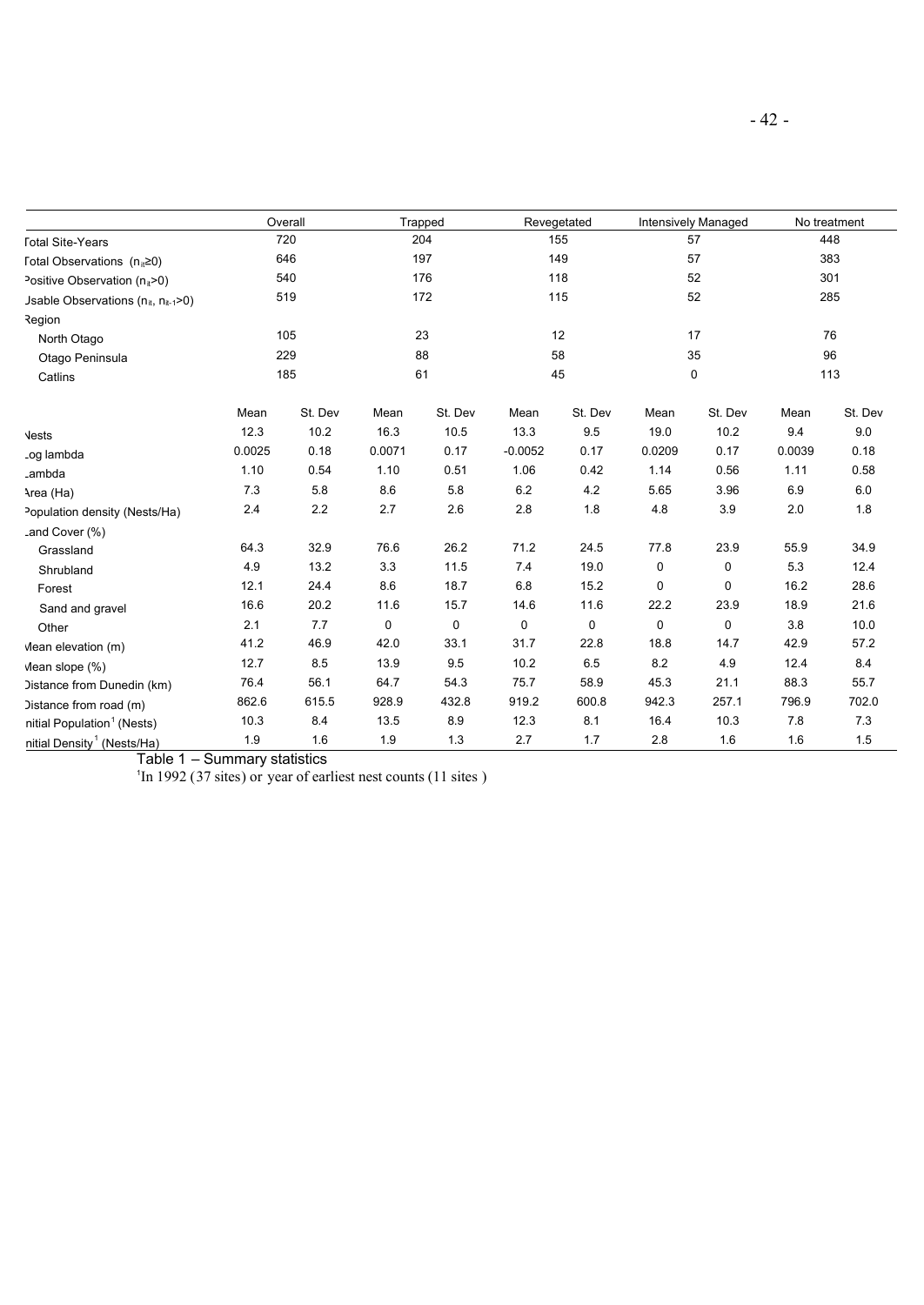| Revegetation                                                  |                     | <b>First Year</b>                             |                      | Years 2, 4, 6 only                            |  |
|---------------------------------------------------------------|---------------------|-----------------------------------------------|----------------------|-----------------------------------------------|--|
| <b>Materials</b>                                              | \$3<br>2500         | per plant<br>plants per hectare               |                      |                                               |  |
| Labor                                                         | \$16<br>225         | per person-hour<br>person-hours               | \$16<br>36           | per person hour<br>person-hours               |  |
| Total                                                         | \$11,100.00         | per hectare                                   | \$576.00             | per hectare                                   |  |
| Trapping                                                      |                     | <b>First Year</b>                             | Each Subsequent Year |                                               |  |
| <b>Materials</b>                                              | \$50<br>5           | per new trap<br>traps per hectare             | \$50<br>0.5          | per replacement trap<br>traps per hectare     |  |
|                                                               | \$12.50<br>5        | bait and poison per trap<br>traps per hectare | \$12.50<br>5         | bait and poison per trap<br>traps per hectare |  |
| Labor                                                         | \$16<br>52          | per person-hour<br>person-hours per hectare   | \$16<br>52           | per person-hour<br>person-hours per hectare   |  |
| Total without intensive<br>management (Materials plus         | \$1,144.50          | per hectare                                   | \$919.50             | per hectare                                   |  |
| labor)<br>Total with intensive management<br>(Materials only) | \$312.50            | per hectare                                   | \$87.50              | per hectare                                   |  |
| Intensive Management                                          | <b>First Year</b>   |                                               |                      | Each Subsequent Year                          |  |
| <b>Materials</b>                                              | \$50                | food and medicine per nest                    | \$50                 | food and medicine per nest                    |  |
| Labor                                                         | \$40,000            | full time ranger per site                     | \$40,000             | full time ranger per site                     |  |
| Total                                                         | \$40,000<br>$+ $50$ | per site<br>per nest                          | \$40,000<br>$+ $50$  | per site<br>per nest                          |  |

Table 2 – Indicative a verage cost of treatments per hectare (2007 NZ\$)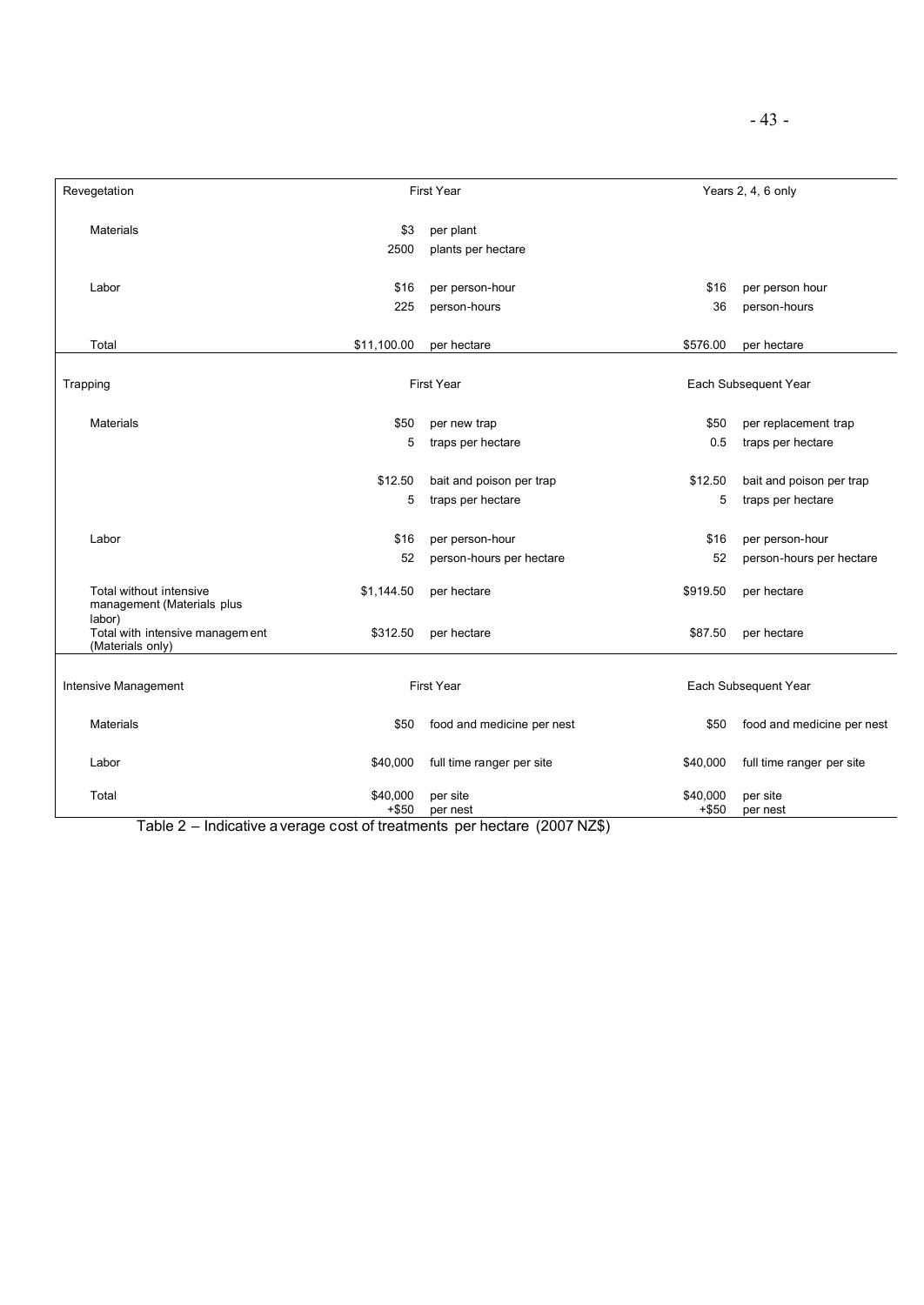|                             | (a)       | (b)                       | (c)                       | (d)                       | (e)                       | (f)                       | (g)                       | (h)                       | (i)                        |
|-----------------------------|-----------|---------------------------|---------------------------|---------------------------|---------------------------|---------------------------|---------------------------|---------------------------|----------------------------|
| Observations                | 519       | 506                       | 506                       | 506                       | 506                       | 506                       | 506                       | 506                       | 506                        |
| Intercept                   | 0.0007    | $0.02013*$                | 0.0478                    | $0.0516*$                 | 0.0475                    | 0.0837                    | 0.0471                    | 0.0485                    | $0.1476***$                |
|                             | (0.07)    | (1.89)                    | (1.51)                    | (1.65)                    | (1.50)                    | (1.43)                    | (1.48)                    | (1.30)                    | (3.91)                     |
| Trapping                    | 0.0091    | 0.0096                    | 0.0151                    | $-0.0055$                 | 0.0116                    | 0.0134                    | 0.0027                    | 0.0225                    | 0.0013                     |
|                             | (0.50)    | (0.54)                    | (0.89)                    | $(-0.31)$                 | (0.68)                    | (0.68)                    | (0.13)                    | (1.15)                    | (0.04)                     |
| Revegetation                | $-0.0140$ | $-0.0041$                 | $-0.0107$                 | 0.0164                    | $-0.0050$                 | $-0.0061$                 | $-0.0039$                 | $-0.0135$                 | $-0.0047$                  |
|                             | $(-0.69)$ | $(-0.21)$                 | $(-0.57)$                 | (0.82)                    | $(-0.26)$                 | $(-0.30)$                 | $(-0.14)$                 | $(-0.65)$                 | $(-0.12)$                  |
| Intensive management        | 0.0185    | 0.0582**                  | $0.0523**$                | $0.0478*$                 | $0.0847***$               | $0.0828**$                | 0.0361                    | $0.0741**$                | 0.0807                     |
|                             | (0.69)    | (2.13)                    | (2.03)                    | (1.72)                    | (2.64)                    | (2.46)                    | (0.76)                    | (2.22)                    | (0.79)                     |
| Log density                 | no        | $-0.1104***$<br>$(-5.12)$ | $-0.0998***$<br>$(-4.82)$ | $-0.1002***$<br>$(-4.84)$ | $-0.1009***$<br>$(-4.89)$ | $-0.1211***$<br>$(-5.25)$ | $-0.1022***$<br>$(-4.86)$ | $-0.1055***$<br>$(-4.99)$ | $-0.5376***$<br>$(-12.93)$ |
| Year dummies                | no        | no                        | yes                       | yes                       | yes                       | yes                       | yes                       | yes                       | yes                        |
| Three year lag              | no        | no                        | no                        | yes                       | no                        | no                        | no                        | no                        | no                         |
| Sea lion                    |           |                           |                           |                           | $-0.0813*$<br>$(-1.69)$   | $-0.0867*$<br>$(-1.68)$   | $-0.0335$<br>$(-0.567)$   |                           | $-0.0944$<br>$(-1.46)$     |
|                             |           |                           |                           |                           |                           | $-0.4391**$               |                           |                           |                            |
| Fire                        |           |                           |                           |                           |                           | $(-2.59)$                 |                           |                           |                            |
| North Otago Region          |           |                           |                           |                           |                           | (dropped)                 |                           |                           |                            |
| Otago Peninsula Region      |           |                           |                           |                           |                           | $-0.0057$                 |                           |                           |                            |
|                             |           |                           |                           |                           |                           | $(-0.17)$                 |                           |                           |                            |
| <b>Catlins Region</b>       |           |                           |                           |                           |                           | $-0.0100$                 |                           |                           |                            |
|                             |           |                           |                           |                           |                           | $(-0.28)$                 |                           |                           |                            |
| Grassland (%)               |           |                           |                           |                           |                           | $-0.0155$                 |                           |                           |                            |
|                             |           |                           |                           |                           |                           | $(-0.351)$                |                           |                           |                            |
| Shrubland (%)               |           |                           |                           |                           |                           | $-0.0176$                 |                           |                           |                            |
|                             |           |                           |                           |                           |                           | (0.22)<br>$-0.0245$       |                           |                           |                            |
| Forest (%)                  |           |                           |                           |                           |                           | $(-0.47)$                 |                           |                           |                            |
|                             |           |                           |                           |                           |                           | $-0.0002$                 |                           |                           |                            |
| Mean elevation (m)          |           |                           |                           |                           |                           | $(-0.95)$                 |                           |                           |                            |
|                             |           |                           |                           |                           |                           | 0.0002                    |                           |                           |                            |
| Mean slope (%)              |           |                           |                           |                           |                           | (0.17)                    |                           |                           |                            |
|                             |           |                           |                           |                           |                           | $-1.00 \times 10^{-4}$    |                           |                           |                            |
| Distance from Dunedin (km)  |           |                           |                           |                           |                           | $(-0.25)$                 |                           |                           |                            |
|                             |           |                           |                           |                           |                           | $7.43 \times 10^{-7}$     |                           |                           |                            |
| Distance from road (m)      |           |                           |                           |                           |                           | $(-0.05)$                 |                           |                           |                            |
| Trapping x revegetation     |           |                           |                           |                           |                           |                           | 0.0083                    |                           |                            |
|                             |           |                           |                           |                           |                           |                           | (0.20)                    |                           |                            |
| Trapping x intensive        |           |                           |                           |                           |                           |                           | 0.0983                    |                           |                            |
| management                  |           |                           |                           |                           |                           |                           | (1.54)                    |                           |                            |
| Revegetation x intensive    |           |                           |                           |                           |                           |                           | $-0.0977$                 |                           |                            |
| management                  |           |                           |                           |                           |                           |                           | $(-1.24)$                 |                           |                            |
| Trapping within 10 km       |           |                           |                           |                           |                           |                           |                           | $-0.0052$                 |                            |
|                             |           |                           |                           |                           |                           |                           |                           | $(-1.01)$<br>0.0027       |                            |
| Revegetation within 10 km   |           |                           |                           |                           |                           |                           |                           | (0.28)                    |                            |
| Intensive management within |           |                           |                           |                           |                           |                           |                           | 0.0082                    |                            |
| 10km                        |           |                           |                           |                           |                           |                           |                           | (0.77)                    |                            |
| Site fixed effects          | no        | no                        | no                        | no                        | no                        | no                        | no                        | no                        | yes                        |
| $R^2$                       | 0.002     | 0.05                      | 0.19                      | 0.19                      | 0.19                      | 0.20                      | 0.20                      | 0.20                      | $\#$                       |
| Adjusted $R^2$              | $-0.004$  | 0.04                      | 0.16                      | 0.16                      | 0.17                      | 0.16                      | 0.16                      | 0.16                      | $\#$                       |

Table 3 – Effect of treatments on site-year log growth rate

OLS regression; t-statistic in parentheses

\*Significant at *p*<0.10

\*\*Significant at *p*<0.05

\*\*\*Significant at *p*<0.01

"Overall R<sup>2</sup>=0.09; Within R<sup>2</sup>=0.39; Between R<sup>2</sup>=0.04.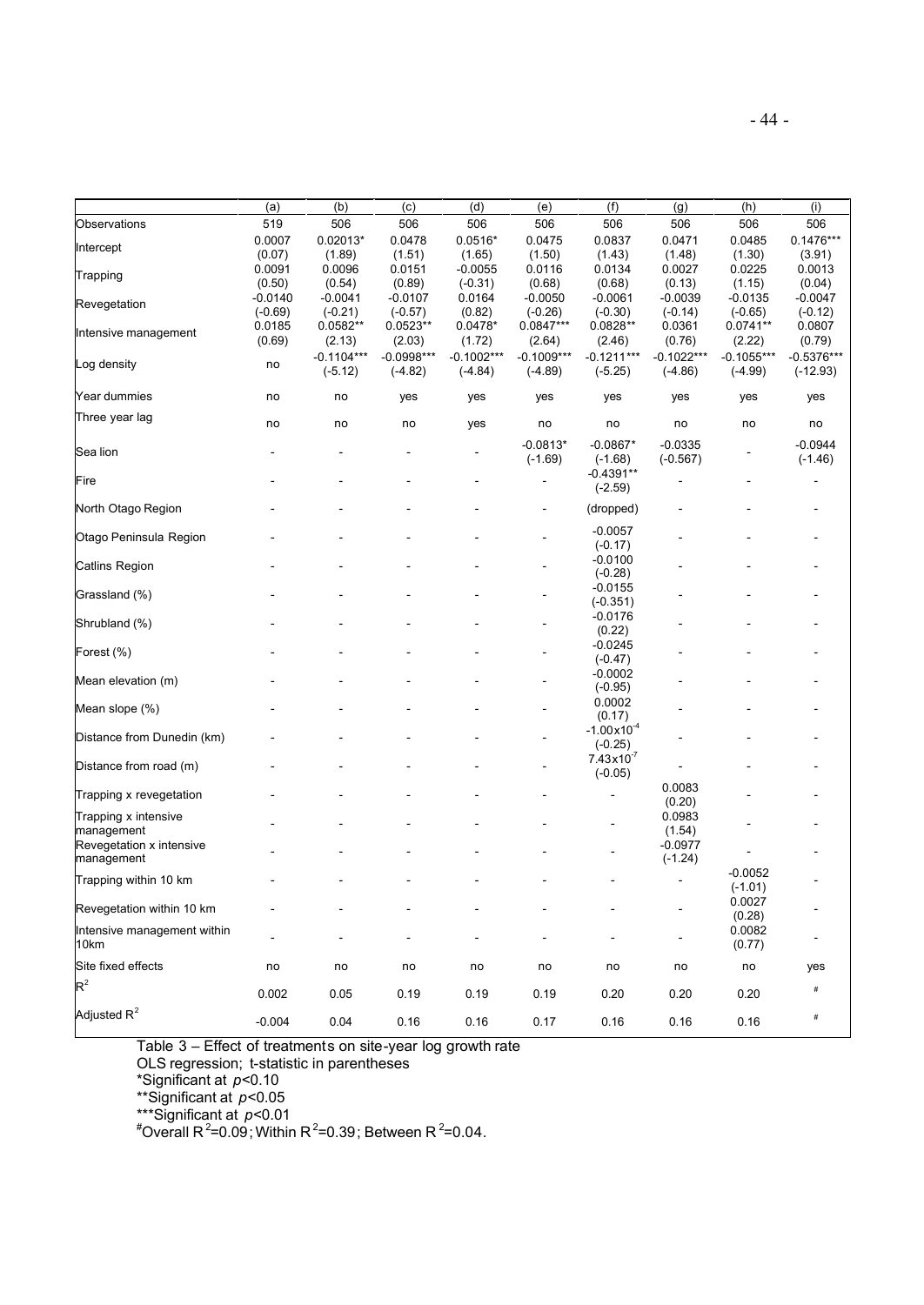| Increment            |              | $\overline{c}$ | 3            | 4            | 5            | 6            |              |
|----------------------|--------------|----------------|--------------|--------------|--------------|--------------|--------------|
| Observations         | 506          | 466            | 425          | 385          | 345          | 301          | 259          |
| Intercept            | 0.0478       | $0.2420***$    | $0.1406*$    | $0.1780*$    | $0.4479***$  | 0.0180       | 0.0975       |
|                      | (1.51)       | (3.04)         | (1.66)       | (1.88)       | (4.74)       | (0.17)       | (0.85)       |
| Trapping             | 0.0151       | 0.0133         | 0.0061       | $-0.0018$    | $-0.0080$    | $-0.0090$    | $-0.0055$    |
|                      | (0.89)       | (0.57)         | (0.35)       | $(-0.11)$    | $(-0.59)$    | $(-0.70)$    | $(-0.43)$    |
| Revegetation         | $-0.0107$    | 0.0022         | $-0.0001$    | $-0.0005$    | 0.0006       | 0.0035       | 0.0076       |
|                      | $(-0.57)$    | (0.09)         | $(-0.01)$    | $(-0.03)$    | (0.04)       | (0.25)       | (0.56)       |
| Intensive Management | $0.0523**$   | $0.0929***$    | $0.0821***$  | $0.0803***$  | 0.0768***    | $0.0735***$  | $0.0715***$  |
|                      | (2.03)       | (2.68)         | (3.17)       | (3.43)       | (3.76)       | (3.83)       | (3.81)       |
| Log Density          | $-0.0998***$ | $-0.1274***$   | $-0.1498***$ | $-0.2036***$ | $-0.2023***$ | $-0.2395***$ | $-0.2915***$ |
|                      | $(-4.82)$    | $(-5.32)$      | $(-5.60)$    | $(-6.38)$    | $(-5.80)$    | $(-6.11)$    | $(-6.63)$    |
| Year dummies         | yes          | yes            | yes          | yes          | yes          | yes          | yes          |
| $R^2$                | 0.19         | 0.28           | 0.34         | 0.31         | 0.28         | 0.31         | 0.33         |

Table 4 – Effect of treatments on site -year log growth rate (multiple year sub -samples) OLS regression; t -statistic in parentheses

\*Significant at *p*<0.10

\*\*Significant at *p*<0.05

\*\*\*Significant at *p*<0.01

| Increment            | 8            | 9            | 10           | 11           | 12           | 13           | 14          |
|----------------------|--------------|--------------|--------------|--------------|--------------|--------------|-------------|
| Observations         | 222          | 185          | 150          | 117          | 86           | 56           | 28          |
| Intercept            | $-0.0924$    | $-0.0212$    | $-0.0828$    | 0.1654       | 0.1832       | 0.08870      | 0.0844      |
|                      | $(-0.75)$    | (0.15)       | $(-0.56)$    | (1.10)       | (1.06)       | (0.55)       | (0.37)      |
| Trapping             | $-0.0046$    | 0.0001       | 0.0018       | 0.0100       | 0.0123       | 0.0125       | 0.0232      |
|                      | $(-0.36)$    | (0.01)       | (0.13)       | (0.64)       | (0.68)       | (0.64)       | (0.77)      |
| Revegetation         | 0.0104       | 0.0119       | 0.0131       | 0.0113       | 0.0163       | 0.0226       | 0.0228      |
|                      | (0.76)       | (0.84)       | (0.90)       | (0.71)       | (0.89)       | (1.14)       | (0.72)      |
| Intensive Management | 0.0694***    | $0.0644***$  | $0.0602***$  | $0.0509**$   | $0.0482**$   | $0.0503**$   | 0.0455      |
|                      | (3.67)       | (3.32)       | (3.04)       | (2.41)       | (2.05)       | (2.01)       | (1.19)      |
| Log Density          | $-0.3270***$ | $-0.3712***$ | $-0.3818***$ | $-0.4085***$ | $-0.4605***$ | $-0.4285***$ | $-0.5462**$ |
|                      | $(-6.46)$    | $(-6.30)$    | (-5.55)      | $(-5.17)$    | (-4.69)      | $(-3.81)$    | $(-2.68)$   |
| Year dummies         | yes          | yes          | yes          | yes          | yes          | yes          | n.a.        |
| $R^2$                | 0.32         | 0.29         | 0.22         | 0.22         | 0.26         | 0.27         | 0.28        |

Table 4 (cont'd.) – Effect of treatmen ts on site-year log growth ra te (multiple year sub -samples) OLS regression; t -statistic in parentheses

\*Significant at *p*<0.10

\*\*Significant at *p*<0.05

\*\*\*Significant at *p*<0.01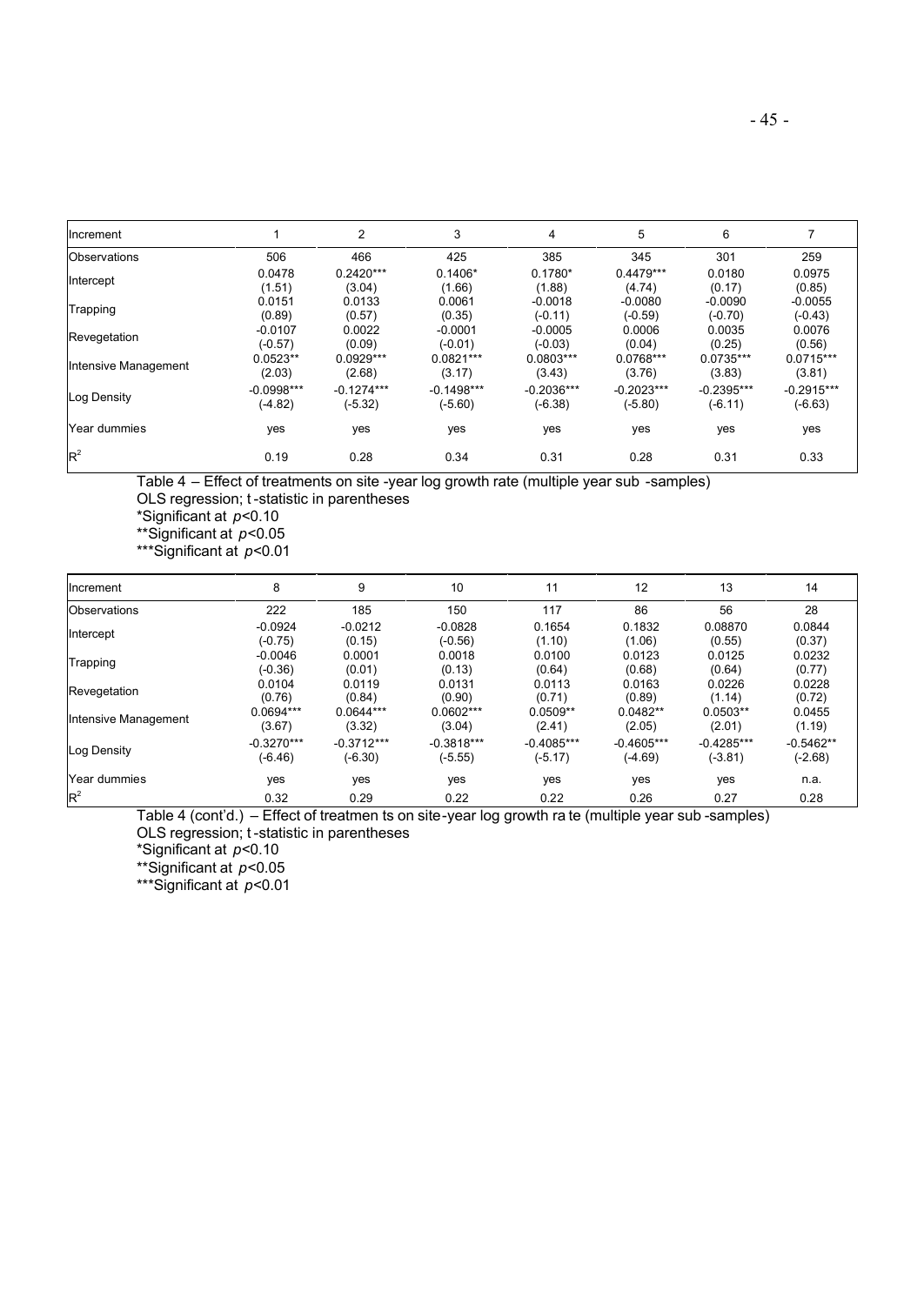| Dependent Variable                      | Trapping                 | Revegetation              | Intensive Management      |
|-----------------------------------------|--------------------------|---------------------------|---------------------------|
| Observations                            | 526                      | 526                       | 526                       |
| Intercept                               | $0.3233***$<br>(3.45)    | 0.3526***<br>(4.18)       | $0.1642***$<br>(2.85)     |
| Instruments                             |                          |                           |                           |
| Distance from Dunedin (km)              | $-0.0008**$<br>$(-2.06)$ | 0.0004<br>(1.20)          | $-0.0005**$<br>$(-2.38)$  |
| Mean slope (%)                          | 0.0034<br>(1.40)         | $-0.0086***$<br>$(-3.85)$ | $-0.0065***$<br>$(-4.24)$ |
| Initial population <sup>1</sup> (nests) | $0.0116***$<br>(4.35)    | $0.0073***$<br>(3.04)     | $0.0065***$<br>(3.98)     |
| Log density (nests/Ha)                  | $-0.027$<br>(0.45)       | 0.0470<br>(0.87)          | $0.1399***$<br>(3.78)     |
| Year dummies                            | yes                      | yes                       | yes                       |
| <b>F-statistic on instruments</b>       | 11.80                    | 6.58                      | 11.30                     |
| $R^2$                                   | 0.10                     | 0.07                      | 0.15                      |

Table 5 – Two stage least squares regression: First s tage results

OLS, t-statistic in parentheses 1 In year 1992 (37 sites) or year of earliest nest counts (11 sites)

\*Significant at *p*<0.10

\*\*Significant at *p*<0.05

\*\*\*Significant at *p*<0.01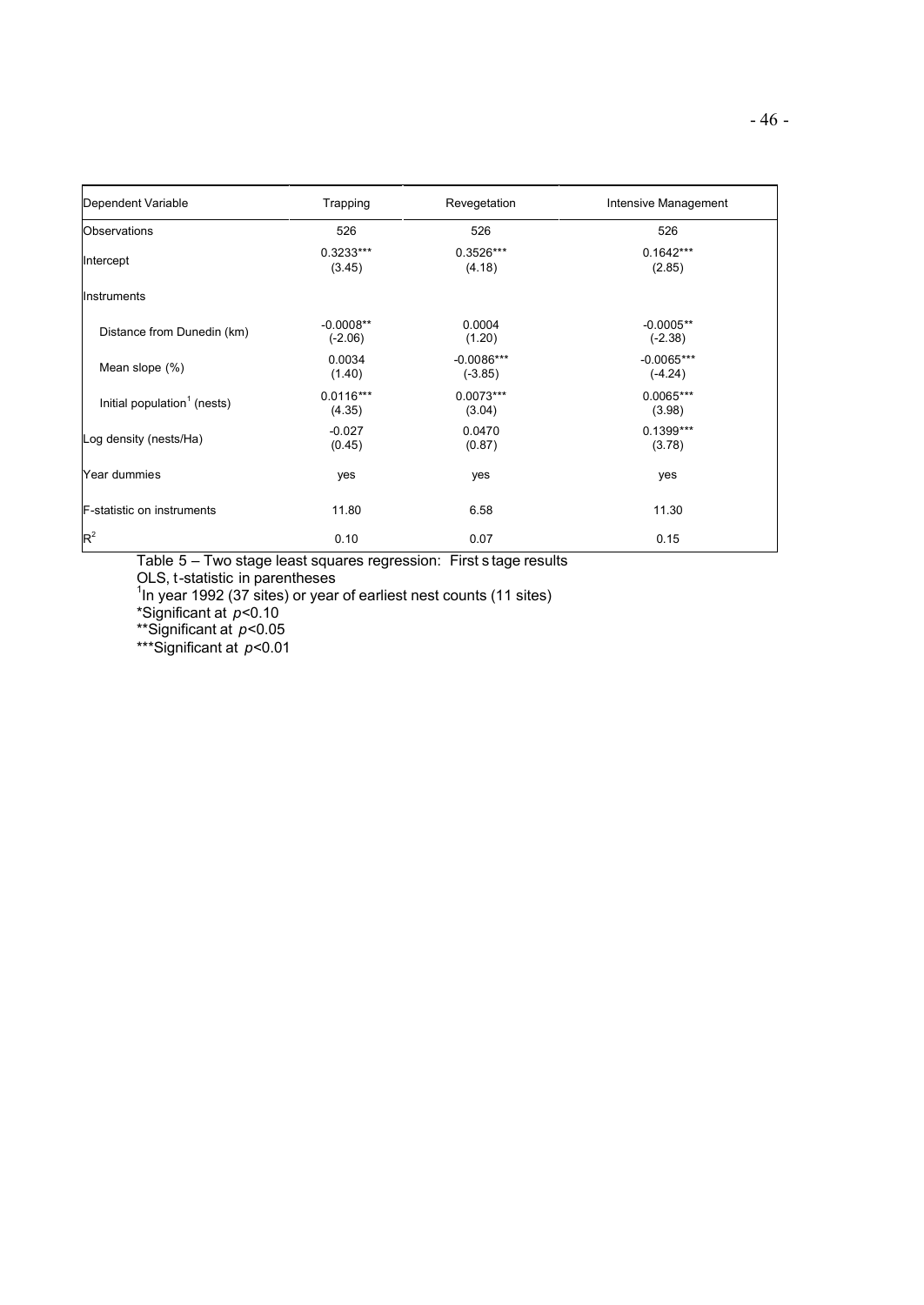| 506<br>Observations                        |  |
|--------------------------------------------|--|
| 0.0794<br>Intercept                        |  |
| (0.99)                                     |  |
| $-0.0427$<br>Trapping                      |  |
| $(-0.48)$<br>$-0.0924$                     |  |
| Revegetation<br>$(-0.51)$                  |  |
| 0.2281                                     |  |
| Intensive Management<br>(1.20)             |  |
| $-0.1360***$<br>Log density                |  |
| $(-3.48)$                                  |  |
| Year dummies<br>yes                        |  |
| Used as Instruments:                       |  |
| -Distance from Dunedin (km)                |  |
| -Mean slope (%)                            |  |
| -Initial Population <sup>1</sup> (nests)   |  |
| Root MSE<br>0.18                           |  |
| Hausman (f-statistic on residuals)<br>0.59 |  |
| 0.62<br>Hausman (p value)                  |  |

Table 6 – Two stage least squares regression: Second stage results

Two-stage least squares (2SLS); t-statistic in parentheses 1 In year 1992 (37 sites) or year of earliest nest counts (11 sites )

\*Significant at *p*<0.10

\*\*Significant at *p*<0.05

\*\*\*Significant at *p*<0.01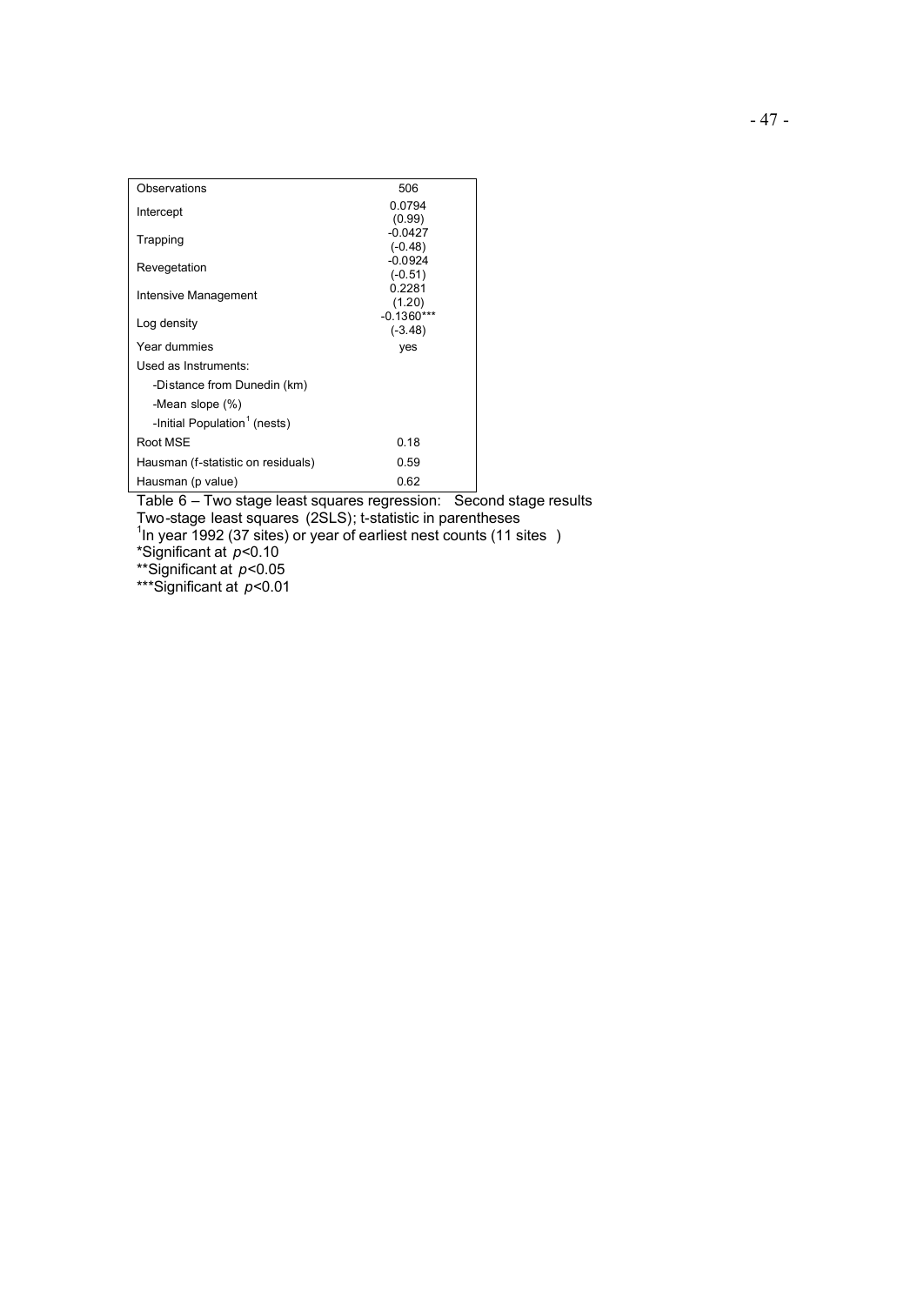|                                                | (a)         |                     |            | (b)                     |             |            |  |
|------------------------------------------------|-------------|---------------------|------------|-------------------------|-------------|------------|--|
| <b>Prediction Model</b>                        |             | 3©-Without Sea Lion |            | 3(f)-Including Sea Lion |             |            |  |
| Actual nests, $N_{2006}$                       | 462.5       |                     |            | 462.4                   |             |            |  |
| Coefficient of treatment magnitude             | $b_{.025}$  | $b_{.5}$            | $b_{.975}$ | $b_{.025}$              | $b_{.5}$    | $b_{.975}$ |  |
|                                                |             |                     |            |                         |             |            |  |
| Trapping                                       |             |                     |            |                         |             |            |  |
| Counterfactual nests, $N_{2006}$               | 523.5       | 421.1               | 352.2      | 537.5                   | 429.9       | 357.8      |  |
| Nests gained from treatment (total)            | $-61.0$     | 41.4                | 110.3      | $-75.1$                 | 32.5        | 104.6      |  |
| Site-years receiving treatment                 |             | 204                 |            |                         | 204         |            |  |
| Nests gained from treatment per site-year      | $-0.30$     | 0.20                | 0.54       | $-0.37$                 | 0.16        | 0.51       |  |
| Total replacement cost of treatment (NZ\$)     |             | \$1,456,667         |            |                         | \$1,456,667 |            |  |
| Average cost of treatment per site-year (NZ\$) |             | \$7,141             |            |                         | \$7,141     |            |  |
| Nests gained from treatment per NZ\$100,000    | $-4.19$     | 2.84                | 7.57       | $-5.16$                 | 2.23        | 7.18       |  |
| Average cost per additional nest (NZ\$)        | Inf.        | \$35,188            | \$13,207   | Inf.                    | \$44,823    | \$13,927   |  |
|                                                |             |                     |            |                         |             |            |  |
| Revegetation                                   |             |                     |            |                         |             |            |  |
| Counterfactual nests, $N_{2006}$               | 559.7       | 480.3               | 425.8      | 546.1                   | 470.5       | 418.6      |  |
| Nests gained from treatment (total)            | $-97.2$     | $-17.8$             | 36.7       | $-83.7$                 | $-8.1$      | 43.8       |  |
| Site-years receiving treatment                 |             | 140                 |            |                         | 140         |            |  |
| Nests gained from treatment per site-year      | $-0.69$     | $-0.13$             | 0.26       | $-0.60$                 | $-0.06$     | 0.31       |  |
| Total replacement cost of treatment (NZ\$)     |             | \$1,344,252         |            |                         | \$1,344,252 |            |  |
| Average cost of treatment per site-year (NZ\$) |             | \$9,602             |            |                         | \$9,602     |            |  |
| Nests gained from treatment per NZ\$100,000    | $-7.23$     | $-1.32$             | 2.73       | $-6.23$                 | $-0.60$     | 3.26       |  |
| Average cost per additional nest (NZ\$)        | Inf.        | Inf.                | \$36,628   | Inf.                    | Inf.        | \$30,691   |  |
|                                                |             |                     |            |                         |             |            |  |
| Intensive Management                           |             |                     |            |                         |             |            |  |
| Counterfactual nests, $N_{2006}$               | 461.0       | 424.3               | 403.4      | 443.8                   | 409.5       | 392.0      |  |
| Nests gained from treatment (total)            | 1.5         | 38.2                | 59.1       | 18.6                    | 52.9        | 70.4       |  |
| Site-years receiving treatment                 |             | 57                  |            |                         | 57          |            |  |
| Nests gained from treatment per site-year      | 0.03        | 0.67                | 1.04       | 0.33                    | 0.93        | 1.24       |  |
| Total replacement cost of treatment (NZ\$)     |             | \$2,619,350         |            |                         | \$2,619,350 |            |  |
| Average cost of treatment per site-year (NZ\$) |             | \$45,954            |            |                         | \$45,954    |            |  |
| Nests gained from treatment per NZ\$100,000    | 0.06        | 1.46                | 2.26       | 0.71                    | 2.02        | 2.69       |  |
| Average cost per additional nest (NZ\$)        | \$1,746,233 | \$68,569            | \$44,321   | \$140,827               | \$49,516    | \$37,207   |  |

Table 7 – Average cos t of providing an additional nest using each treatment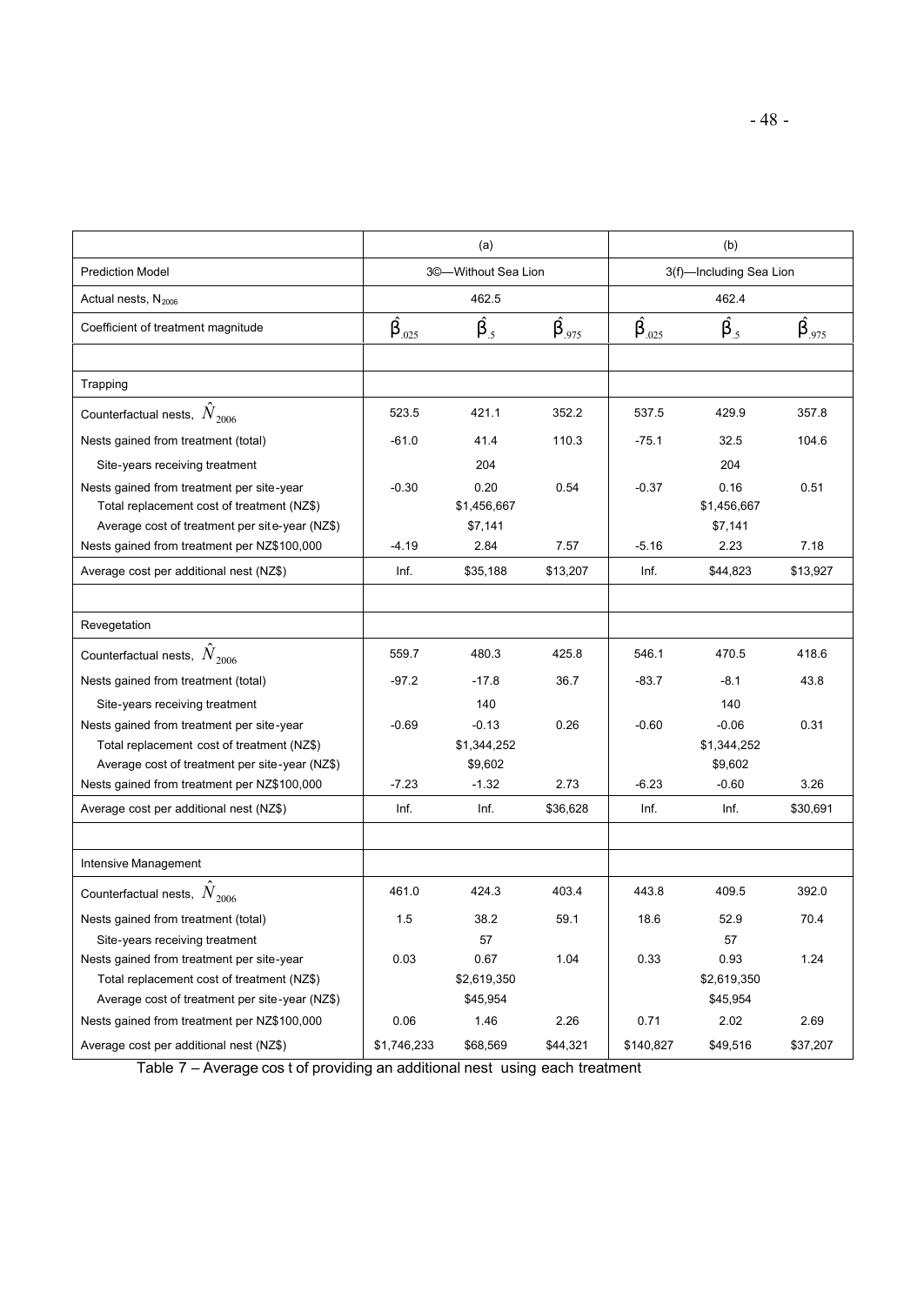

Figure 1 – Percent of sites receiving each treatment during earliest year<sup>1</sup> and most recent year <sup>2</sup><br><sup>1</sup>Earliest year=1992 at 37 sites ; >1992 at 11 sites

 $2^2$ Most recent year=2006 at 40 sites; <2006 at 8 sites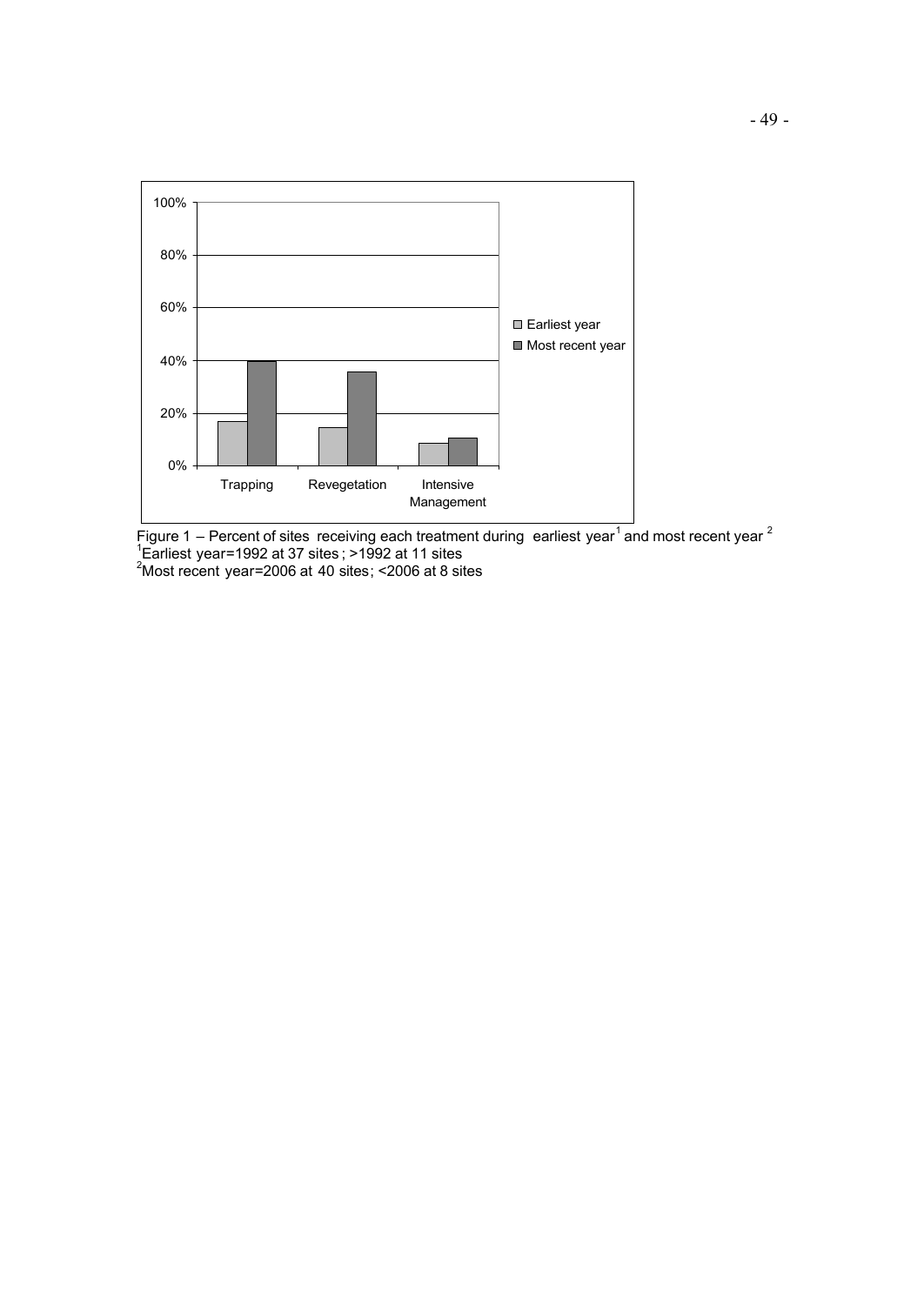

Figure 2 – Number of site -years receiving each combination of treatments